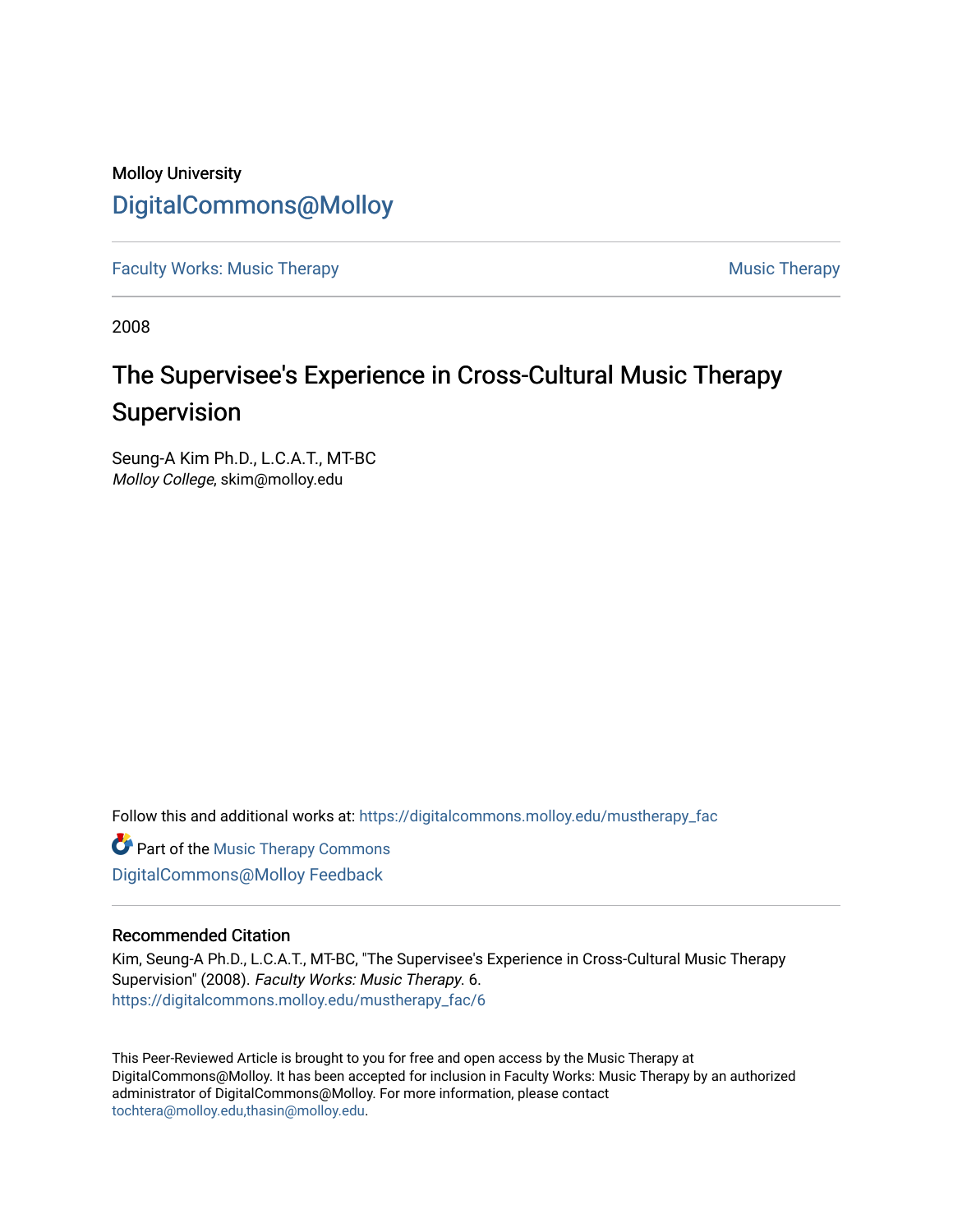# THE SUPERVISEE'S EXPERIENCE IN CROSS-CULTURAL MUSIC THERAPY SUPERVISION

### Seung-A Kim

## INTRODUCTION<sup>1</sup>

My awareness of culture began when I moved to the United States. That is when I began to see my own culture as something distinct. Before that, I simply regarded it as the way things are in life. Because culture is deeply embedded in us, we often take it for granted. When I was studying music therapy in the United States, however, I learned more and more about the challenges of cross-cultural interactions, especially in educational, clinical, and supervision settings. It was then that the implications of culture came into my awareness.

During the course of studying and practicing music therapy, I was somewhat confused by the drastic difference in values between my Korean-Eastern heritage and American-European Western traditions. For instance, understanding the meaning of self-concept is important in music therapy. The different emphasis on self-concept in these two cultures is dramatic; one emphasizes we-self and the other emphasizes I-self. Within Eastern culture, one's relationship to others or the community is considered important, whereas within Western culture, one's autonomy is highly valued. Culture shapes much of our experiences of others, and greatly affects our norms and expectations with regard to interpersonal behavior. As Estrella (2001) points out, "If culture influences the way we see ourselves, experience emotions, define health and problems, and construct our worldview, then clearly culture must come into play as we assess, diagnose, plan treatment, and engage with our clients" (p.42). Coming from a cultural background that is different from most of my clients, many questions have come up for me related to cultural factors in music therapy. I began to observe closely how cultural factors influenced the therapeutic relationship in my own work as a music therapist, and in the work of other therapists. This led me to consider many questions about how culture affects clinical supervision as well as clinical work.

My curiosity about how others experience cross-cultural supervision increased greatly as I began to supervise music therapy students and interns with diverse cultural backgrounds. Many issues and questions arose. For instance, one of my supervisees described problems that she had with a previous supervisor from another culture. When she and her supervisor discussed the client and his family, she felt that her supervisor overgeneralized the cultural situation. Coincidently, the supervisee shared the same cultural background as the client. So she became defensive, but could not express her true feelings to the supervisor. Many colleagues have also shared concerns that have arisen in cross-cultural music therapy supervision. For instance, an often-heard issue is that an Asian supervisee might appear to be unassertive, verbally inhibited, and dependent, when he/she is really conveying respect and deference to the supervisor. Within

<u>.</u>

<sup>&</sup>lt;sup>1</sup> The author wishes to express sincere gratitude to the participants in this study for openly sharing their stories, to Dr. Kenneth E. Bruscia, for his guidance and editorial assistance, and to Benedikte B. Scheiby, for her support and supervision.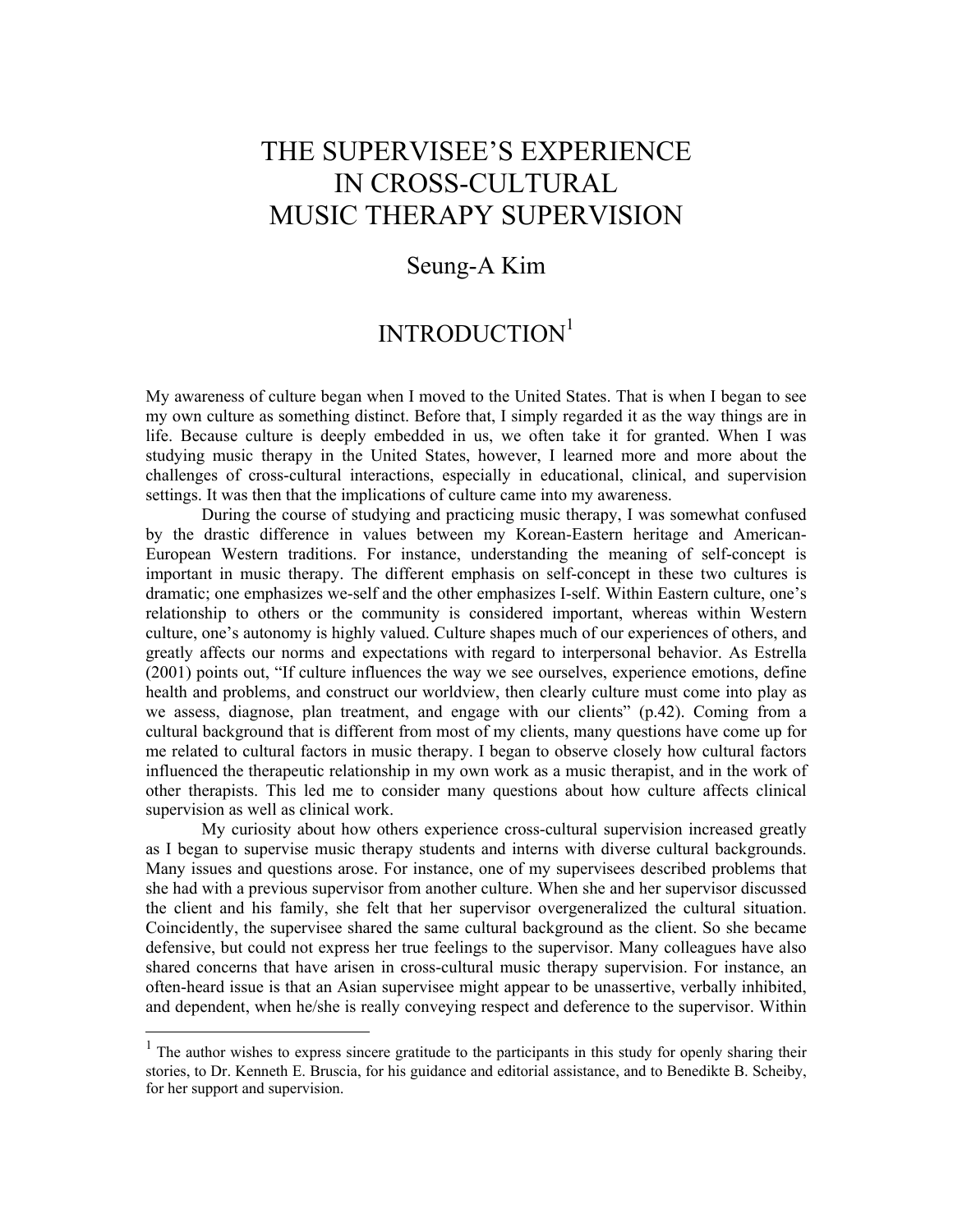Western/American norms, these qualities may be viewed as negative; however, within his/her culture, it would be viewed as appropriate, and "acting in the right way." An important question to ask is whether such behavior is related to the student's cultural background or to his/her personality (Scheiby & Kim, 2005).

Needless to say, cultural misunderstandings between the supervisee and the supervisor can affect the dynamics of their interpersonal relationship. Especially in the beginning of their work together, it is unfortunate when cultural differences get in the way when the supervisee and supervisor are just beginning to build their relationship. Dileo (2000; 2001) and Bradt (1997) explain how such cultural differences in supervision could lead to ethical issues. Specifically, they state that cultural differences can have a negative impact on the supervisee's self-esteem and self-confidence, which, in turn, can affect his/her effectiveness in working with clients. Ethical issues arise concerning both verbal communication and nonverbal cues, the meanings of which vary depending upon the culture.

## **Significance**

In reviewing the literature, I found that while multiculturalism is regarded as a new paradigm in other disciplines, the awareness of multiculturalism in music therapy is still in its beginning stages. Most music therapists practicing today have received little formal multicultural education or training. Thus, whatever competence they have in this area has been gained through their clinical experiences (Chase, 2003; Dileo, 2001; Moreno, 1988; Toppozada, 1995). Current music therapy training programs are not sufficient to meet the requirements of preparing a culturally sensitive music therapist. Moreover, while it is not uncommon to find some international students and immigrant students in music therapy programs, very little attention has been given to "the special perspectives which these students and therapists from other countries [are] bringing to the field of music therapy" (Estrella, 2001, p.41). Furthermore, there is a lack of resources and support systems to train them in music therapy in a culturally sensitive way. In many cases, they have experienced emotional distress from their acculturation process as well as their training.

If supervisees and supervisors have not had formal multicultural education and training and do not have enough resources available, how can cross-cultural supervision possibly be effective? They both may experience "something different" not only in relation to therapy, but also in the ways they relate to the world. They might be confused by their differences and expend great energy and time trying to understand their cultural differences rather than the clinical issues at hand. As Dileo (2001) states: "Multicultural issues become significant when the individual must relate or adjust to an environment in which his or her cultural issues are not shared, acknowledged, or understood by others" (p.149). This lack of multicultural education and training, in turn, affects our clients. In the U.S. there are an insufficient number of mental health professionals, and especially music therapists, from culturally diverse backgrounds to appropriately assist clients and students from other cultures. As a result, in the field of psychotherapy more than 50% of minority clients tend to terminate their psychotherapy early because of the perception that they are not being understood by the psychotherapist (Jackson,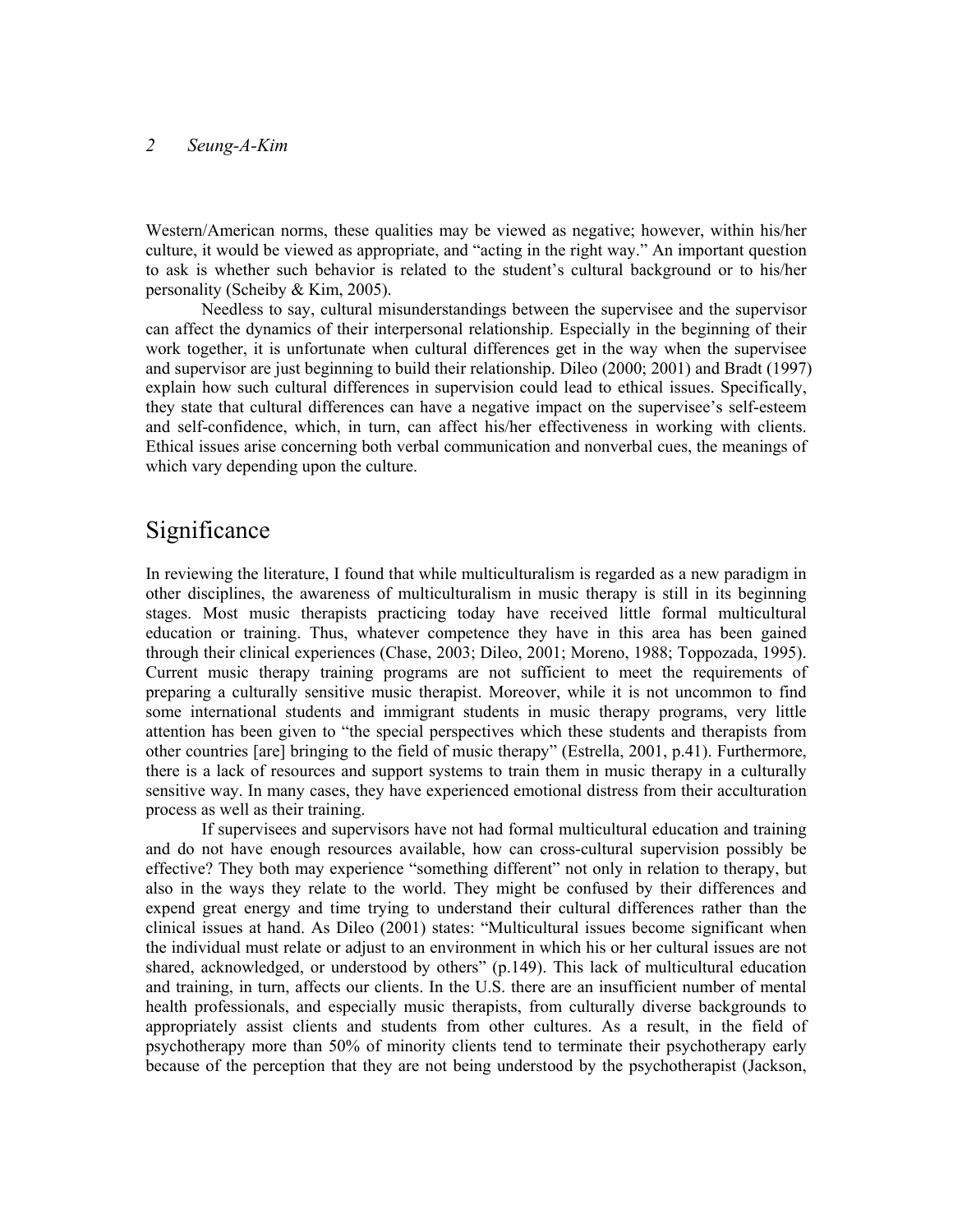1995; Tummala-Narra, 2004). Although there is no statistical information available at this time, it is likely that there is a similar phenomenon in the music therapy field.

To really understand the phenomenon of cross-cultural music therapy supervision, it is most informative to hear directly from supervisees about their experiences in cross-cultural supervision. Therefore, a phenomenological method (Forinash & Grocke, 2005; Giorgi, 1985; Giorgi, Barton & Maes, 1983; Giorgi, Fischer & Eckartsberg, 1971; Strasser, 1977), which focuses on experience, is most suitable for the purpose of this study. This method enables the researcher to illuminate what really took place from the perspective of the supervisees because the supervisees are given an opportunity to return to their past supervision experience, to "relive" the experience of what happened, and to reflect upon the experience with the researcher.

### Need for the Study

A search of the literature using various databases shows that there are very few publications specifically related to cross-cultural music therapy supervision and training (Darrow  $\&$  Molloy, 1998; Estrella, 2001). Only three survey studies (Darrow & Molloy, 1998; Toppozada, 1995; Valentino, 2006), one qualitative research study (Chase, 2003), and one comprehensive article (Estrella, 2001) have been published on the topic of multicultural supervision. Moreover, no studies have been found on the topic using a phenomenological method. Even within the few research studies that have been conducted on this topic, the focus has been on using multicultural music in working with culturally diverse clients, rather than with the concerns about supervision and training. Therefore, "…the experiences and perspectives of supervisees in multicultural supervision are often unheard" (Hird, Cavalieri, Dulko, Felice, & Ho, 2001, p.115). The present study is concerned with explicating and understanding supervisee's experiences in cross-cultural music therapy supervision. As a result of the study, it is hoped that cultural awareness within the field of music therapy will be increased generally, and that the practice of cross-cultural music therapy supervision will be improved. Ultimately, the improvement of supervision will also enhance direct music therapy services to clients.

The terms "multicultural" and "cross-cultural" have been used interchangeably throughout the literature, but in a strict sense, they have a slightly different implied meaning. "Multicultural supervision" is what occurs when the supervisory relationship is affected by multiple cultural factors involved between the supervisee, supervisor and client, whereas "crosscultural supervision" occurs whenever they are from two visible cultural, ethnic, or racial groups (Estrella, 2001; Hird et al., 2001). For the purposes of the study, I will use the term cross-cultural supervision.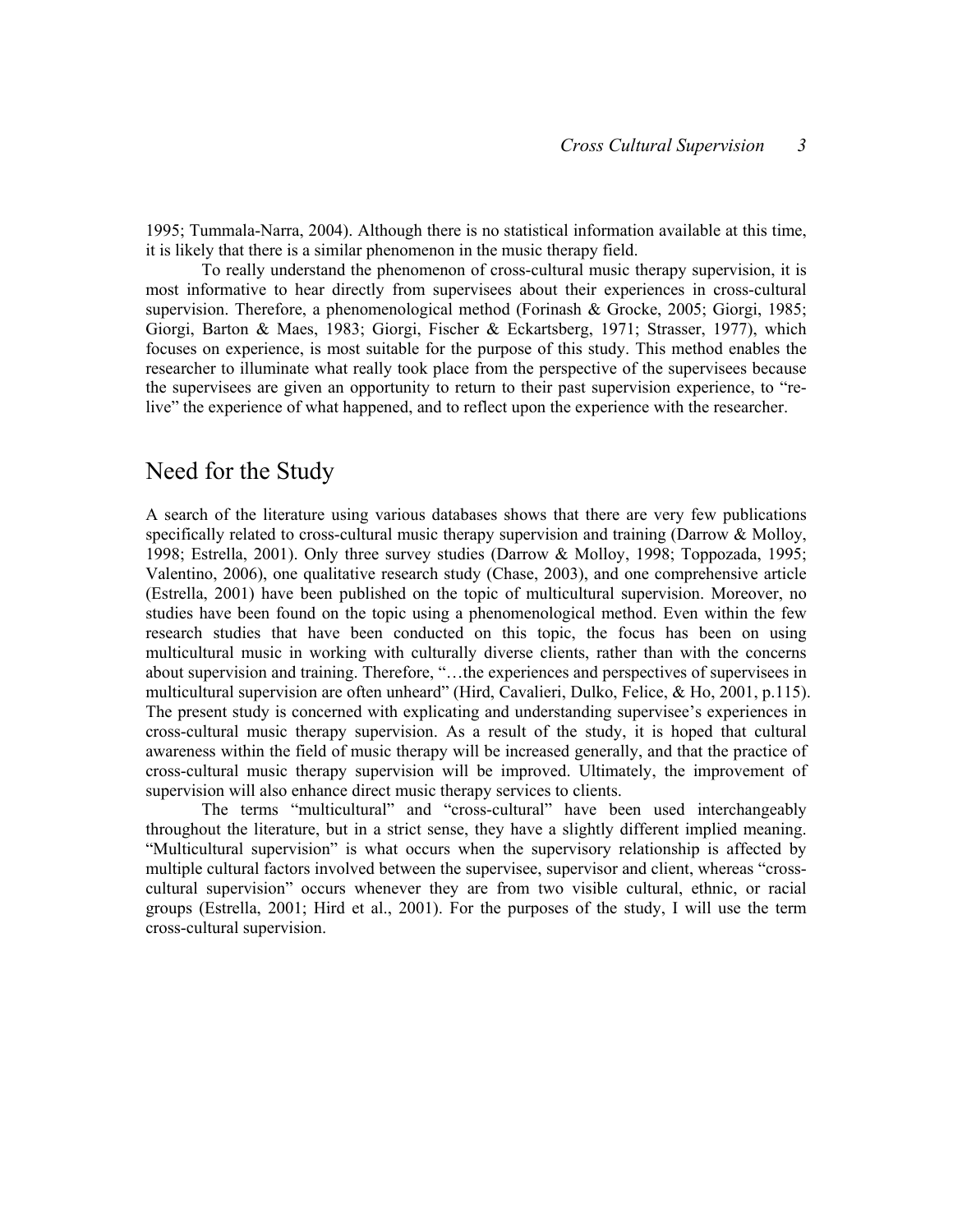## RELATED LITERATURE

## Supervision in Psychology and Counseling

Supervision has become an important topic of research in the fields of psychology and counseling (Freitas, 2002; Hutt, Scott & King, 1983; Peake, Nussbaum & Tindell, 2002; Watkins, 1997). Of particular relevance to the present investigation are those studies that deal with negative aspects of supervision, the experience of supervisees, and phenomenological inquiries. Although supervision is designed to enhance the supervisee's professional development, it often brings personal issues to the surface, and these issues have to be addressed in supervision (Ladany, Constantine, Miller, Erickson, & Muse-Burke, 2000; Nelson & Friedlander, 2001; Ramos-Sanchez et al, 2002). Because of this, supervision can be a powerful process, leading to negative as well as positive outcomes (Masters, 1992; Vespia, Heckman-Ston & Delworth, 2002). According to Ramos-Sanchez et al. (2002), much attention has been given to "good supervision" in the past, but not to the negative side of the experience. By conducting their qualitative study, it was found that the lower the developmental level of the supervisee, the weaker the supervisory alliance was. Therefore, it is necessary for supervisors to pay closer attention to supervisees in an early developmental stage. Findings also indicated that the most important factor in supervision was the relationship between the supervisee and supervisor. The supervisees who reported that they had a negative experience had a weaker working alliance with their supervisors. Moreover, it affected their relationship with their clients negatively. In addition, there were "long-range consequences" such as considering changing their careers as counselors.

Since the supervision experience in psychology and counseling is a complex one, some researchers have employed phenomenological methods (Clarkson, 1995; Hutt et al. 1983; Worthen & McNeill, 1996). Hutt et al. (1983) examined positive and negative experiences of the supervisee. Six post-masters supervisees in clinical psychology and related areas were interviewed. It was found that the positive and negative experiences were not necessarily opposites. Instead, each had its own unique structure. Also, the emotional investment in negative experiences adversely affected the supervisory relationship. In either case, the supervisory relationship was an important factor. Feeling respected on the part of the supervisee was the key to the effective supervision process.

### Supervision in Music Therapy

Music therapists value supervision throughout their professional lives (Borczon, 2004; Forinash, 2001; Hesser, 2002; Wheeler, 2000; 2002). However, compared to other mental health professions, little literature on the topic of supervision has been written in the field of music therapy (Chase, 2003; McClain, 2001). Furthermore, music therapists feel that there is a need for improving supervisory practices in the field (Farnan, 1996; 1998; McClain, 2001).

The most significant work on the topic of music therapy supervision is a book edited by Forinash (2001). It includes the following topics: different approaches in supervision, developmental stages in pre-internship and internship experiences, types and content of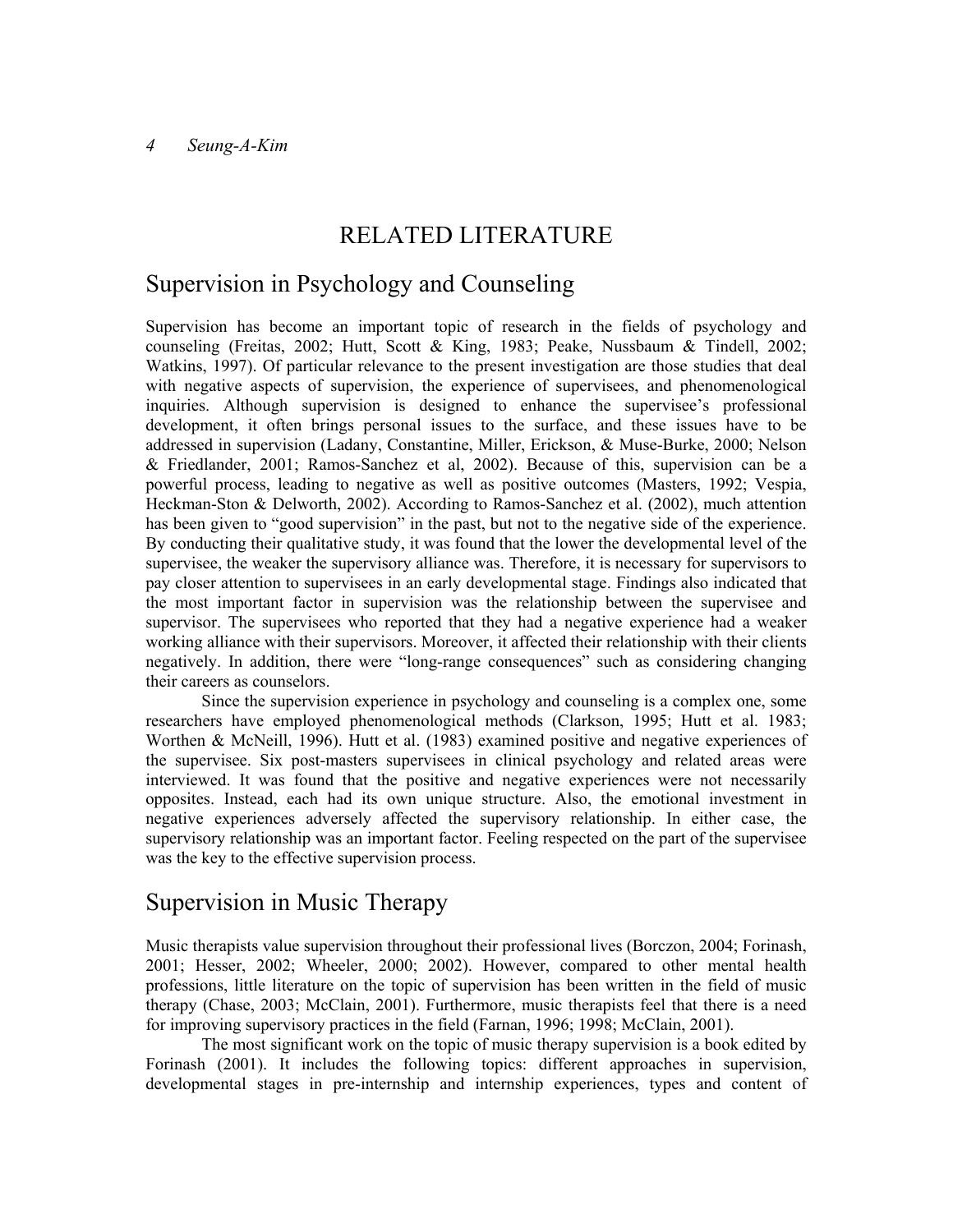supervision for music therapy professionals such as peer supervision, experiential group supervision, integrative approaches, music-centered approaches, and psychodynamic perspectives. In addition, supervision in the context of institutional models currently available was introduced. In a recent literature review, McClain (2001) identified problems and concerns in pre-internship and internship supervision, including supervision by other students rather than professionals, lack of structure, and lack of guidelines. She also found that what motivated music therapy professionals to seek supervision included: (a) getting graduate degrees, (b) continuing education or postgraduate institute training, (c) exploring new areas and models of specialization, (d) greater quality of care, and (e) personal exploration (McClain, 2001).

A unique aspect of supervision in music therapy is the use of music in the actual supervisory process (Dvorkin, 1999; Scheiby, 2001, 2005; Stephens, 1984). Stephens (1984) has proposed music therapy group supervision. According to her, supervision is "a balance of elements": a balance between new ideas and a resource of knowledge and experience; a balance between the therapist's musical intuition and intellectual understanding on the verbal level. In order to achieve a balance of elements, the author believes in the power of music: "In supervision, as in therapy itself, the music can lead to new discoveries, deepen awareness, celebrate and heal both the client and the therapist in each participant" (p.37).

Dileo (2000; 2001) and Bradt (1997) have emphasized the importance of the ethical aspects of supervision in music therapy. For Dileo (2001), the goals of supervision are to promote supervisee competence, ethical behavior, and personal functioning. Several suggestions have been made by Dileo including the need for a certification program for training supervisors, competence in supervision, ongoing feedback, sensitivity to gender and multicultural issues of supervisees and clients, seeking consultation, and supporting supervisees' rights. Expectations on the part of supervisees are also important and should be expressed.

 The literature on music therapy supervision contains only one phenomenological study on the experience of the supervisee. Wheeler (2002) believes that "hearing the student's or intern's perceptions is key to the music therapy supervision process" (p.275). She therefore interviewed eight students in her training program over the course of one year, and through analysis of the interviews, she identified six areas of interest: challenges encountered by students, means of dealing with challenges, involvement with clients, areas of learning, supervision issues, and structure of practicum. From her research, Wheeler (2002) was surprised by some of the students' perceptions and experiences. She learned that the students have a wide range of perceptions and it is important not to "…make assumptions about what students are thinking or feeling" (p.301).

### Culture and Supervision

Although recently there has been an increased emphasis on multiculturalism in the field of mental health care, the development of multicultural education and training paradigms has been progressing slowly (Hird et al., 2001; Pedersen, Draguns, Lonner, & Trimble, 2002; Sue & Sue, 2008; Toporek, Ortega-Villalobos, & Pope-Davis, 2004). In particular, supervision theories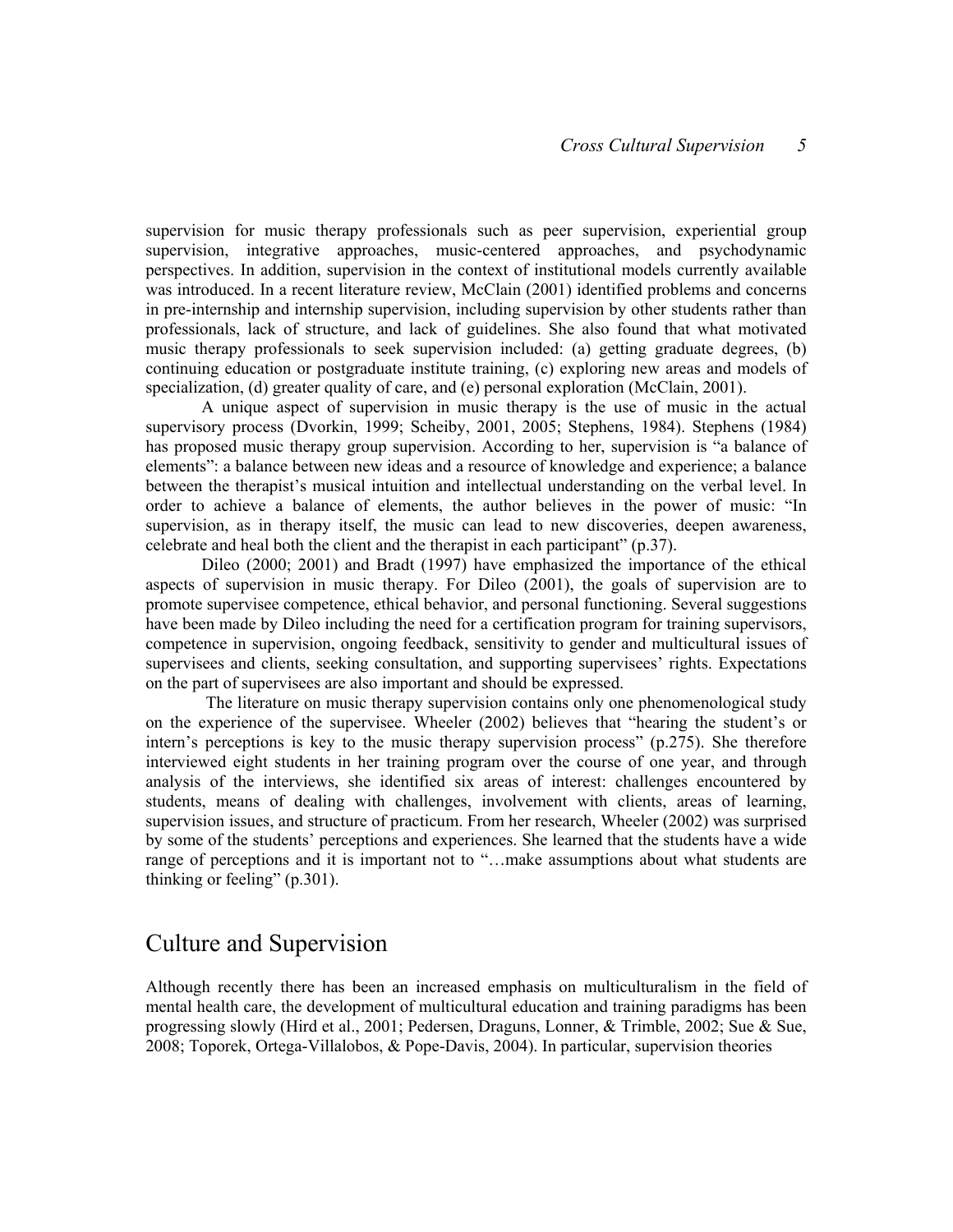have not addressed this topic sufficiently (Daniels, D'Andrea, & Kim, 1999). Since current supervision models are rooted in the European/American tradition, the traditional supervision theories are monocultural and ethnocentric in nature (Daniels et al., 1999; Moreno, 1988; Toppozada, 1995). Moreover, counseling schools and facilities have a lack of culturally diverse supervisors and mentors as well as a lack of multicultural training. Furthermore, very few minority faculty members currently work in the universities within most training programs (Jackson, 1995; Tummula-Nara, 2004).

Daniels et al. (1999) believe that there is a need to study the issues and problems in cross-cultural supervision when applying traditional supervision approaches. They hoped to develop new models that would be appropriate to cross-cultural supervision. With this aim, they conducted a case study in which they investigated the role of culture in the cross-cultural supervisory relationship. They chose to study a dyad: a supervisor with a Euro-American background and a supervisee with a Korean-American background. Using the method of collaborative study, they identified three major areas relating to cultural concerns: different values in their interpersonal interactions, different counseling goals, and different supervision expectations. The authors found that there were "numerous misunderstandings" between the supervisor and the supervisee and "... cultural factors were underlying much of the conflict between the supervisor and supervisee" (p.304).

Nilsson and Anderson (2004) researched the supervision of international students, surveying their concerns, specifically language and cultural barriers. Forty two international students participated in the study to measure their perceptions of their own self-efficacy in counseling situations. The authors' findings were that the lower the level of acculturation among the international students, the poorer the working alliance, the lower the counseling selfefficacy, and the greater the role ambiguity. They recommended that supervisors working with international students to: 1) assess international students' levels of acculturation, 2) address cultural issues in supervision, 3) incorporate education about culture, and 4) compare/contrast culture (how emotions are expressed, how different types of relationships are perceived in different cultures. . .).

In reviewing the literature, several themes can be discerned in the cultural issues that arise in cross-cultural supervision (Cook & Helms, 1988; Hird et al., 2001; Nelson & Friedlander, 2001; Ramos-Sanchez et al., 2002; Toporek et al., 2004; Tummula-Narra, 2004). These include:

- Ignorance: When the supervisor intentionally avoids discussing cultural differences in supervision it can lead to an ineffective supervisory relationship (Nelson & Friedlander, 2001; Ramos-Sanchez et al., 2002; Toporek et al. 2004). "Failing to discuss cultural issues in supervision may lead to miscommunications, misunderstandings, 'hidden' agendas, assumptions, and disconnections between supervisor and supervisees" (Nilsson & Anderson, 2004, p.201).
- Ethnocentric Attitudes: The belief that one's own worldview is the only way to judge or understand others is a rigid perspective. Ethnocentric attitudes on the part of the supervisors can hinder the supervisory relationship and eventually prevent the supervisee's further development (Daniels et al., 2001).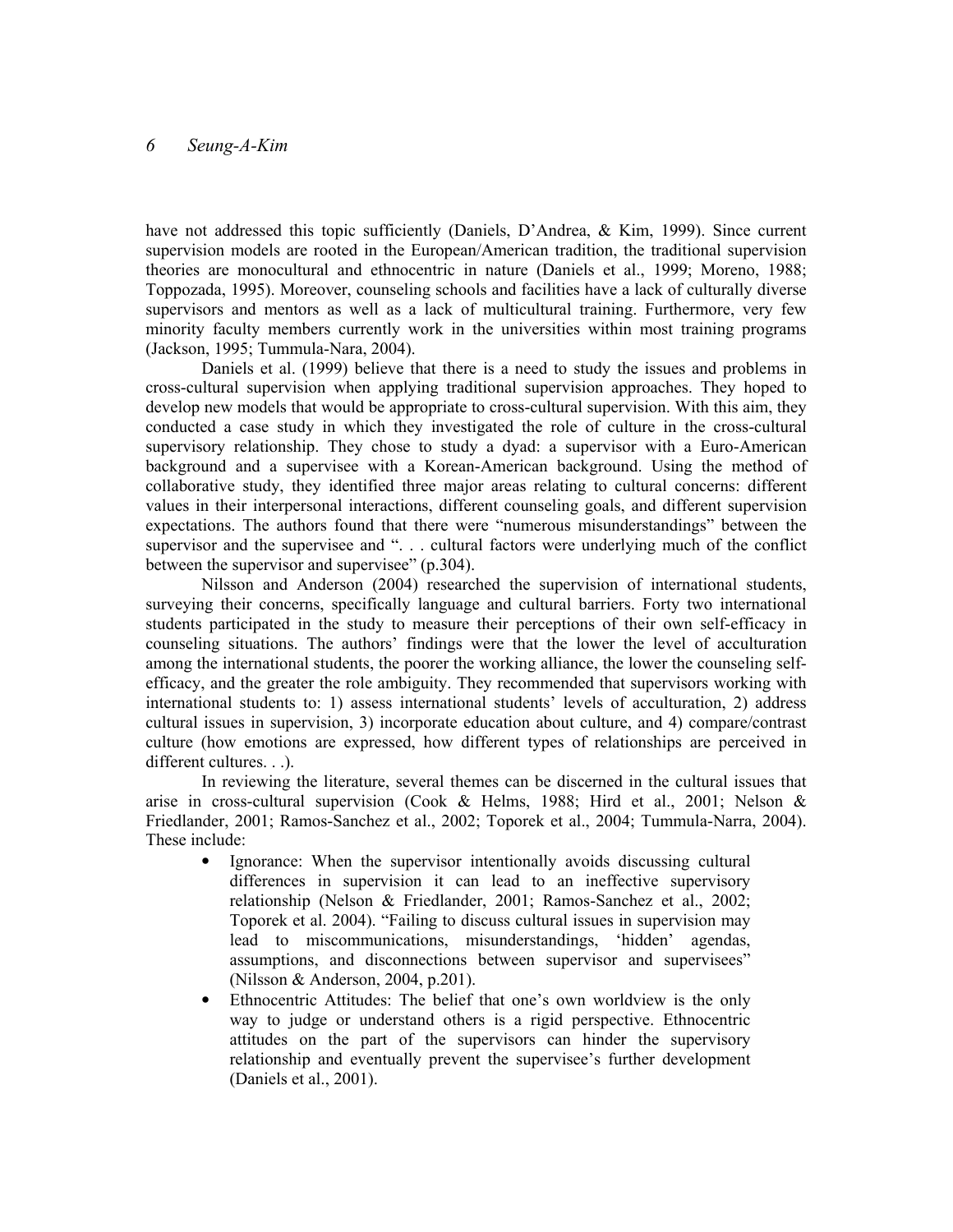- Power Dynamics: The supervisory relationship automatically puts the supervisor and the supervisee in a power relationship (Hird, et al., 2001; Ladany et al., 2000; Nagata, 1995; Toporek et al., 2004; Tummala-Narra, 2004). The nature of this relationship can be multilayered, complicated and sometimes difficult. The "narcissistic struggles of the supervisor" consciously and unconsciously take "an all knowing stance" (Tummula-Narra, 2004, p.303). Moreover, it will intensify when the supervisor brings racism into the supervisory relationship. "Power differences by race, ethnicity, gender, or other cultural factors also contribute to the quality of the supervisory experience" (Hird et al., 2001, p.121).
- Communication Issues: Limited English language skills of either the supervisee or supervisor can lead to misunderstanding. Eventually, limited communication negatively affects the supervision process (Nagata, 1995).
- Cultural Misunderstanding: Misunderstanding between the supervisee and supervisor can originate from their cultural differences. When the supervisor does not have adequate knowledge about the supervisee's culture or when they don't discuss their cultural differences in supervision, it can result in incorrect assessment and evaluation of the supervisee. Stereotyping or overgeneralization may occur (Byon, Chan, & Thomas, 1999; Nagata, 1995; Suzuki, Prendes-Lintel, Wertlieb & Stallings, 1999).
- Culture Based Transference and Countertransference Reactions: Some of the literature has illustrated issues regarding culture-related transference and countertransference (Ladany et al., 2000; Tummula-Narra, 2004). When the supervisee reacts to the supervision based upon the worldview within her own culture, culture-related transference can take place. Similarly, culture-related countertransference can occur when the supervisor reacts to the supervision based upon his/her worldview. Therefore, supervision is critical to bringing transference and countertransference relating to cultural issues both to the supervisee's and supervisor's consciousness.

## The Supervisee's Experience in Cross-Cultural Supervision

Hird et al. (2001) researched supervisee perspectives of multicultural supervision. The purpose of the study was to "(a) understand the supervisee's needs and perspectives for culturally integrative supervision and (b) discuss multicultural issues during supervision" (p.115). Based upon their study of four psychologists in training they found that supervisees need to feel safe, respected, and encouraged to grow personally and professionally. As many articles in the literature have stressed, to elicit effective cross-cultural supervision, a strong supervisory relationship is a prerequisite (Cook & Helms, 1988; Ramos-Sanchez et al., 2002; Toporek et al., 2004).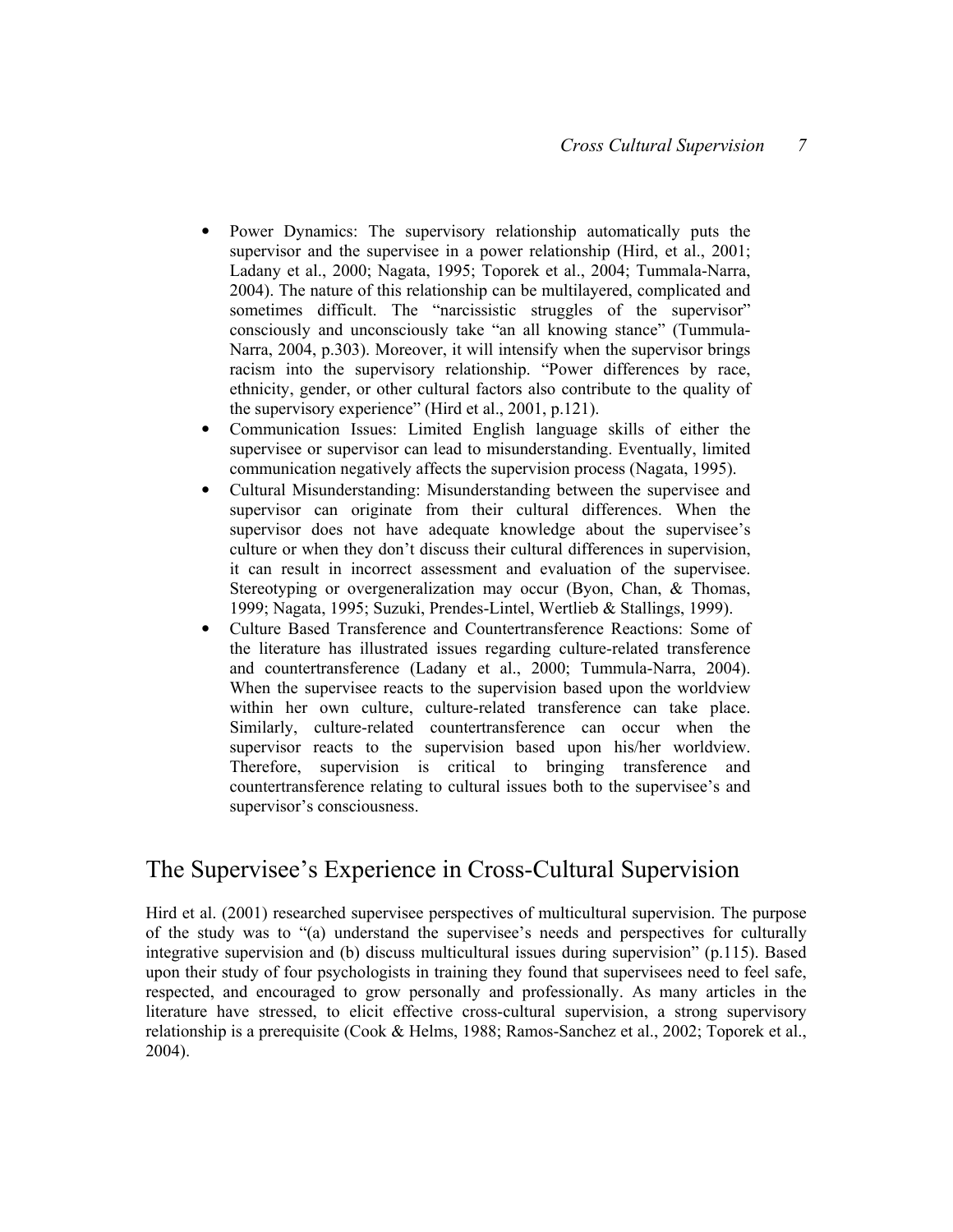## The Supervisor's Role in Cross-Cultural Supervision

It is important that supervisors are open-minded when being exposed to various cultural traditions. They should be ready to examine their own racism and bias toward different cultures. They need to familiarize themselves with the cultural background and sociopolitical history of different racial or ethnic groups (Cook & Helms, 1988). Most importantly, supervisors should provide an environment in which supervisees feel comfortable discussing culture related issues. Moreover, due to the inherent power imbalance between the supervisees and supervisors, supervisors are responsible for bringing up and facilitating an ongoing discussion of diversity issues in supervision (Tummula-Narra, 2004). Cook and Helms (1988) use the term "collaborative learners" to indicate a more balanced, egalitarian supervision process. In addition, they suggest that seeking continuing multicultural education, attending workshops, and finding resources will help supervisors be better equipped to work with supervisees in cross-cultural supervision.

In summary, while there is a need for more research on the topic of supervision in general, the need is even greater where multicultural supervision is concerned. Although the supervisory relationship is crucial in any supervision, it is perhaps even more significant in cross-cultural music therapy supervision. In addition, there is a need for more culturally diverse educators and supervisors in this field. Since there may be some cultural misunderstanding that occurs, discussing these issues in the course of supervision is of utmost importance: "By putting culture at the forefront of their work, supervisors and supervisees are in a better position to understand the impact of their own cultural conditioning in multicultural counseling and crosscultural supervision situations" (Daniels et al., 1999, p.204). Therefore, further studies are imperative.

## Cross-Cultural Supervision in Music Therapy

In 1978, the First International Symposium of Music Therapy Training was held in Germany (Estrella, 2001). As a result, the field of music therapy started to examine cross cultural issues in music therapy. It was Moreno who first called for increased awareness of multiculturalism in the field of music therapy. Moreno (1988) noted that, "Music therapy, like music itself, is a multicultural phenomenon" (p.17). Today's music therapists work with clients from various cultural backgrounds. The more music therapists prepare and know about a wide variety of representative world music genres, the better it is for them to serve their clients. Moreno believes that world music not only is a tool for contacting clients from other cultures, but that music therapy clients who are part of the dominant culture can also benefit from it. Therefore, he encourages music therapists to be familiar with a variety of world music.

Toppozada (1995) surveyed 500 music therapists and found that they believe that multiculturalism is an important factor of their practice. However, the development of multiculturalism in the field of music therapy has been slow. "This seems unfortunate, especially since music as a therapeutic medium can transcend cultural, racial, and even linguistic barriers" (p.72). In addition, Darrow and Molloy (1998) reviewed literature on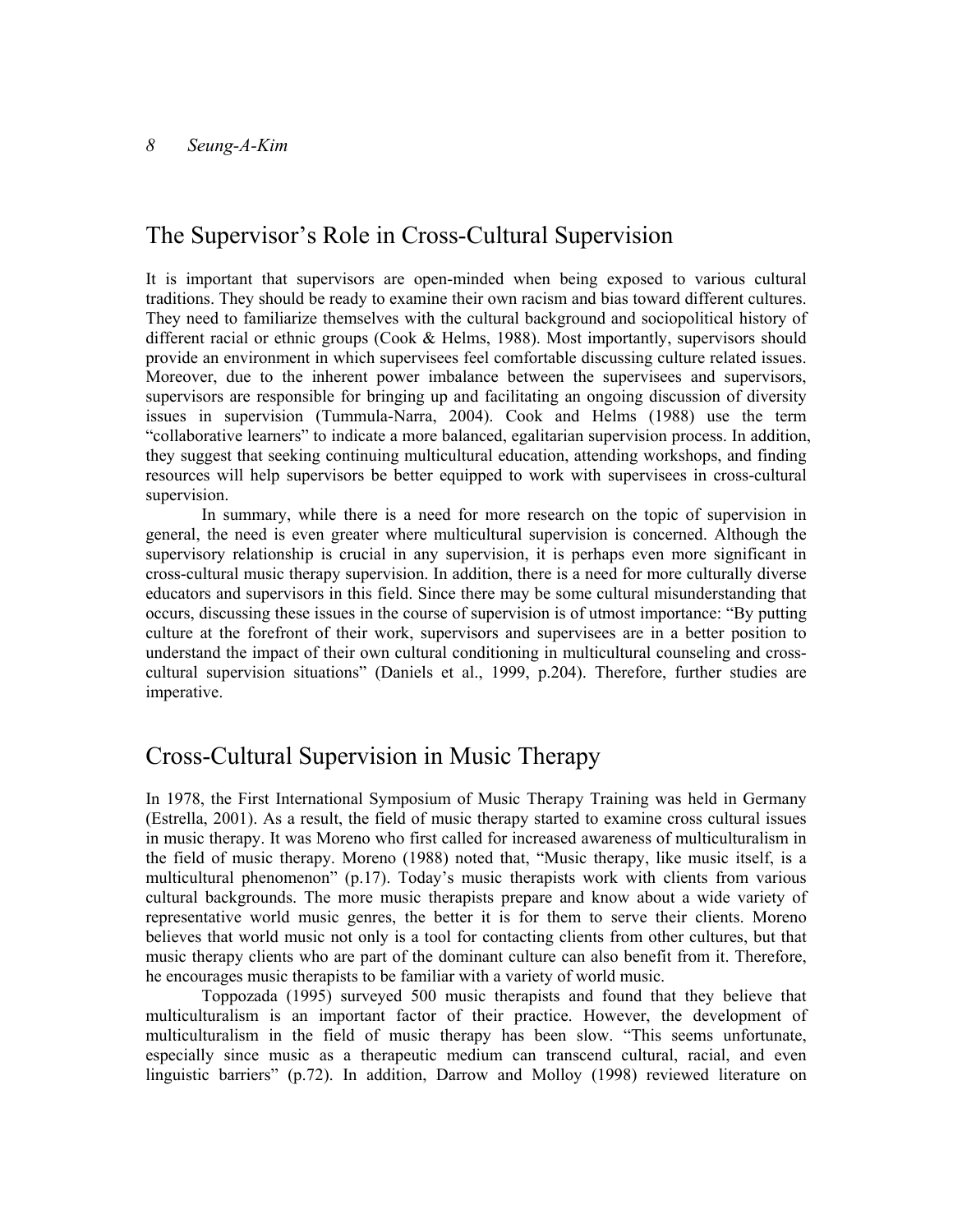educational curricula and clinical practices relating to multicultural perspectives in music therapy and found that "relatively few studies and articles pertaining to multicultural issues have appeared in the music therapy literature" (p.27). According to this study, seventy-five percent of respondents felt they learned the pertinent multicultural knowledge through their work experiences. Further research areas that they suggested include responses of therapists working in different areas or working with different client populations and client responses to multicultural music within music therapy sessions.

Dileo (2001) asserted that "... even though it is possible to learn and understand both general and specific cultural characteristics, each person within a culture remains to be discovered and understood as an individual, with a unique blend of these variables" (p.164). In addition, the implementation of multicultural competency in music therapy education and training is "both significant and critical." "These need to be integrated into the profession's current entry-level competencies and assessed by faculty, internship supervisors and the CBMT . . . . Music therapy faculty and internship supervisors need to be culturally aware and competent to teach/supervise in this area" (p.164). She suggests that special courses, conference offerings, and continuing education programs are necessary for multicultural music therapy education.

In summary, there is very little literature on the topic of cross-cultural supervision in music therapy. According to past research findings, most music therapists feel that supervision, in general, needs to be improved. There is a need for multicultural resources, including culturally diverse and culturally informed supervisors and therapists. The multicultural education should become a requirement of the core curriculum in music therapy. Workshops and conferences also need to be provided. Many questions and issues regarding cross-cultural supervision have remained and need to be researched.

### PROBLEM STATEMENT

The purpose of the present study is to understand the supervisee's experiences of being misunderstood and understood within the context of cross-cultural music therapy supervision. Subordinate questions were:

- 1. What characterizes the experience of being misunderstood in crosscultural music therapy supervision?
- 2. What characterizes the experience of being understood in cross-cultural music therapy supervision?
- 3. How do the experiences of being misunderstood and understood compare?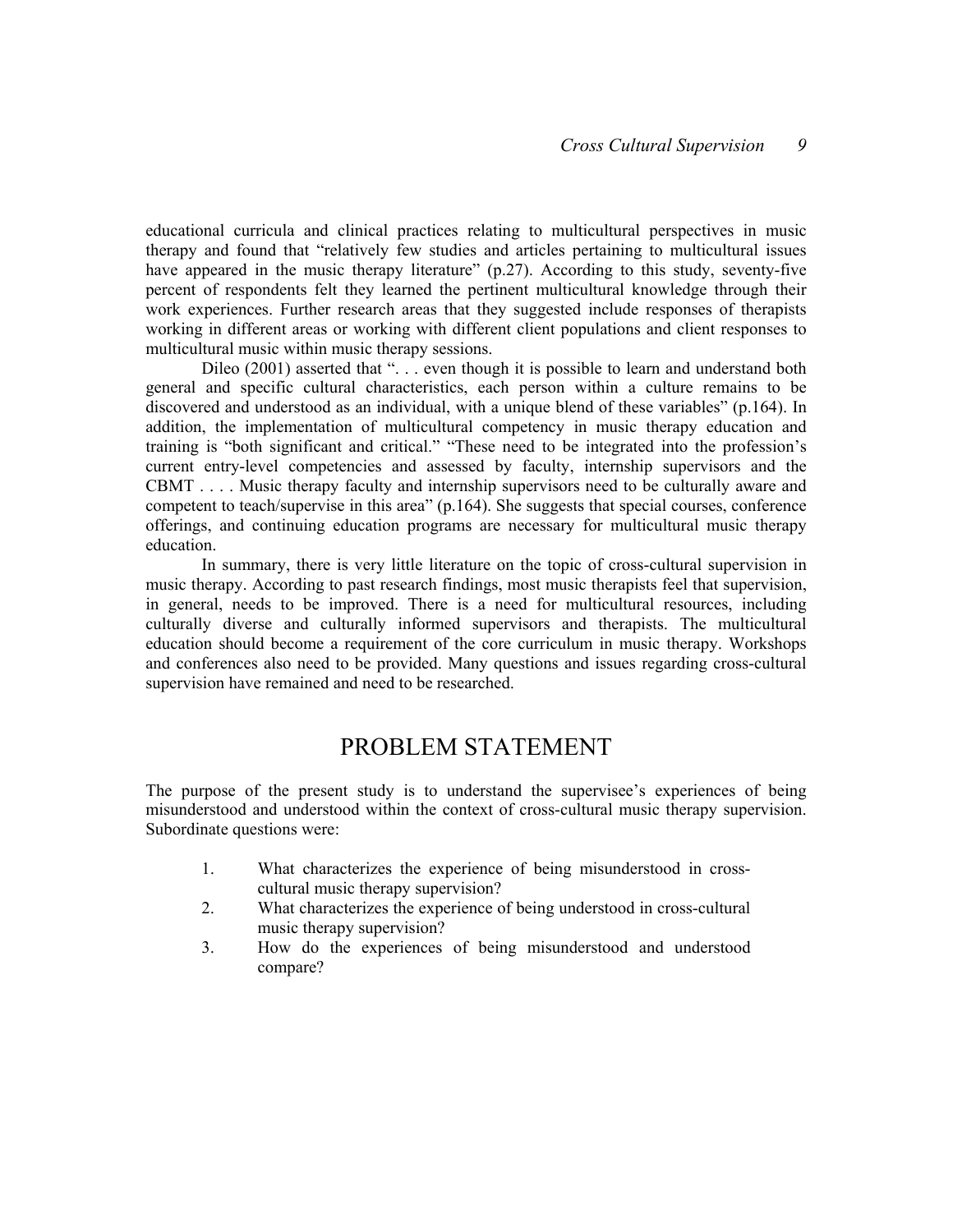## METHOD

## Participants

Potential participants from the directory of the American Music Therapy Association were contacted by the researcher through e-mail or phone. The researcher asked them whether they fit the research criteria and whether they were willing to participate in the research. The following criteria were used in selecting final participants: 1) They must be music therapists who have had a cross-cultural supervision experience within the past 3 years; 2) They must be willing to share their experiences openly; 3) They must be able to recall and articulate their experiences fully;

and, 4) They must be willing to take the time for an interview and telephone follow-up. Then, five female and two male music therapists were selected based upon the above criteria.

The participants came from various cultural backgrounds including African  $(n=1,$ participant A), Asian  $(n=4$ , participants B, C, D, E), and Caucasian  $(n=2)$ , participants F, G). Upon their agreement to participate in this study, all participants signed consent forms (see Appendix II). To protect the rights of the participants, the study was reviewed and approved by the Institutional Review Board of Temple University.

| Case         | Participant    | Supervisor: Being Misunderstood | Supervisor: Being Understood |
|--------------|----------------|---------------------------------|------------------------------|
| A            | Female African | Female Caucasian                | Male Caucasian               |
| <sup>B</sup> | Female Asian   | Female Asian                    | Female Caucasian             |
| C#           | Female Asian   | Female Caucasian                | Female Caucasian             |
| D            | Female Asian   | Female Hispanic                 | Female Caucasian             |
| E            | Female Asian   | Female Asian                    | Female Caucasian             |
| F#           | Male Caucasian | Male Caucasian                  | Male Caucasian               |
| G#           | Male Caucasian | Female African American         | Female African American      |

Cultural Backgrounds of the Participants and Their Supervisors

# Same supervisor in both cases: Being misunderstood and being understood

## Design

The purpose of this study was to understand the supervisee's experience of cross-cultural supervision. A phenomenological retrospective design (Becker, 1992; Giorgi, Barton & Maes, 1983; Giorgi, Fischer & Eckartsberg, 1971; Ihde, 1976; 1986; Moustakas, 1994) was used to gather and analyze the data. Specifically, the participants were asked to look back at what they had experienced in supervision, relive the experience moment by moment, and then describe it in as much detail as possible. At the interview, the participants were asked open-ended questions in order to obtain a full description of their experience. In addition, the researcher had e-mail conversations with some of the participants to clarify what was said in the interview. The interviews were then transcribed and condensed into synopses. The synopses of the interviews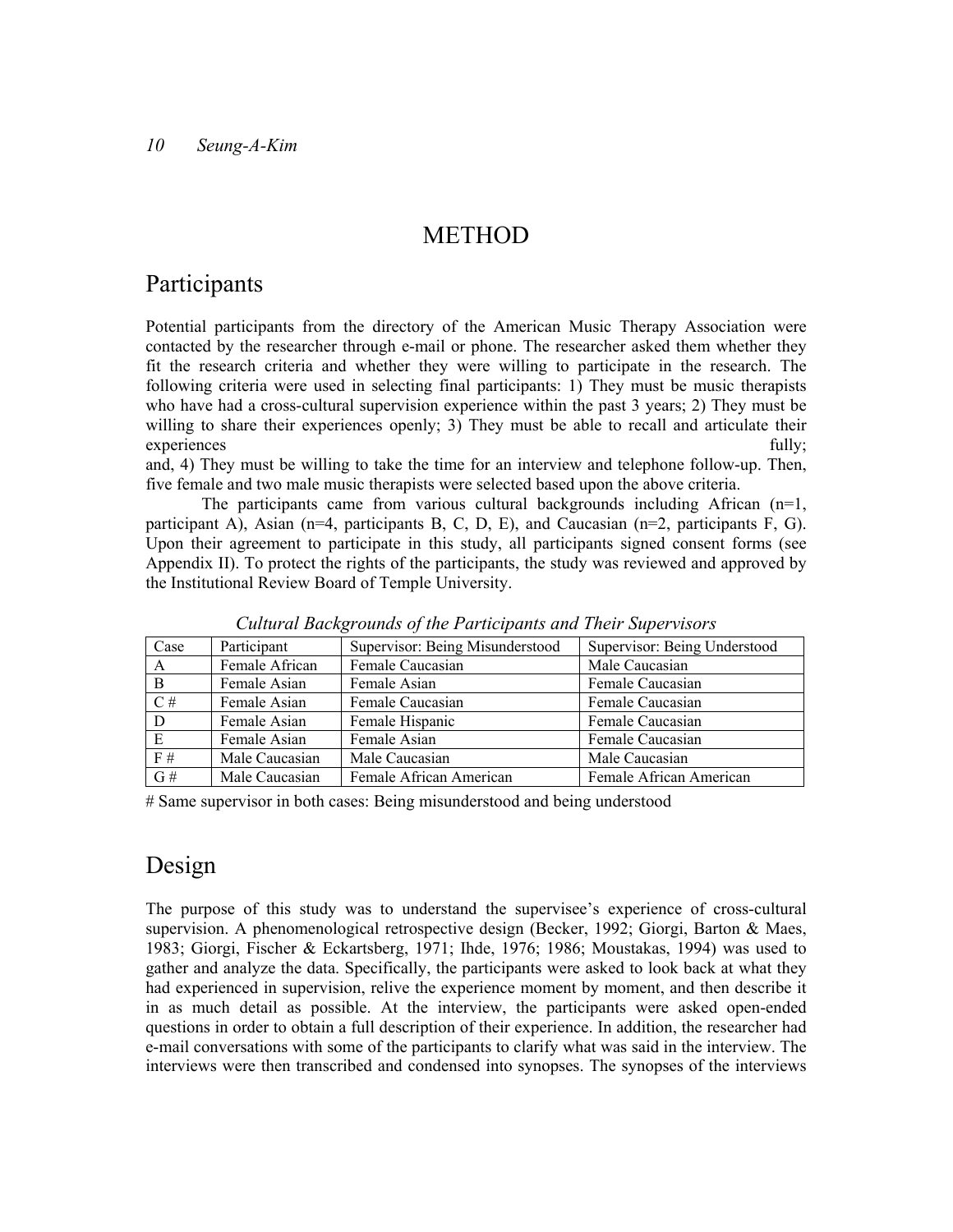were sent to the participants to check for accuracy and thoroughness. The researcher then extracted essential themes from each synopsis.

## Epoche

I am an Asian American music therapist who was born and raised in Korea. I immigrated to the United States in 1986 and have worked in the music therapy field here for over 11 years. For me, every day has been a cultural experience. My daily life experience living in the United States has raised my awareness of cultural phenomenon and has helped me to understand the cultural influence in music therapy.

As a supervisee, I have always been in cross-cultural supervision. It was a great experience to have a culturally competent supervisor, who understood and was sensitive to my cultural being. She was able to "let me be" – providing a sense of support and understanding. Then, I, as a supervisee, was able to open up and comfortably share in supervision. As a supervisor, I have been supervising music therapy students both with cultural backgrounds similar to my own and with cultural backgrounds different from my own. I have noticed that cultural factors significantly influence music therapy work and supervision. In addition, my postgraduate training in Analytical Music Therapy (Priestley, 1975; 1994; Scheiby, 2005) has helped me to further define cultural issues in music therapy. This has helped me to know myself better, to integrate the bi-cultural self which I have developed, and to become even more aware of any transference/counter-transference that arises either in the music therapy which I practice, or in my supervision of music therapy interns and students (Scheiby  $\&$  Kim, 2005). Eventually, all of these supervision experiences deepened my clinical work so that my clients ultimately derived benefit from them. These experiences helped me to develop a keen interest in crosscultural music therapy supervision.

From my supervision experiences, I came to believe that as in any human relationship, there may be misunderstandings and/or miscommunications in supervision. For example, if either the supervisee or the supervisor is a selective listener, the communication between them is not clear, no matter how hard they try to communicate. Or if either of them has a language barrier, there will be an opportunity for miscommunication. My own transferential/countertransferential issues in supervision are also involved. I am aware that I have had both positive and negative experiences in supervision. My own belief is that there are challenges and issues in supervision. I acknowledge that my unconscious feelings about races, racism, and prejudice in my daily life experiences, as a minority supervisor, and my assumptions about the dynamics between a supervisor and a supervisee all have impacted this study.

While conducting this study, my culturally fostered way of expressing myself actually helped me to better understand the supervisee's nonverbal communication: Koreans are used to reading gestures, facial expressions, body posture, and other non-verbal cues. Therefore, during the interviews, I sensitively understood their nonverbal communication. Moreover, my in-depth experiences as both a bi-cultural supervisee and supervisor have helped me to gain a clearer understanding of the cross-cultural music therapy supervision process. It is my belief that crosscultural elements can actually be an advantage in music therapy supervision. When there is an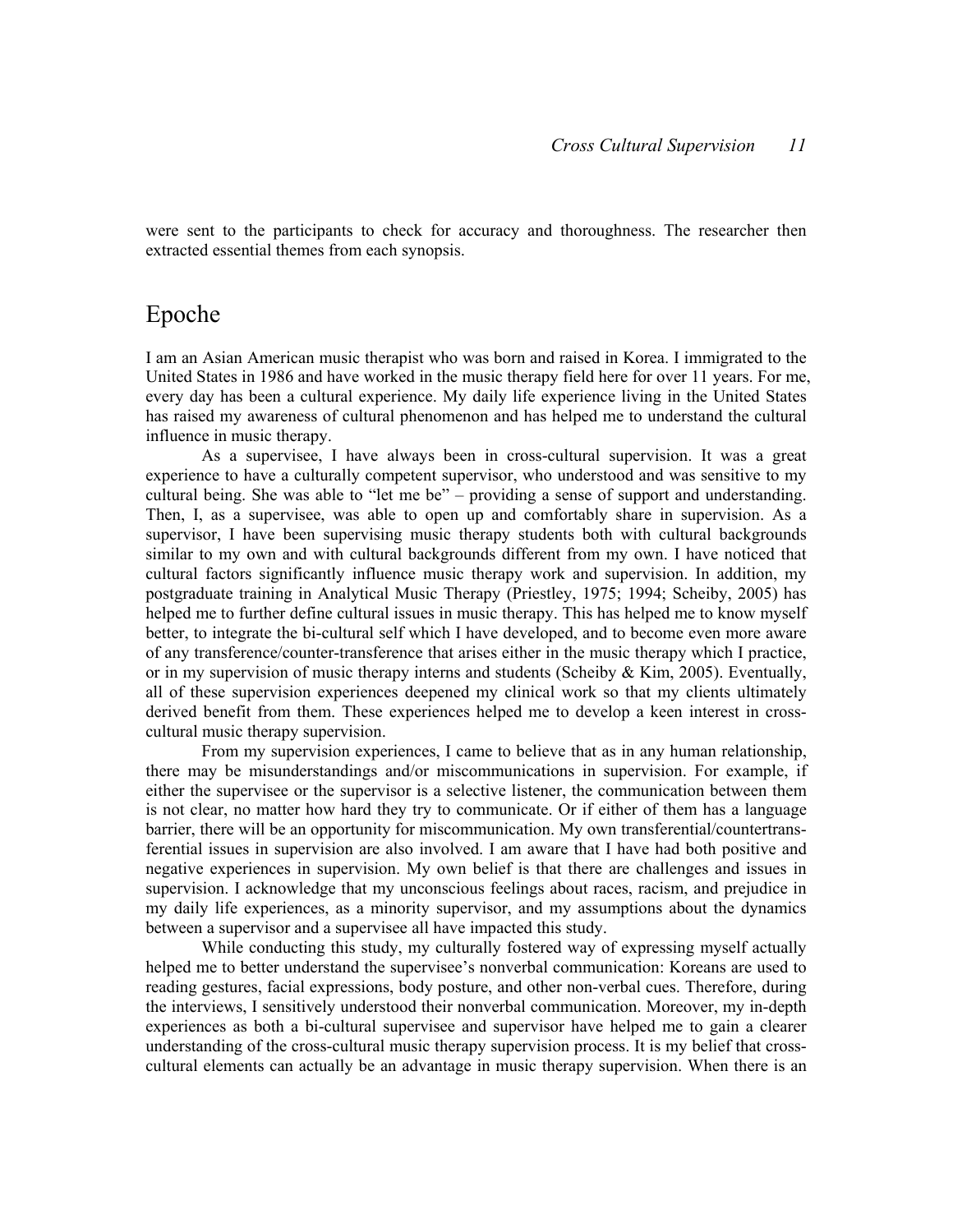openness to discuss the differences and a willingness to grow on the parts of both the supervisee and supervisor, each can expand his/her awareness of diverse cultures.

## Data-Collection Procedures

I made individual appointments with each participant for an interview. Before their arrival to the interview, they were asked to think about their significant experiences in cross-cultural music therapy supervision sessions and choose sessions they would discuss. We met in a quiet location. The total interview time was about 45 minutes to 1 hour per participant. To record the interview and safely store the data, two tape recorders were used simultaneously (this was in case one of them stopped working). The participants were asked to describe their cultural, educational, and professional backgrounds, and their supervision information, including the setting, time, and duration of the supervision, and to provide an overview of the supervisors' styles and cultural backgrounds. During the interview, I observed noticeable nonverbal expressions including facial expressions, gestures, and body language, and later made note of them.

Adapted from Comeau's procedures (1991), the interview had two parts: First, participants were asked to describe a situation in which they felt misunderstood by the supervisor in cross-cultural supervision, and second, they were asked to describe a situation in which they felt understood by the supervisor in cross-cultural supervision. Each interview process had three phases: induction, description, and closure. During the induction, I helped the participant focus on the experience that he/she wanted to recall and relive. During the description, my role was to help the participant clearly articulate his/her supervision experience as it unfolded from moment to moment. When the description was unclear, I asked the participant to clarify. To do so, I used verbal techniques such as amplification, redirection, probing, reflection, and summarization (Comeau, 1991, p.22). During closure, I asked the participant whether there was anything that he/she would like to add to the description. Also I asked him/her whether there was anything that I needed to do to support him/her because of the emotional reactions that arose as a result of his/her recollections.

The following were some prepared questions that were used:

- 1. Please take a moment to think about one of your supervision sessions when you were significantly misunderstood by your supervisor. Try to recall the session as clearly as you can, reliving it as much as you can. Please tell me what happened and what you were experiencing from moment to moment. I am interested in hearing about what your supervisor said and did as well as what you said and did. But most importantly, please describe all of your reactions to what happened, moment to moment, including your feelings, body reactions, thoughts, and anything else you think is pertinent.
- 2. Think about a supervision session when you were significantly understood by your supervisor. Please follow the above guidelines to describe your supervision experience.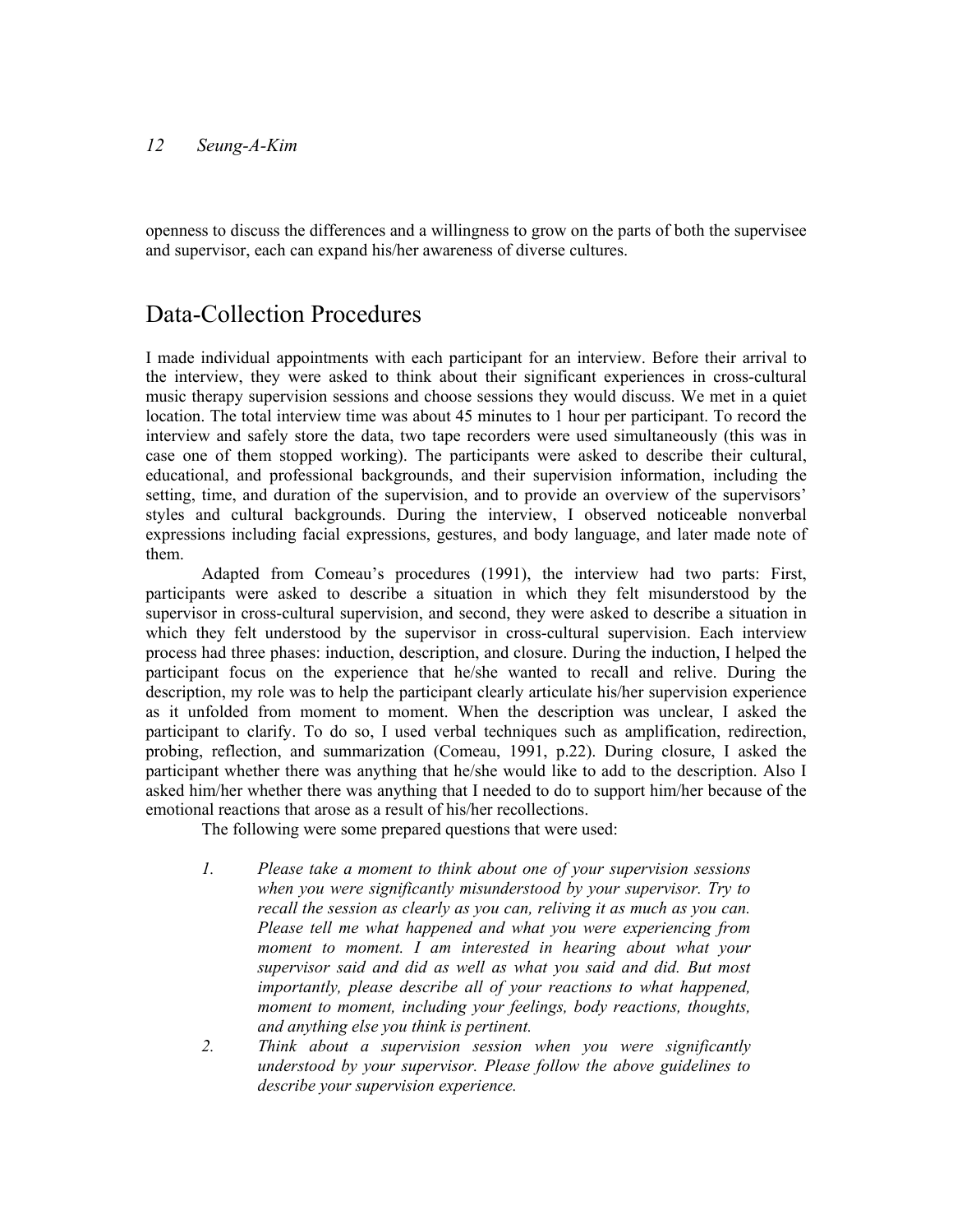After the interview, I followed up with a telephone call or e-mail whenever the participant's responses were unclear or it appeared that they needed emotional support. Then the individual synopses were prepared (see Appendix I). These were sent to the participants for confirmation of accuracy. After I received all the confirmations and corrections from the participants, I began to analyze the data.

## Materials

For this study, two tape recorders and audiotapes were used.

## Data Analysis

The data was analyzed using a phenomenological framework developed at Duquesne University. The following steps were adapted from Giorgi (1985), Racette (1989), and Comeau (1991), and modified according to my study:

- 1. The recordings were transcribed word-for-word.
- 2. The protocols were read several times in order for the researcher to get a general sense of the whole statement.
- 3. The protocols were grouped into two parts—being misunderstood and being understood.
- 4. The protocols were culled by examining them in terms of the phenomenon being researched. Any reflective, interpretive, or descriptive redundancies and any repetitive statements not directly related to the experience were eliminated.
- 5. Individual case synopses for the protocols were prepared. To reveal the essence of the experience, the participants' own words in the descriptions were used as much as possible. In addition, the synopses were written with the three aspects of the supervision experience included—the supervision situation, the description of the supervision experience, and the effect of the supervision experience.
- 6. The individual case synopses were sent to the participants to confirm their accuracy.
- 7. From the original protocols and the individual case synopses, essential themes across cases were extracted.
- 8. From the original protocols, excerpts which were examples of the essential themes were prepared in order to reveal common experiences among the personal experiences.
- 9. Based upon the main topics of the findings from this study, the essential description was produced.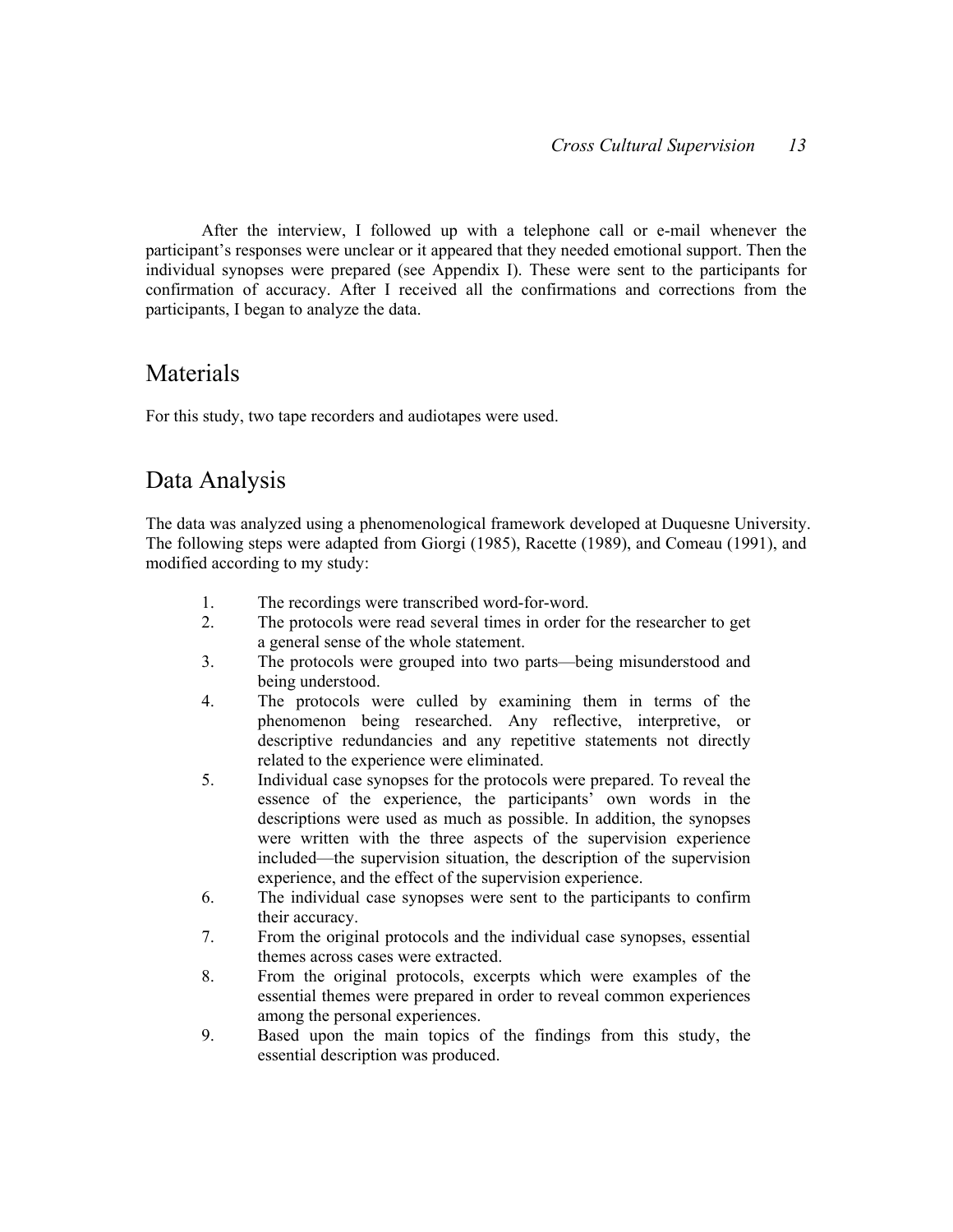10. Both the original protocols and the essential description were read to make sure that there were no contradictions in either, and that they were in agreement with each other.

## RESULTS

The results section is divided into two main sections: being misunderstood and being understood. Each main section elaborates the essential themes in four phases of the experience that were identified in the data analysis. The four phases are: 1) entering the supervision, 2) the supervision experience itself, 3) the supervisee's reactions to the supervision, and 4) the outcome of the supervision experience. It is noted that one participant, F, described his music therapy supervision experience with a creative arts therapist and psychologist who specializes in an area other than music, while the remaining participants described their supervision with supervisors who are music therapists.

## Being Misunderstood

#### Entering the Supervision Experience

The participants in this study were predisposed by two major factors that strongly influenced their particular experiences. At the time of receiving the supervision, some participants had just arrived in the United States as foreign students and were going through cultural adjustments as well as beginning their own acculturation process. In other cases, underlying racial or gender issues existed, only to become magnified in their experiences. Based upon their experiences, two predominant themes became apparent: cultural barriers and racial and gender issues.

1. Cultural Barriers. This particular supervision experience occurred while some participants were going through a daily culture shock. Therefore, the intensity of the experience had become severe. B was emotionally shaken: The supervision took place shortly after I arrived in America. At that time, I was suffering with trying to speak English and had some emotional issues and many hardships. I felt tremendously hurt because this supervision was a shocking event. In C's case, since she was so immersed in her own cultural experience, she could not even understand the implicit and explicit norms of supervision in the United States: When I first came here for training, the supervisor's style was foreign to me.  $\ldots$  The more I was questioned, the more my mind blanked out. It was so tiring, frustrating and terrifying. I really didn't know where she was coming from. I just wanted to hide from her. In some cases, the language barrier became a major issue: D reported: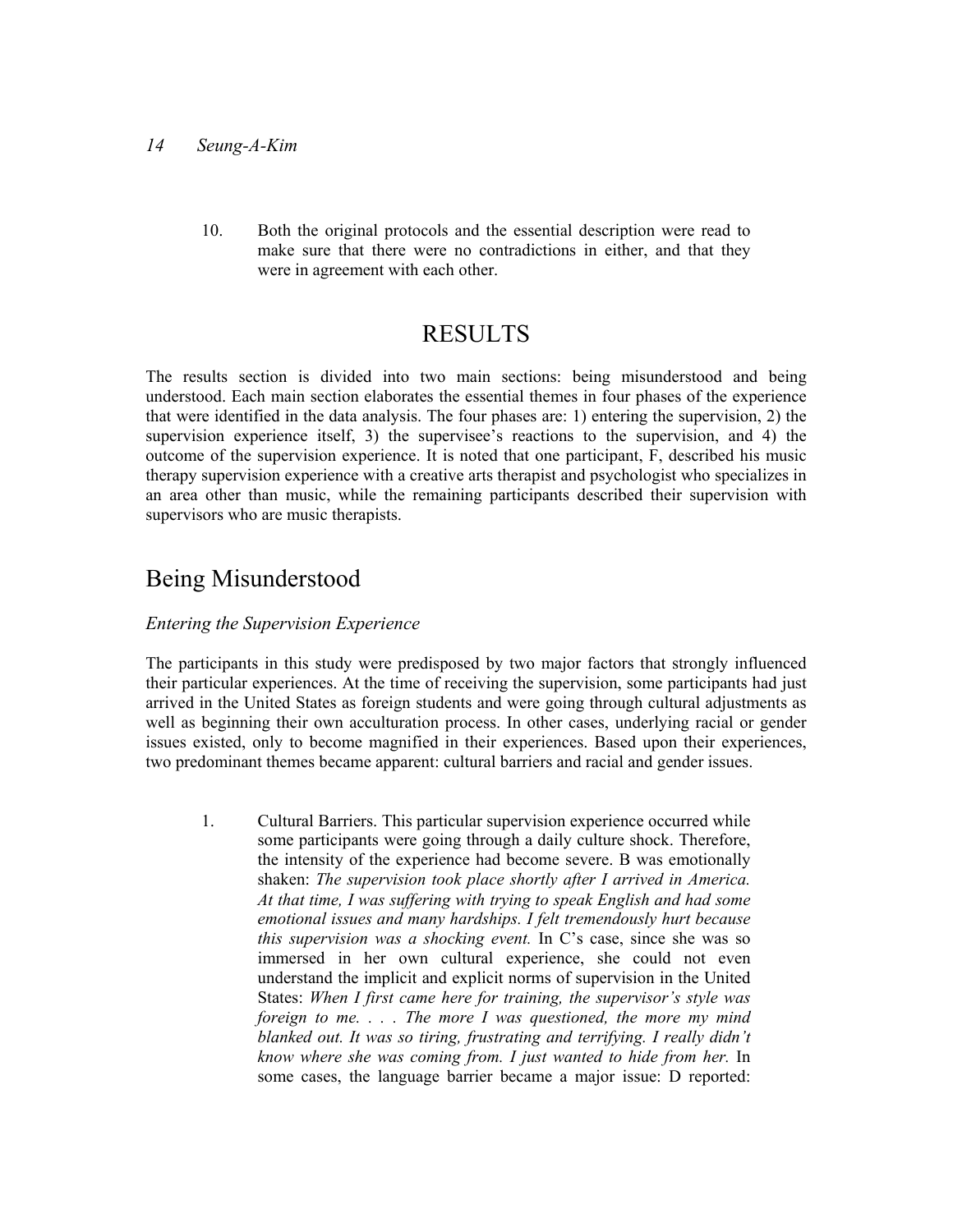English is a second language for both my supervisor and me... [the supervisor] had been in this country for four years and sometimes it seemed painful for her to speak English.

2. Racial and Gender Issues. Prevailing racial and gender issues in society are not always apparent. However, these racial issues were brought to the surface during supervision and ultimately, the supervisee had to face the issues. As G described: I think the race issue came into my experience with the supervision more than I was able to realize. So I still remember feelings in general of why there was tension, and differences sometimes existed in the supervision. Gender issues also came to the surface during cross-cultural supervision. F was apprehensive about it: ....it was my first time having a male supervisor. . . . This male supervisor was also very strong. The way the supervision came across brought attention to my gender issues.

#### The Supervisee's Experience of Being Misunderstood

The supervisees' common experience of being misunderstood can be summarized as having four main themes. They were: power imbalance, the supervisor's projections onto the supervisee, different perspectives and expectations, and issues in the supervisory relationship.

- 1. Power Imbalance. Many participants expressed that a power imbalance existed in supervision. F shared: Most of all, his sense of power made me freak out. I was really jealous. I wanted his snootiness and his power. When the supervisor actually used his/her power in the supervision, it evoked strong feelings in the supervisee. Moreover, in some cases, the supervisees could not discuss their feelings with their supervisors. For many, within their cultural norm, confronting an authority figure would not be appropriate. As C expressed: Express an opinion that was different from my supervisor's? I can't do that! Our conversations left me feeling empty, and made me feel stupid. Since the supervisee was well aware that one of the supervisor's roles is that of an evaluator, she was very concerned about her grade and the evaluation: I felt rather powerless, as she would give me a grade at the end.
- 2. Supervisor's Projection onto the Supervisee. The supervisor's unresolved culture-related personal issues affected the supervision process negatively and became detrimental, through the mechanism of projection. Specifically, the supervisor perceived qualities in the supervisee that belonged to the supervisor. This brought the supervisee's emotional reactions to the surface. For example, D's supervisor became defensive and said, she was not trying to project onto D. However, D was not sure if that was true. D expressed: "I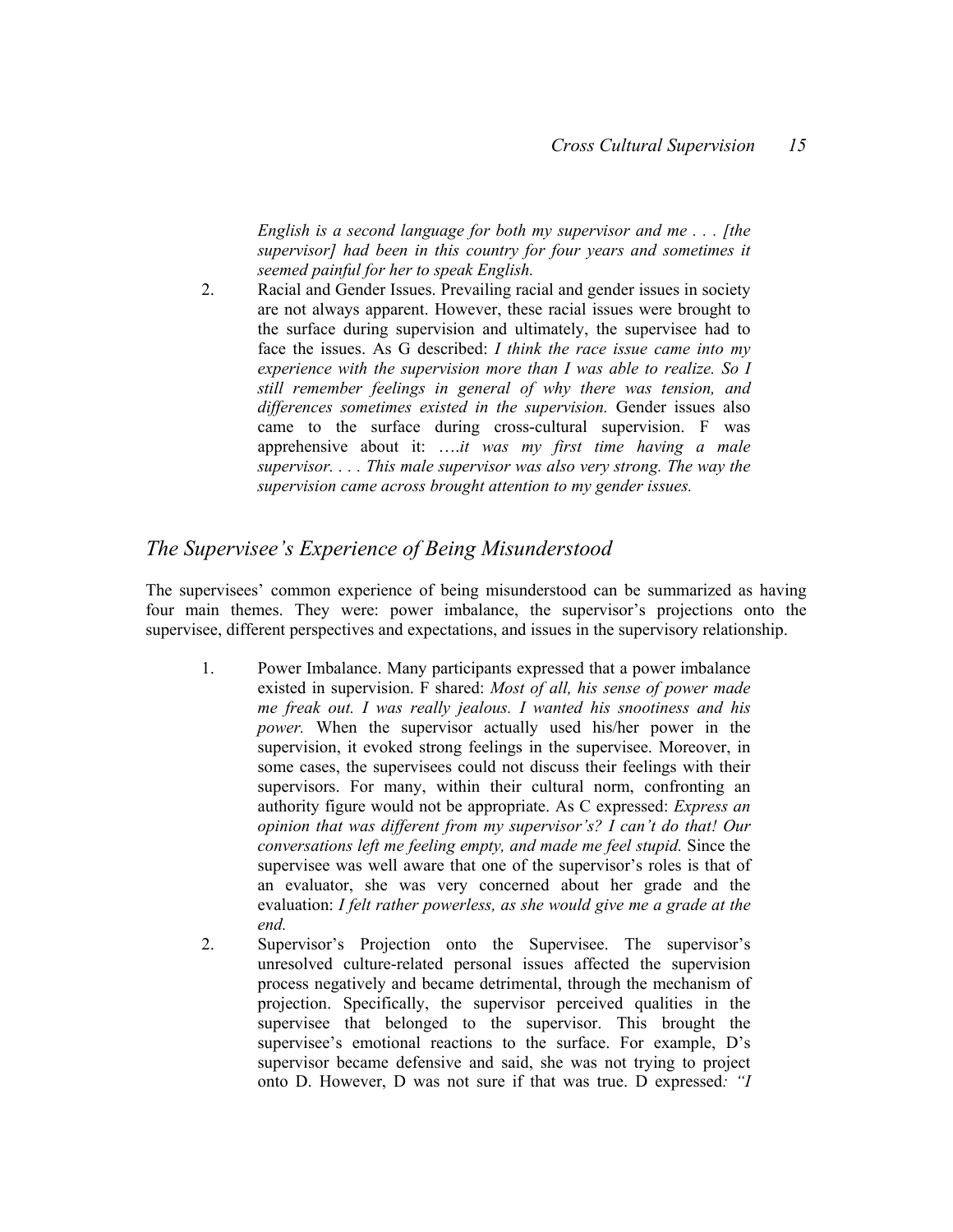don't remember her exact words but she says something like this: 'You are older than I am. Do you think that I can be helpful to you?'" In another case, B's supervisor was a member of a minority group and she reported: The supervisor might have been oppressed and may have never overcome her issues. As she hated herself, she also hated me because I reminded her of herself without power. I was really angry. . . .

- 3. Different Perspectives and Expectations. When being misunderstood, the supervisees often felt that their supervisors had different perspectives on what the supervisory issue or problem was. It is apparent that their worldviews were different, but were never discussed. This being the case, one wonders how effective the supervision can be. As C shared: *I had difficulty expressing what I really wanted to express.* especially thinking in the Western mode that my supervisor understood. By bridging the gap, or even space, I did not realize that my cultural background made it such a challenge. Misunderstandings also took place when the supervisee and the supervisor had different expectations of supervision. F expressed: I really want empathetic and sympathetic supervision, a little more understanding and caring. But I came across a hard-minded, straight face.
- 4. Issues in the Supervisory Relationship. The cultural differences between the supervisee and the supervisor often prevented them from developing trust in their relationship. In turn, they were not able to open up to the supervisors and had doubts about their professional skills. Feeling a lack of support was also a common outcome of being misunderstood by the supervisor. When the supervisees felt unsupported by the supervisors, there was nothing further they wanted to discuss because their motivation was low. The supervisees believed that they were on their own to deal with their issues. As D described: She did not give any supervision sessions afterwards. . . . So I had to learn mostly by myself. Further, E felt it was necessary to seek support from professionals other than her supervisor:  $I$  gave up, but  $I$  went to my academic supervisor. She seemed to understand me.

#### The Supervisee's Reactions to Being Misunderstood

When feeling misunderstood, all supervisees had strong physical, emotional, and psychological reactions to the supervisors and the situation. Some experienced more severe reactions than others.

1. Physical Reactions. F was not able to express what he wanted to say during the supervision, F reacted to the situation physically: I became defensive and very submissive. I fell back in my chair, stopped writing, I didn't give him as much as eye-contact. I zoned out. Also, B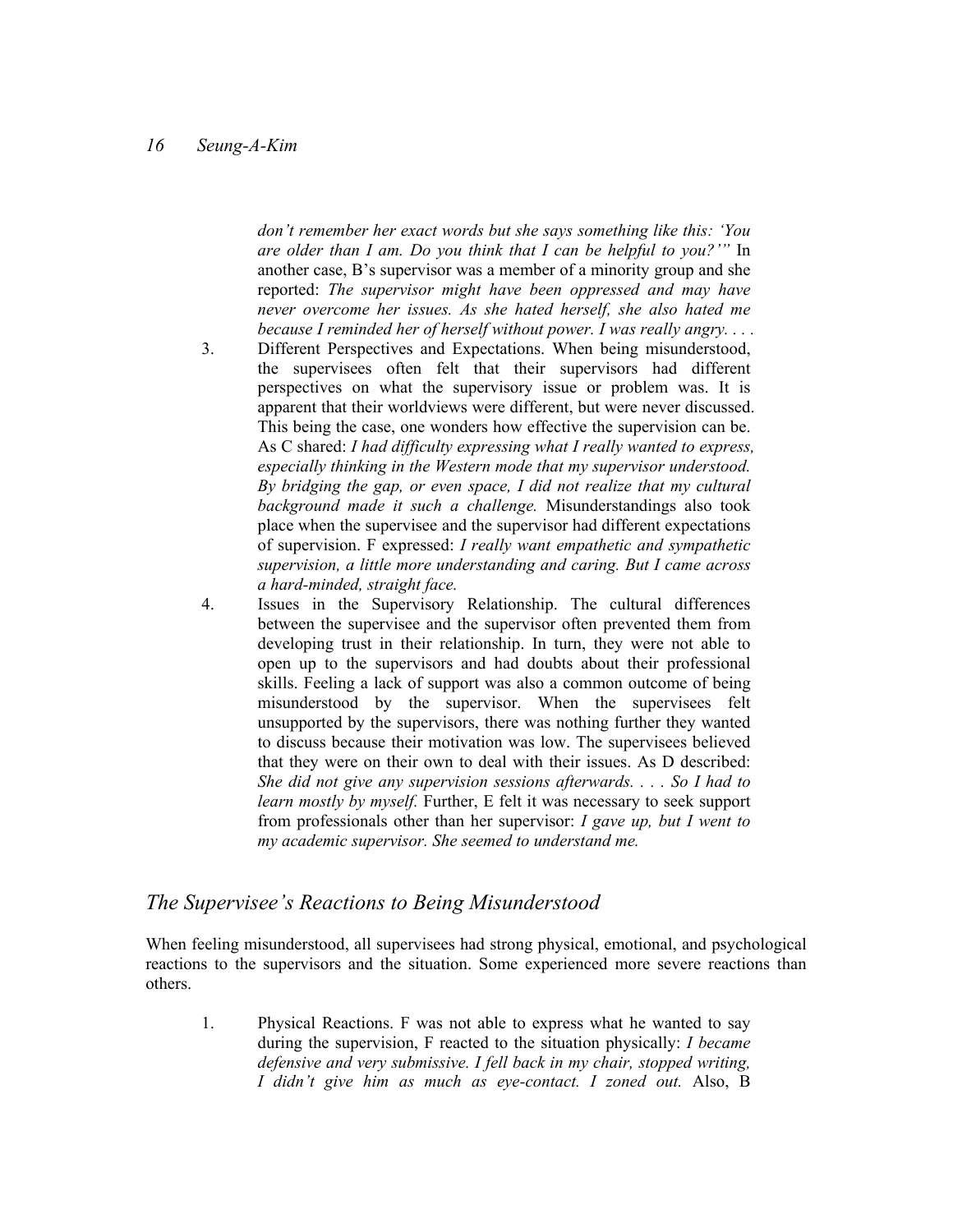described: I was afraid of her. I was so nervous during the whole supervision. I did not even know how my facial expressions were supposed to be in supervision. So I could not talk with her anymore....

- 2. Emotional Reactions. Participants reported feeling a wide range of emotions. A became emotional when she expressed her feelings: How come she said that to me? I was upset, disappointed and annoyed. I felt really hurt. In addition, C illustrated her feeling of inadequacy: Did I know anything? I felt like I am under a microscope, being judged and questioned. . . . I felt intimidated, insecure, and inadequate. As B summarized: This experience made me feel closed, frightened, hopeless, and it was hard for me to reach out. The supervisees could easily blame themselves for what went wrong. B even thought: "What is wrong with me?"
- 3. Psychological Reactions: Being Challenged. When the supervisees' needs were not being met, the predominant feelings as mentioned above often carried with them psychological distress. The supervisees often felt that they were being challenged by their supervisors. F experienced: My whole therapy orientation was being questioned. That was my problem. I think that he didn't understand music therapy so my supervisor used this opportunity to question music. Another challenge occurred when there were personal issues brought up by the supervisor. This triggered strong reactions in the supervisee. As G stated: I definitely felt challenged by it. I don't blame it on her or attribute it to her, but I felt challenged on my part.

#### Outcome of the Supervision Experience

Within these particular supervision experiences, the supervisee and supervisor could not build a strong alliance in supervision. As the supervisor lacked cultural understanding about the supervision process, the supervisee was not able to enhance his/her knowledge or skills in supervision, nor did he/she have an opportunity to openly discuss issues and concerns. However, regardless of the negative experience in supervision, some supervisees ultimately felt that they learned something from their experience.

1. Severing the Supervisory Relationship. Some intense supervision resulted in termination. D reflected: After the incident, she stopped supervising me.  $\ldots$  I was wondering if she was hesitant to give me supervision. Some supervisees regretted that they had never resolved the conflicts with their supervisors. As E expressed: Whenever I came to the internship site, it made me feel like. . . Oh I wanted to leave soon. So my attitude was superficial and unmotivated. Whenever I think about it, I feel angry again. I have never worked through it.  $\dots$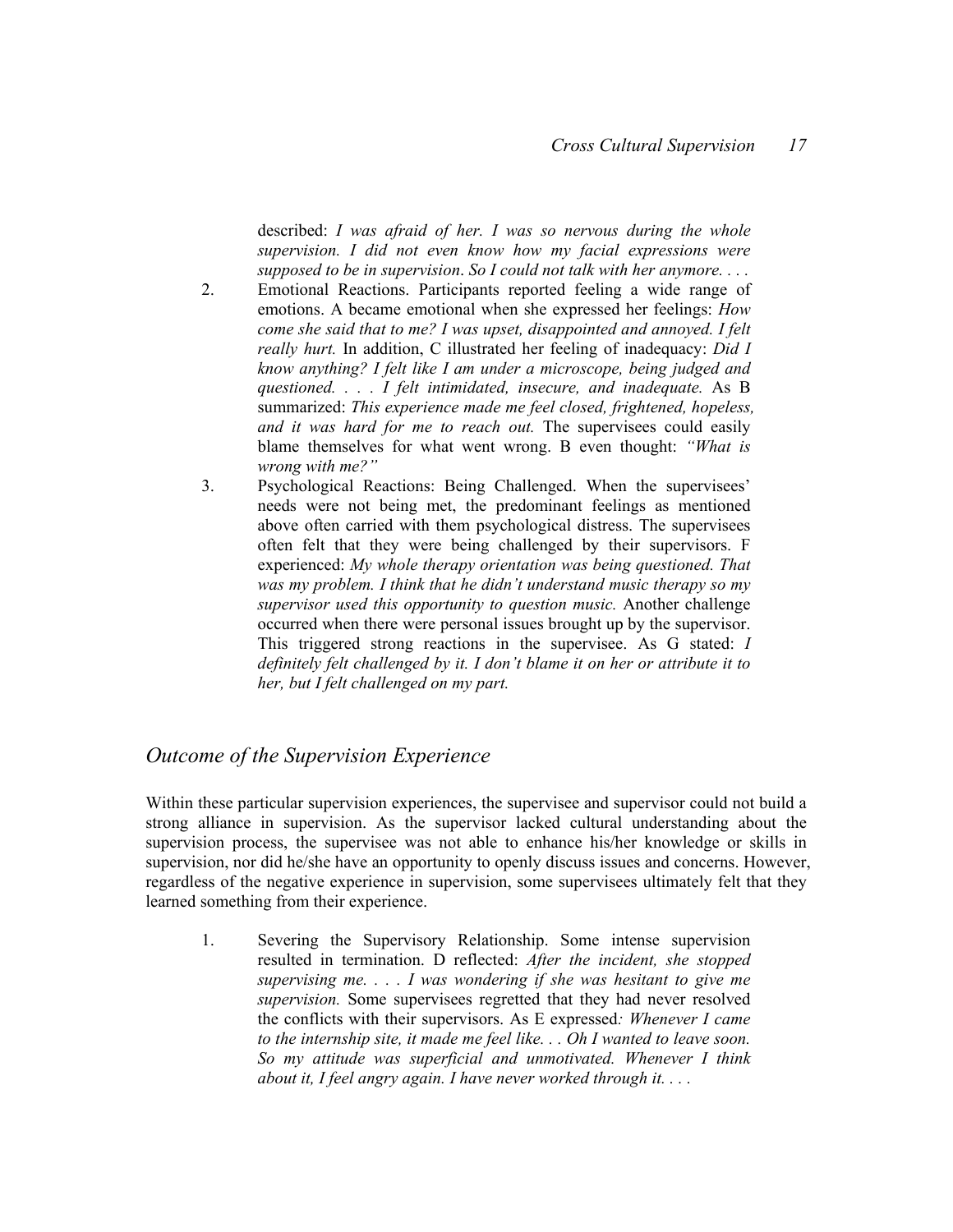- 2. Ineffectiveness of Supervisor's Intervention. Another outcome of the misunderstood experience was that the supervisee regarded the supervisor's interventions as basically ineffective. C questioned: I never felt that the supervisor was helpful . . . . Coming from a setting where things are hierarchical and structured, this felt totally unstructured. At the beginning, I wondered, "Does she know her stuff?" I'm paying all this money to be asked questions? Since I have to find out the answers myself, what was the point of supervision? In  $E$ 's case: I felt that my supervisor was really busy with conferences and I, as an intern was not her priority. In addition, her supervisory style was unstructured and ineffective. . . .
- 3. Learning Experience. It is interesting to note that regardless of the intensity and negativity of the experience of being misunderstood by the supervisor, the experience was often regarded as a learning experience. C perceived her supervision session as a learning experience: Nevertheless, this experience has opened me up to be a more independent thinker. Now, I am more sensitive to where my clients are in their process. Further, in F's case, he gained a new insight through the supervision and felt respect for the supervisor: Later, I came to have respect for him.

## Being Understood

#### Entering the Supervision Experience

There were two categories of cases in which the supervisees entered the supervision experience. In some cases, the participants brought challenging clinical cases to the supervision because they felt that they had done "something wrong." In other cases, they had some relationship issues or conflict with their supervisors, which needed to be resolved.

1. The Need for Supervision. The supervisees felt the need to discuss their clinical cases with their supervisors and believed that their supervisors would share their expertise. Also, they felt that they needed guidance and support. F described: My client's mother kept calling me for a consultation for her son. One day . . . she lashed out at me. It was freaking me out. So I discussed this with the supervisor. In B's case, although she was reluctant to share her issues with her supervisor at first, but because her issues needed to be resolved, she decided to bring it up: I was hesitant to share this with my supervisor because they were colleagues. It was a cultural issue. But I could not hold on to my feelings anymore.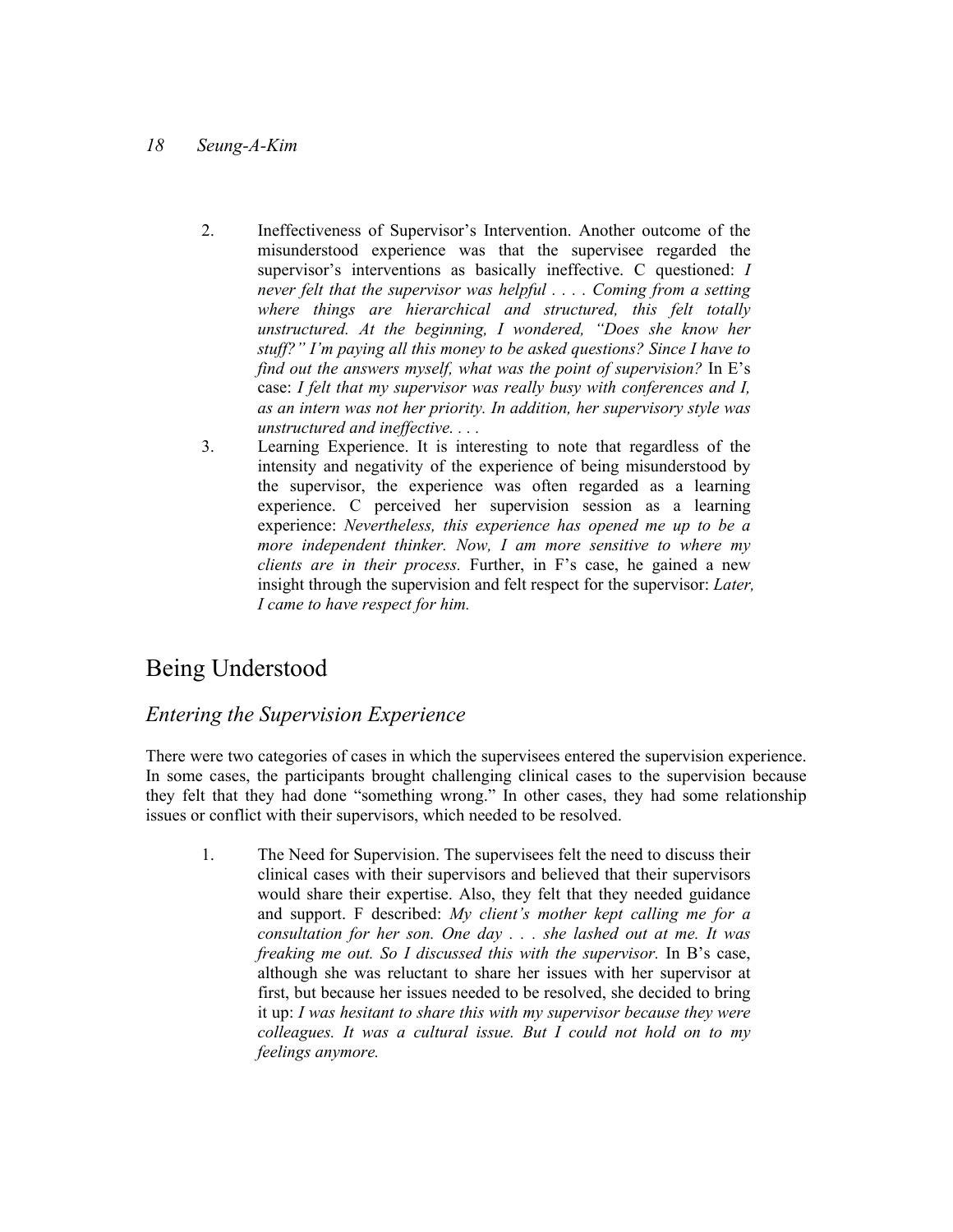2. Conflictual Relationship. In the course of the supervision, conflict between the supervisee and the supervisor often occurred. This not only affected their relationship but also affected their clinical work. E shared that: My supervisor asked, "What is going on with you? . . . ." So, I started to hate her and became more locked inside myself. It also affected our sessions. . . . So I said to the supervisor, "It is not easy for me to talk with an authority but I must. Otherwise I cannot work with you anymore. . . ." G also experienced: . . . That was a surprise to me. It was almost like an accusation. She seemed to think, "You are hiding something, and you are sexist." It hurts because that is the last thing that  $I$  am  $\ldots$ .

#### The Supervisee's Experience of Being Understood

When the supervisees were feeling understood, the supervisors seemed to be sensitive to cultural issues that arose by expressing their cultural sensitivity directly or indirectly in supervision. There were some common qualities that the supervisors possessed. These qualities were the most important factors that lead to a positive supervision experience. One important quality that supervisors demonstrated was "being culturally empathic." This included being a good listener, accepting, normalizing the issues brought by the supervisee, and having a nonjudgmental attitude. Another quality that the supervisors demonstrated was being collaborative: They worked along with the supervisees in a more equal relationship. Thus, three apparent themes emerged.

- 1. Addressing Cultural Issues. In this study, cultural issues were addressed either directly or indirectly.
	- Direct expression in a culturally sensitive manner. When the supervisor openly discussed their cultural differences, the supervisee felt more trust in her. A's supervisor empathetically addressed her cultural dilemma: "I can see where you are coming from and how you are trying to negotiate who you are and who they are.  $\ldots$  " My supervisor was very calm, without any bias. Also, D expressed: The supervisor said, "That's quite a different perception than mine . . . .
	- Indirect expression in cultural sensitivity. Although C was hesitant to share her clinical issues with her supervisor, the openness of the supervisor helped her to share more easily: She was listening to me and trying to understand me, even though she may not understand me totally... G also felt that the supervisor was culturally sensitive: "Maybe this is going on for you....," and shared her sense of what my relationship with the discussion. In either case, the supervisors had common qualities in their supervisory styles.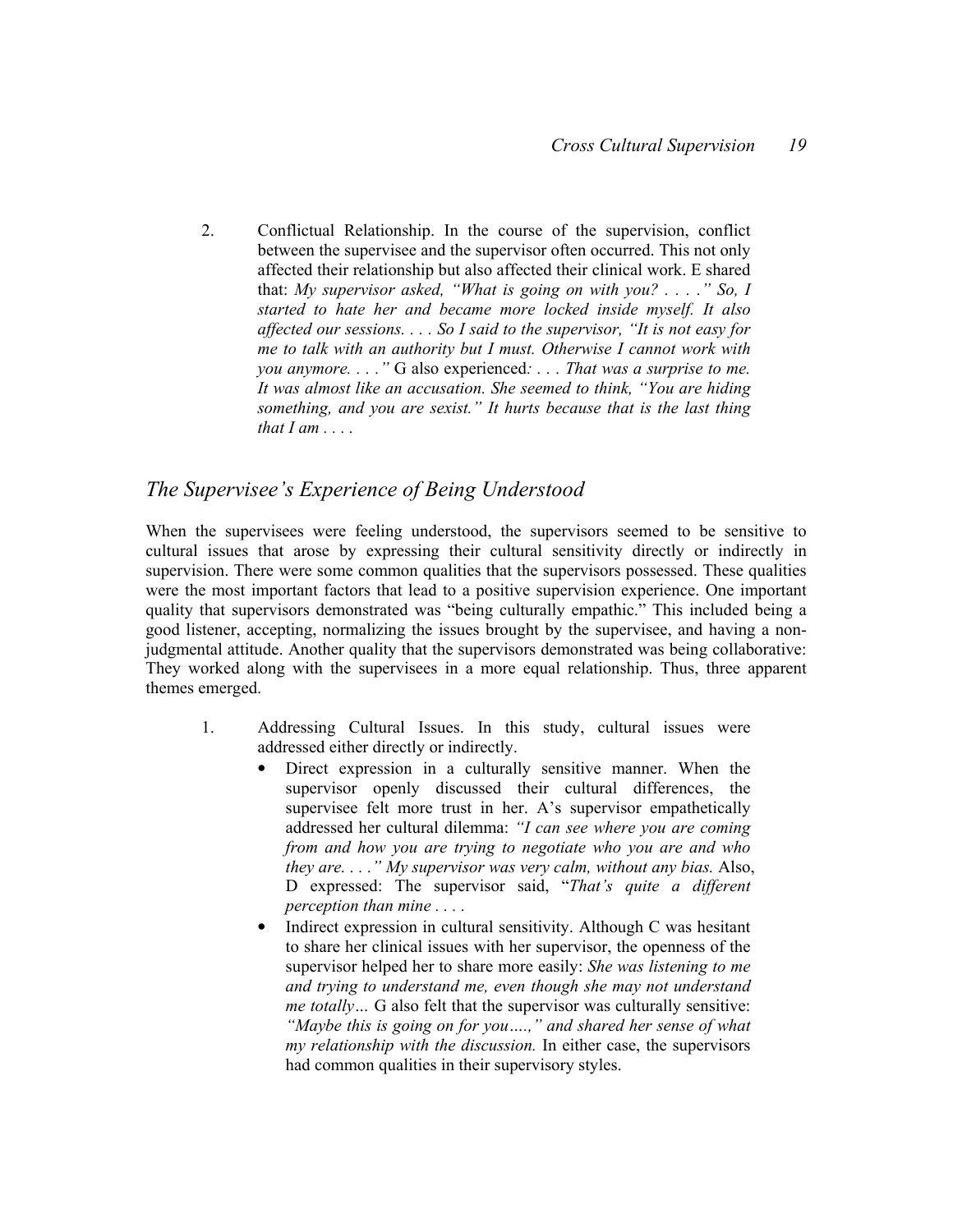- 2. Supervisors as Culturally Empathic. The culturally empathic understanding of supervisors eased their supervisees' discomfort.
	- Supervisors as Good Listeners. When their supervisors were really listening to them, that opened them up to share more easily and indeed, it was a "powerful experience." A illustrated: I told my supervisor that it was such a shock for me coming to the United States and I was questioned everyday: Am I acting black enough for the black people?. . . . He was listening to me with empathy and support. As C Described: My supervisor respected that our cultural backgrounds are different and she was not making generalizations. . . . She was really listening to me. . . .
	- Acceptance. Acceptance by the supervisor was significantly important in helping supervisees feel understood. F explained: I really felt that the supervisor was accepting me as a clinician and understanding me as a person. According to  $C$ , being accepted by the supervisor was almost a prerequisite for that experience: She just accepted that I was from a different culture than hers, but I was in the music therapy program to train and wanted to become a music therapist. . . .
	- Normalizing Their Issues. Because of the nature of the supervisor's powerful position in the supervisory relationship, the supervisee can be sensitive about being judged and evaluated by the supervisor. The supervisee hoped to perform well in his/her work. When the supervisor made an effort to normalize his/her issues, the feeling of being understood was maximized. As F described: *I thought I had* done something wrong. I actually had hindered the therapy process. But my supervisor explained that this situation was not easy because the son and mother's issues were all over the place. He not only understood my situation but also I received the care and validation that it was not my fault. In A's case, the supervisor focused more on the clinical perspective: The supervisor said, "The client will say things deliberately to get you annoyed, so he finds one of your buttons and he pushes it."
	- Non-Judgmental Attitude. A non-judgmental attitude on the part of the supervisors created a feeling of safety for the supervisees to share their issues more openly in the supervision. B described: The supervisor became a very decent listener. She did not behave as was typical of my country's teachers' judgmental attitudes. That excited me! A expressed: I felt comfortable, accepted and validated, not judged. It was a good experience. I really appreciate it.
- 3. The Supervisory Relationship. Through the supervisors' continued support, a trusting relationship as well as a collaborative relationship was the core of the understood experience.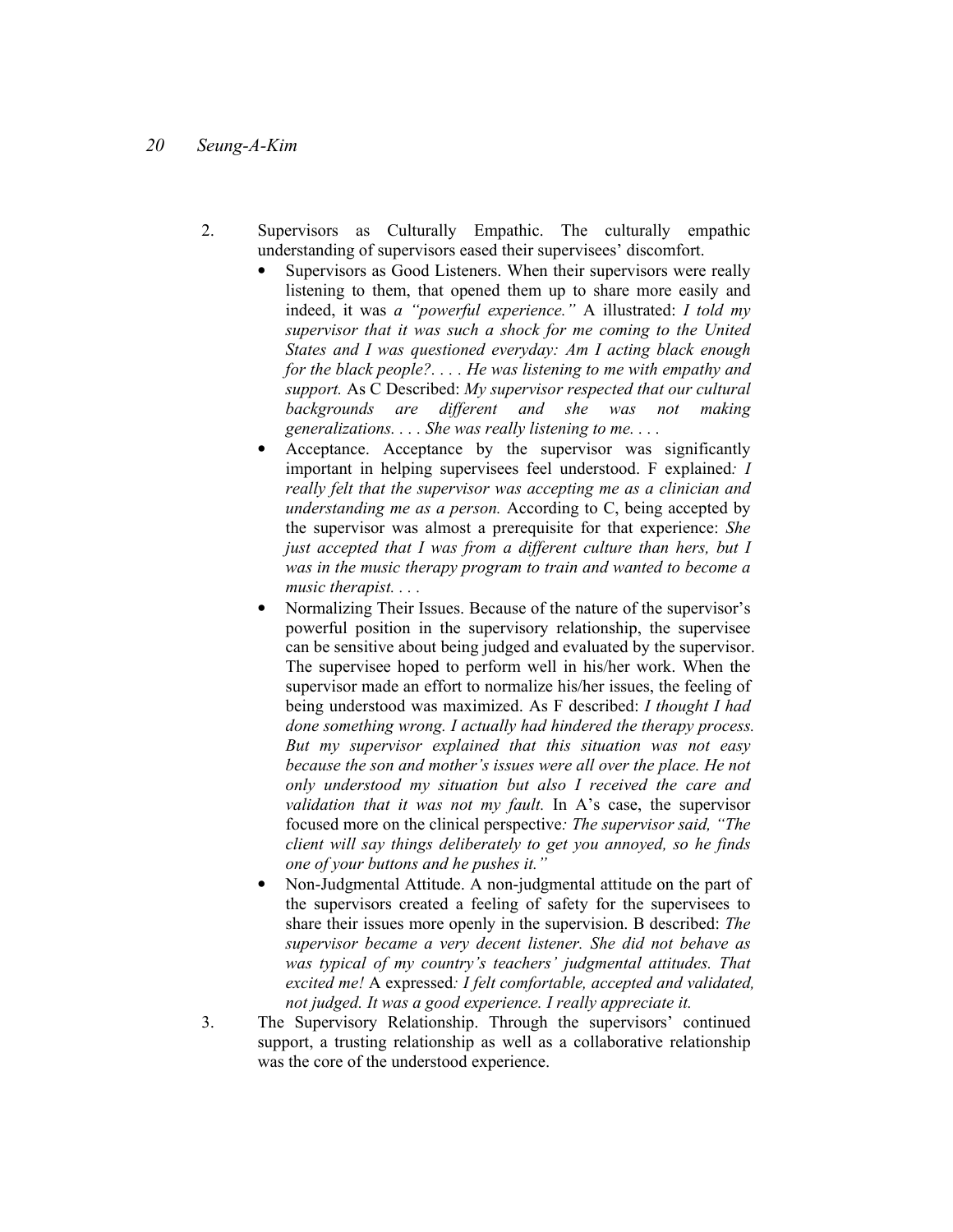- Continued Support. Most supervisees used the word, "support" when describing the quality of the supervisory relationship. A felt: The supervisor was really supportive  $\ldots$ . So I was able to get my anger out  $\ldots$  . As D described: When you had the same expectations and understanding about supervision as your supervisor, and you had support from her, this helped.
- Trust. Because of the aforementioned qualities of the supervisors, the supervisees developed a feeling of trust that enhanced the supervision experience. Consequently, they were able to share more openly and had an understood experience. G stated: For her to recognize that really made me feel understood by her and I trusted her better. I was able to share anything with her. C believed: The supervisor had my interests at heart. . . . I felt more connected to her. I almost wanted to give her a hug because she understands me.
- Collaborative Relationship. A collaborative relationship between the supervisee and supervisor allowed the supervision process to be more effective. As a result, they were freely able to exchange their thoughts and opinions regarding the issues that arose. They developed a partnership in dealing with their work. F expressed: He reinforced that I could do it and allowed me to be part of this team. I felt bigger. . . . C also experienced: The supervisor was not impatient or superior or feeling that her way was the only way .... I became more open. It was the relationship that had changed.

#### The Supervisee's Reactions to the Experience of Being Understood

When feeling understood, the supervisees reacted on physical, emotional and psychological levels. These positive reactions helped to strengthen their supervisory relationships.

- 1. Physical Reaction. C noticed that her physical reactions had changed when she felt understood by the supervisor: Even though she still asked me many questions, I felt that she was not in a critical position  $\ldots$  so I felt more relaxed  $\dots$ . E described: My voice was cracking and I was on the verge of crying. She said, "If you want to cry, it's  $\overline{OK}$  to cry." But I was swallowing like this.  $\dots$
- 2. Emotional Reactions. When the supervisees felt understood, they were feeling happy, excited, comfortable, open, respected, good, encouraged, balanced, and they gained confidence. A was able to express her feelings openly: I was getting my anger out. I felt more relaxed and open . . . . Similarly B expressed: I was crying a little because she really was listening and accepting me. I was able to share anything with her. I felt equal.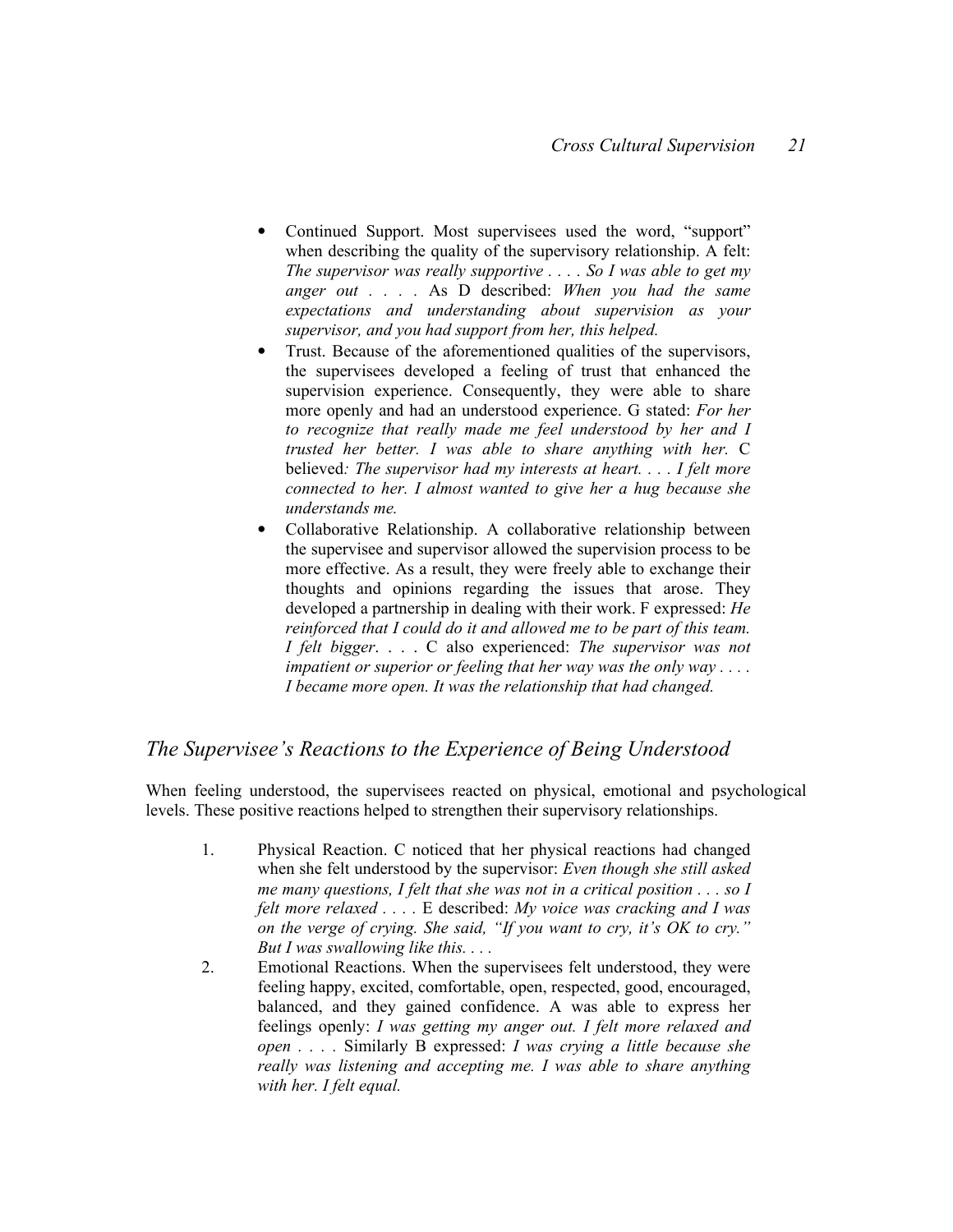- 3. Psychological Reactions. With the increased level of trust and respect for the supervisors, the supervisees were better able to handle their personal issues in supervision and this brought about new learning regarding themselves and their clients.
	- Respect for the Supervisor. When the supervisor was knowledgeable and was able to demonstrate a skill, D felt not only that her needs were met, but that her respect for the supervisor as a professional increased: The supervision was more helpful and tangible. I felt that she was knowledgeable and supportive. G experienced: Since the supervisor told me this thought of hers, I experience the resonance. I recognized her as someone who really knows it. I really trust her about it.
	- Personal Issues. Personal issues during the course of the supervision may sometimes increase tension between the supervisee and supervisor. E described the incident vividly that she was reluctant to follow her supervisor's guidance: My supervisor pointed out that I seemed to focus too much on myself, not on the clients' needs during the sessions. I was really afraid to talk about it, but she further said, "If you cannot talk about yourself then you can not become a music therapist." I was very shocked. . . . However, at the end, the supervisor helped E to uncover personal issues. G also was surprised by his supervisor: The supervisor said, "I am beginning to think that you were being defensive about this.  $\ldots$  " That was a surprise to me. Feeling understood can be a product of resolving the conflict between the supervisee and the supervisor.
	- Guiding the Supervisee. Under the guidance of E's supervisor she was able to identify her related personal issues, gain insight, and ultimately serve her clients better: *I felt lighter.* . . . *I became more* comfortable talking about things with her. With sensitivity, the supervisor guided G to help him gain new insight: What I was thinking about is to try not to think about people by gender at all, which had a problem with it too. Or maybe it was denying, defensive.

#### Outcome of the Supervision Experience

Feeling understood by the supervisors resulted in the supervisees gaining insight. In addition, their supervisory relationship was strengthened. Most importantly, the supervisees' self-esteem was increased and the motivation for their future work also increased.

1. Gaining Insight. New learning helped the supervisee expand his/her perspective. A stated: I left that supervision feeling like I learned a lot.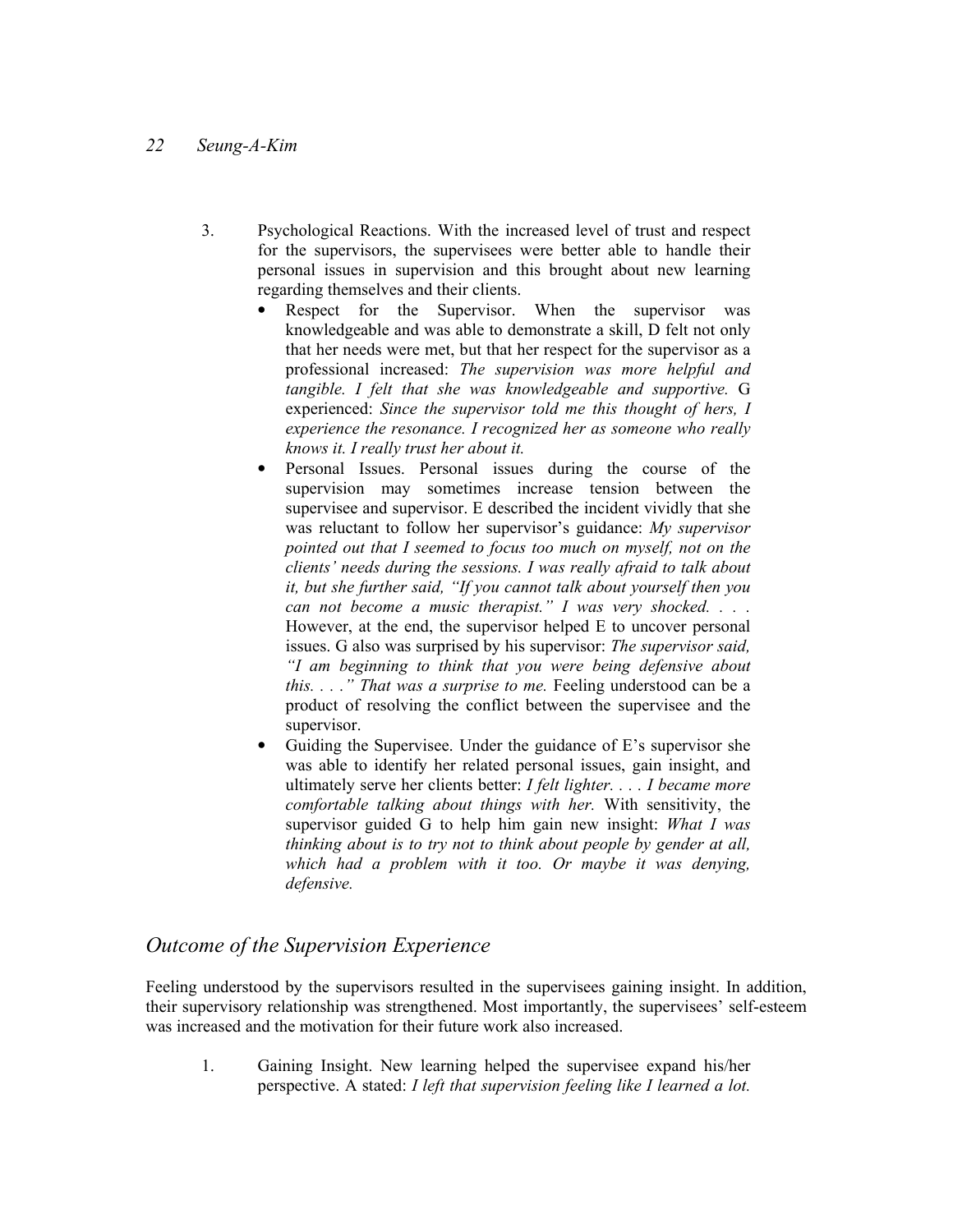I felt excited and understood more of what I should have. As G experienced: So the first thing that she did was to say, "What do you think?" And then she came back and gave me her insight with what happened within me. She wanted to help my thinking.

- 2. Feeling Empowered. When the supervisors empowered the supervisees, it helped them to deal with their issues more confidently. B's supervisor said: "If you think that this is right, you should do it. Don't let her overpower you. You don't need her permission." That positively affected their clinical work. According to A: From this supervision, I learned that it is OK to have my experiences. It is OK to have different perspectives when interacting with black people.
- 3. Increased Self-Esteem. As a result of the positive experience, the supervisees were able to let down their defenses and felt more confident in themselves and in their work. A described: An African-American young client accused me of disliking black people even though I am Black  $\dots$ . I told him that I was sorry if he felt that way but it was not true. I was getting really upset, so I walked away. My supervisor thought that I handled it pretty well. . . . B summarized her supervision experience: This session was an "open-up moment," caring, empowering. I was encouraged. I was able to stand up for myself in my sessions. I was convinced that I was allowed to do that. I was more confident.
- 4. Increased Motivation. This experience energized the supervisees and affected their future work positively. E was glad that she was comfortable working in music therapy sessions: More importantly, I was able to work with her clinically again. . . . According to G: Now I feel that I can question myself. I may be biased.

## DISCUSSION

In this section, I will provide an essential description of being misunderstood and understood in cross-cultural music therapy supervision. Then I will discuss the findings that were identified in this study.

## Essential Description: Being Misunderstood

The supervisee enters the supervision with cultural differences, racial and gender issues, and ongoing conflicts. These preexisting differences between the supervisee and supervisor affect the supervision process. Power issues can become intensified when the supervisee's worldview differs from that of the supervisor. Also, the supervisee experiences that the supervisor's unresolved culturally related issues interfere with their relationship and often expresses that the supervisor projects these issues onto the supervisee. These experiences cause the supervisee to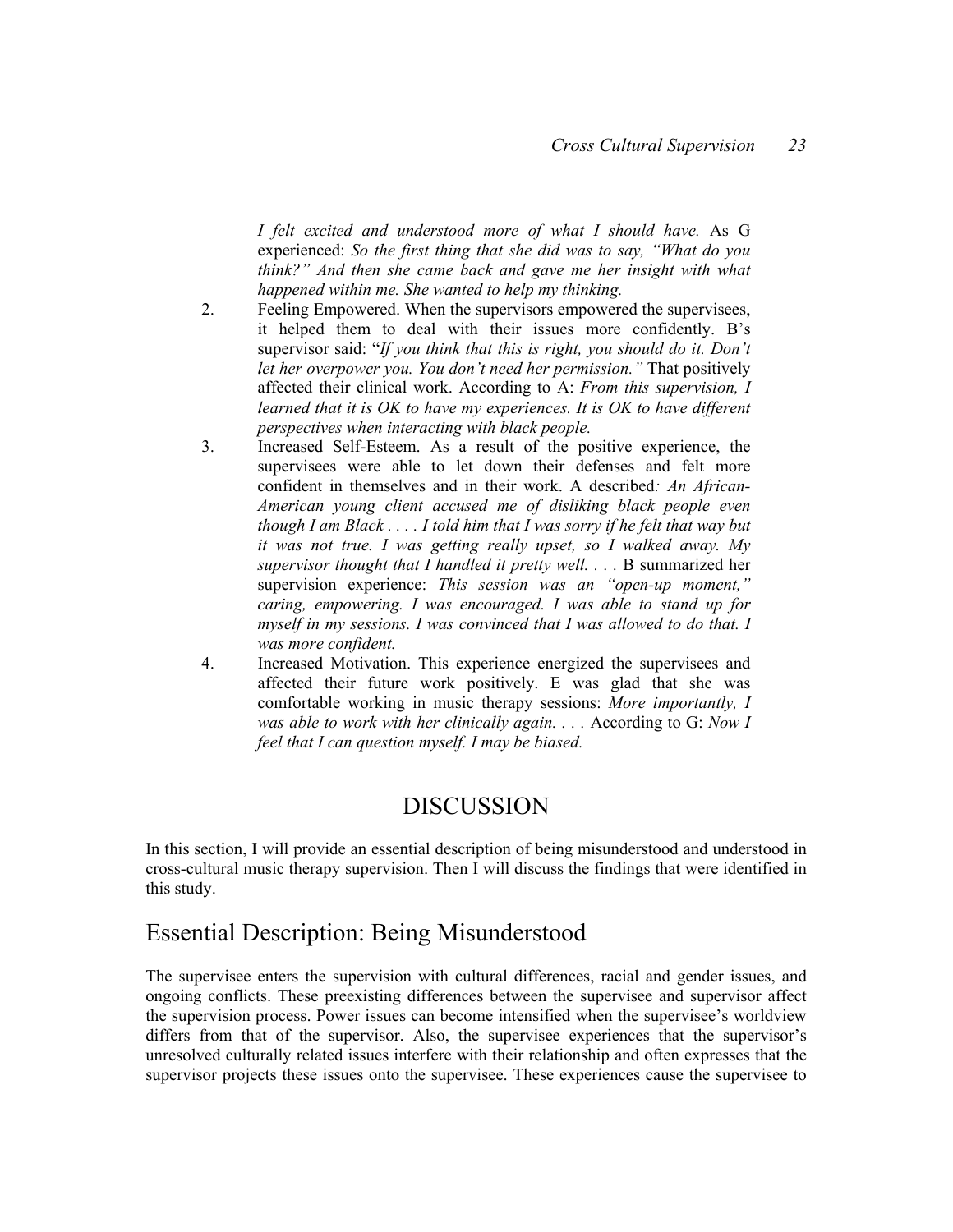have strong emotional, psychological, and physical reactions. The supervisee feels challenged due to a lack of support and trust in the supervisory relationship. However, the supervisee does not express his/her true feelings to the supervisor. Moreover, it is surprising that the supervisor does not discuss the cultural issues when it is obvious that they exist in their supervision. So the supervisee tries to resolve the situation by accepting the supervisor's suggestions or being silent. Consequently, he/she feels alone in dealing with his/her issues and seeks other professional help. The supervision is conceived as ineffective and little growth takes place. Moreover, some supervisees hold onto their unresolved issues. Nevertheless, in spite of the misunderstood experience, the supervisee regards the supervision experience as a learning experience.

## Essential Description: Being Understood

The supervisee enters the supervision with feelings of inadequacy and having issues with the supervisor, and actively hopes to receive guidance from the supervisor or to resolve the issues. When the supervisor really listens to the supervisee with culturally empathic understanding and a non-judgmental attitude, the supervisee experiences feelings of acceptance and support. The supervisor's cultural sensitivity expressed directly and indirectly helps the supervisee to open up to the supervisor and trust him/her. Now, they can focus on clinical matters, normalize issues identified by the supervisee, and further empower the supervisee in supervision. So, the supervisory relationship is strengthened as it becomes more collaborative in nature. As a result, the conflict that the supervisee had is resolved, insight is gained, self-esteem increases and there is additional motivation for future work.

## Comparisons of Misunderstood and Understood Interviews

In the beginning of the interview, some participants showed resistance to reliving the misunderstood supervision experience. Nevertheless, in most cases, the participants were more elaborate in their descriptions of the session when they were misunderstood by the supervisor than when they were understood. Perhaps, the lengthy descriptions resulted from a more intense experience where the negative effects were longer lasting. At the end, some participants shared that it was beneficial to go back and relive the misunderstood experience. As a result, they gained new insight and most importantly, had an opportunity to let go of the intense feelings.

Moreover, the essential themes between being misunderstood and being understood in supervision were not always opposite. For example, the supervisees' resistance appeared in both supervision situations: "During the supervision process, it is not uncommon to find supervisees becoming resistant to the supervision process, content, or context" (Masters, 1992, p.389.) In order to take the supervisee to a higher level and help him/her to gain insight into his/her work, sometimes, it was unavoidable that the supervisor encouraged the supervisee to face personal issues. When this happened, regardless of the good intentions of the supervisor, it posed personal challenges for the supervisee. Even in cases when the supervisee may not have wanted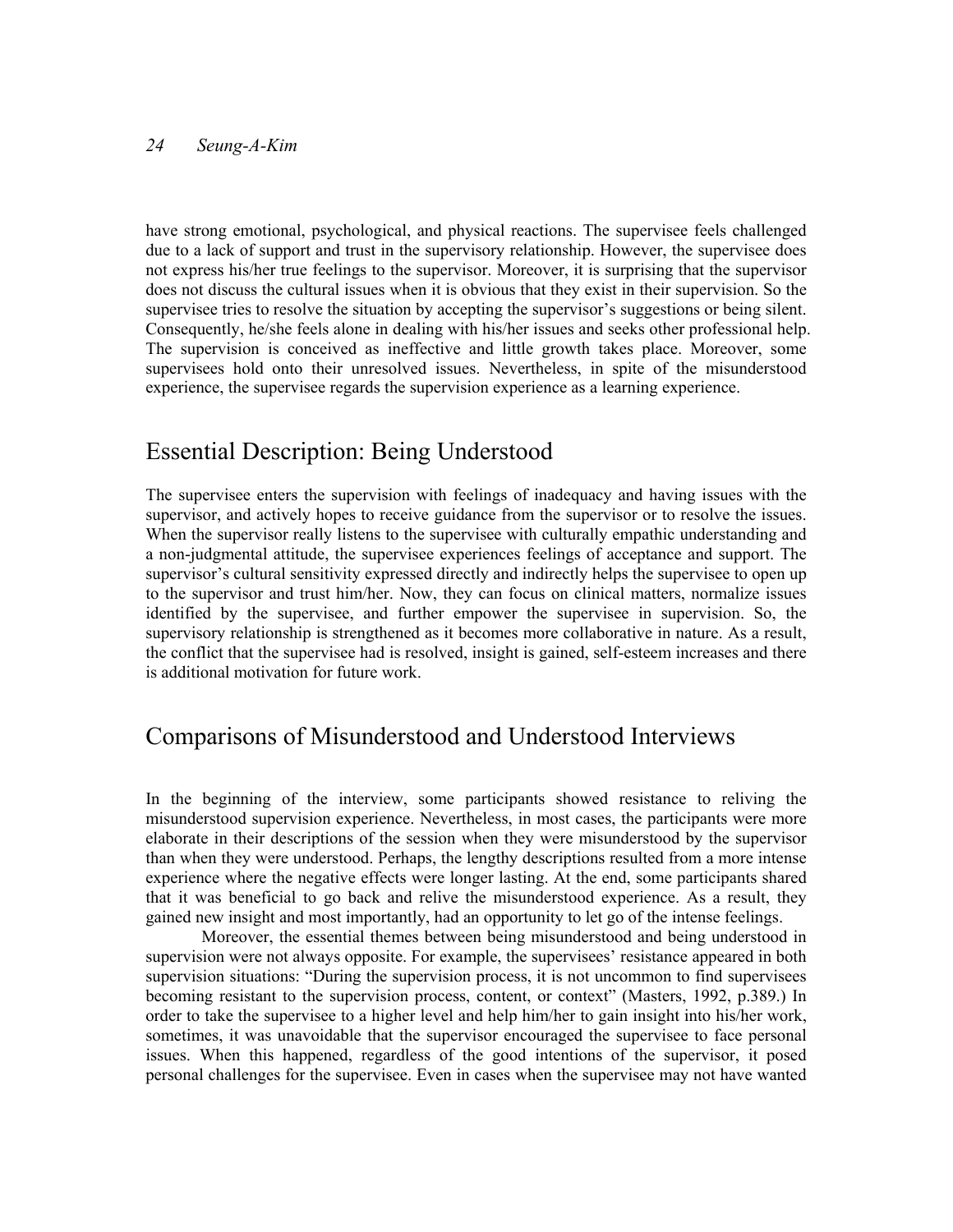to face his/her issues, when a strong supervisory relationship between them was established, the supervisee followed the supervisor's guidance and resolved a particular issue. Then the supervisory relationship was strengthened. It is noted that culturally empathic understanding on the part of the supervisor is the prerequisite to ensure this supervisory relationship.

### The Effects of the Supervisory Relationship

The quality of the supervisory relationship was expressed by using common words. Similar vocabulary was cited in the Worthen and McNeill's research (1996).

For example, many participants used the word, "shocking," "being accused," and "feeling hurt" when they described the misunderstood experience. On the other hand, the words, "really listening to," "understanding," "acceptance," and "powerful experience" were used when they described the understood experience. In both cases of being misunderstood and being understood, the word "trust" was used. This indicated that these experiences affected their supervisory relationship in that the "trust" would be increased or decreased.

Through this research study, it became clear how important it is for the supervisee to feel "accepted" by the supervisor in cross-cultural music therapy supervision. In addition, it was apparent that the supervisee was particularly sensitive about being judged by the supervisor. It is also noted that some of the qualities that appear to be important in cross-cultural music therapy supervision can also be important in any supervision. It is because cultural understanding is about human understanding.

 In addition, there were characteristic elements in the supervisory relationship. When feeling misunderstood, the supervisor had a more authoritarian style and there was a one way communication. On the other hand, when feeling understood, the relationship between the supervisee and the supervisor was a more "equal and collaborative one." These supervisors' styles also became obvious in both their verbal and non-verbal communication. Nonverbal expression such as tone of voice or facial expressions on the part of the supervisor can also be read by the supervisee. This expression can be a powerful aspect of the supervisory relationship. In addition, the imbalance of power can be felt through the physical setting of the supervision. The discrepancy between the supervisor's verbal and nonverbal expression can affect the trust level.

#### Cultural Factors in Supervision

According to this study, cultural factors played a significant role in both the experiences of feeling misunderstood and feeling understood. The descriptions of their experiences show how "cultural factors were underlying much of the conflict between the supervisor and the supervisee . . . . As a result, numerous misunderstandings happened" (Daniel et al., 1999, p.304). Specific cultural factors such as language and cultural barriers (Nilsson & Anderson, 2004), acculturation level, and the experience of being prejudiced were identified through this study. For example, B was experiencing uncaring supervision due to the supervisor's lack of consideration of cultural factors. Within B's culture, therapy is not a common phenomenon. In fact, in B's country of origin it is understood that only seriously emotionally ill persons would get therapy. In addition, a perfect ego is highly regarded. Here in the USA, when a supervisee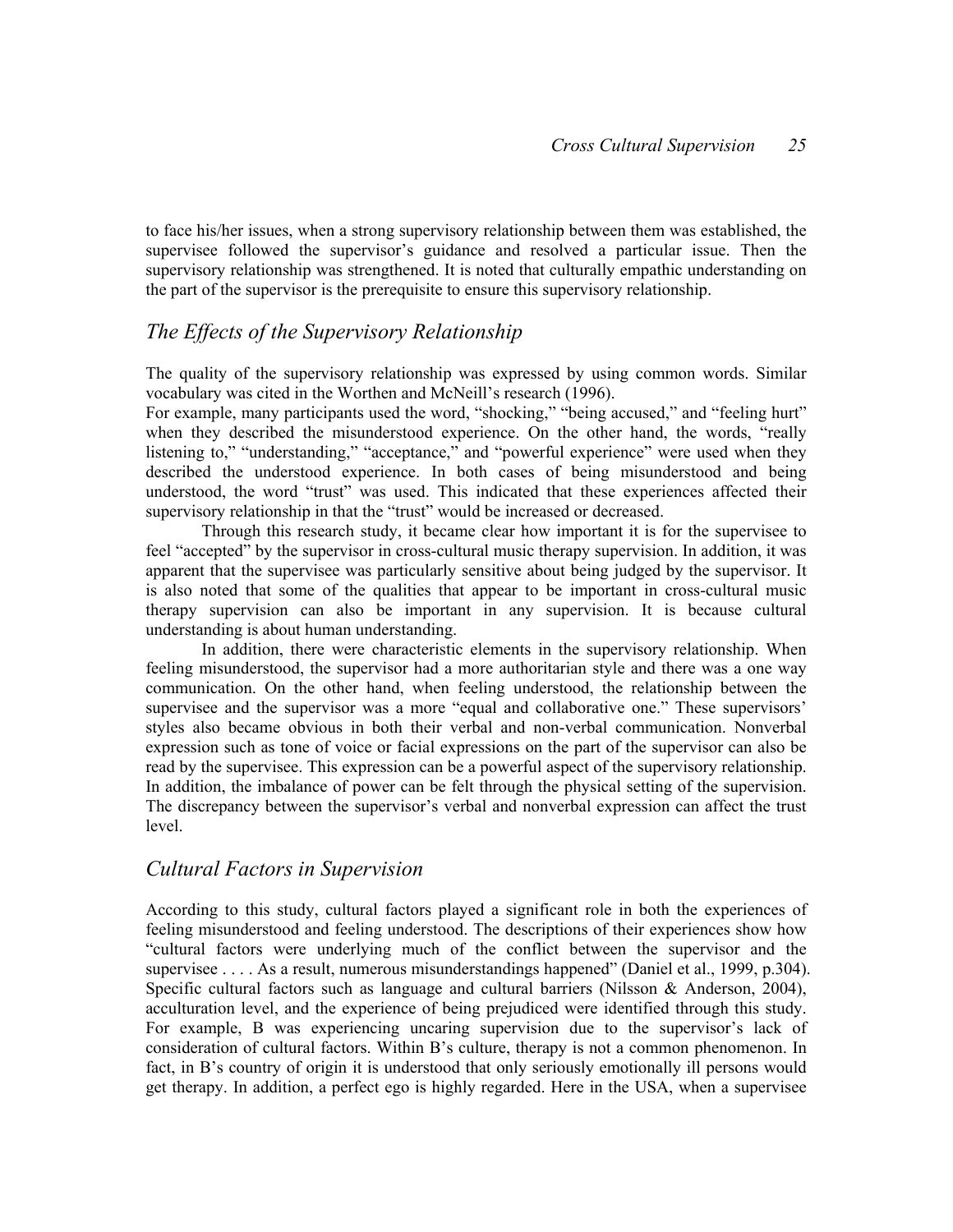from B's country comes to study music therapy and hears that he/she could not be a music therapist unless he/she deals with his/her issues, he/she can become devastated. This shows how important it is for the supervisor to examine his or her own cultural beliefs with regard to supervision and openly discuss differences. As Cook and Helms (1988) assert, "Disregarding the influence of culture in the supervisory relationship can contribute to considerable conflict in the process" (p.270).

Further, the results of the present study supports that cultural issues are not only limited to ethnicity or nationality but also to race, gender, orientations and beliefs (Cook  $\&$  Helms, 1988; Dileo, 2001; Pedersen, et al., 2002; Sue & Sue, 2008). The supervisee and supervisor's preconceptions and past experiences with racial and gender issues can affect the supervision process significantly. Further, As Nagata (1995) asserts, "Such seemingly isolated cases can accrue over time throughout the course of a trainee's experiences and combine with incidents of racism and prejudice outside of the training program to negatively impact her development as a therapist" (p.291). In addition, lack of knowledge about the music therapy profession on the part of a supervisor can lead to misunderstanding. In F's case, he had a supervisor who was a creative arts therapist by profession. He felt that the supervisor didn't value music therapy, therefore, it was difficult for the supervision to be effective.

Cultural empathy is an essential element in cross-cultural supervision. In some cases, cultural empathy (Pedersen et al., 2002) on the part of the supervisors led to the experience of feeling understood by the supervisee. Because of a supervisor's willingness to listen to and understand the supervisee's worldview, the supervisee felt acceptance from the supervisor. Interestingly, when the supervisor focused on the clinical issues rather than on the personal/cultural issues, it created a safe environment. As a result, the supervisees were able to be more open in discussing issues with the supervisors.

## Nonverbal Expression within a Specific Culture

Emotional expression can vary according to culture. Some cultures do not encourage expressing ones feelings outwardly. They do not even have many words related to emotions. Moreover, because of cultural differences, the interpretation of nonverbal communication was a major supervision issue in A's case. The way the supervisor expressed empathy was too "intense and serious with a concentrating look" than the supervisee was accustomed to in her country of origin. The supervisee was also concerned about how she would apply the learning when she went back home.

## Discrepancies in Power: Conflict and Distress

Power imbalance or different perspectives can occur in any supervision experience, however, the intensity may be stronger in cross-cultural supervision due to lack of cultural understanding or unwillingness to be open minded. It is well-documented that the key for effective supervision is "the resolution of conflict that occurs naturally because of a power imbalance between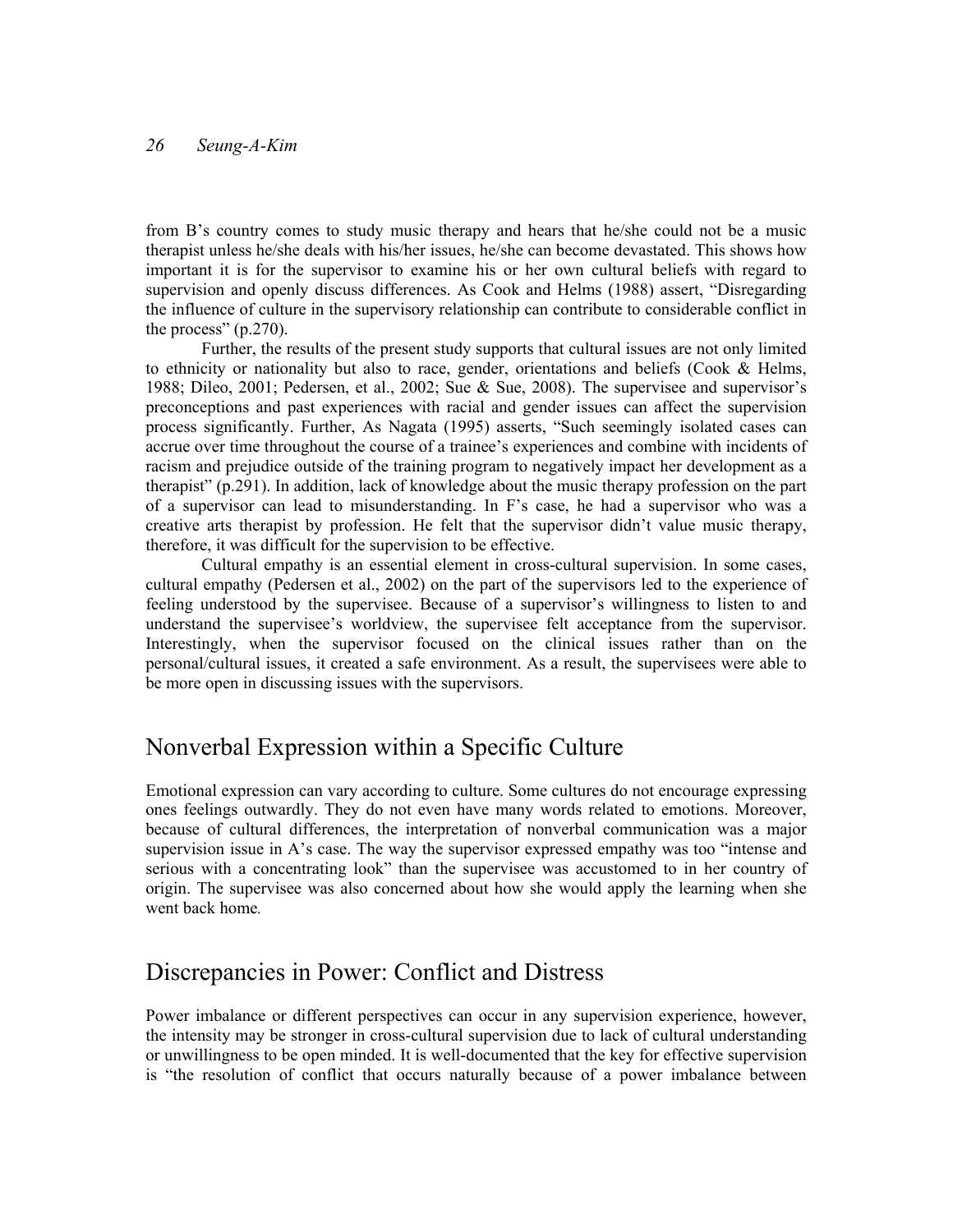supervisee and supervisor" (Nelson & Friedlandler, 2001, p.397). In most cases, because of the power imbalance in the relationship between the supervisee and supervisor, it is unknown how much the supervisee really expressed his/her feelings toward the supervisor and even whether the supervisee expressed his/her concerns. The supervisees were all conscious about how their supervisors would perceive them and therefore they did not wish to offend the supervisor.

In the present study, for some supervisees, expressing personal feelings with an authority can be very difficult due to their cultural upbringing. To do that, the supervisees need courage. Communication between them can become strained. Silence on the part of the supervisee was a prevailing reaction when disagreement and dissatisfaction between the supervisor and the supervisee took place. In some cases, the supervisees carried negative feelings and transmitted them to their clients, and in the end this led to emotional turmoil between the supervisee and the supervisor. Regardless of how negative the experience was, most of the supervisees accepted the supervisor's position and admitted that the conflict was their fault. Furthermore, the supervisees made themselves adjust to the supervisors. Some supervisees wanted to leave the supervision prematually.

The supervision process involves the supervisor, the supervisee, and the client. The interactions and dynamics among them will affect all of them throughout the supervision (Bruscia, 2001; Forinash, 2001; Watkins, 1997). For example, in some cases, the supervisee and the client's personal issues were parallel in the present study. Therefore, it is important to identify any issues that the supervisees might have, and that might interfere with the therapy process in both their therapy sessions and their supervision sessions.

It was clearly evident that the negative feelings experienced by the supervisees continued unresolved after the relationship was terminated. Some participants became emotional recalling the misunderstood supervision experience that they had in the past. Or in some cases, the supervisee developed a memory block. This illustrates how severe emotional distress can actually become and how it may have long term negative effects.

### Supervisor's Personal Issues

Some supervisors seemed to have countertransferential reactions during supervision sessions that were due to their own unresolved personal issues, and which were projected onto some of the supervisees (Bruscia, 2001). Supervisees reported that these experiences often went unacknowledged and unexplored.

Moreover, it is striking that based upon their protocols, most supervisors did not inquire or even seem to notice if a supervisee had a conflict or was dissatisfied with the supervision they were receiving. Even when the supervisee was feeling understood in supervision, the supervisor most often used indirect conversation with the supervisee regarding their preexisting cultural differences and worldviews. It is possible that the supervisors may have felt uncomfortable discussing these issues openly with the supervisees. This indicates that having an academic supervisor as a mediator is effective and even necessary. In the case of on-site training without academic supervision, the supervisee who does not have additional support, could face more challenges and might find it necessary to solve this situation all by him/herself.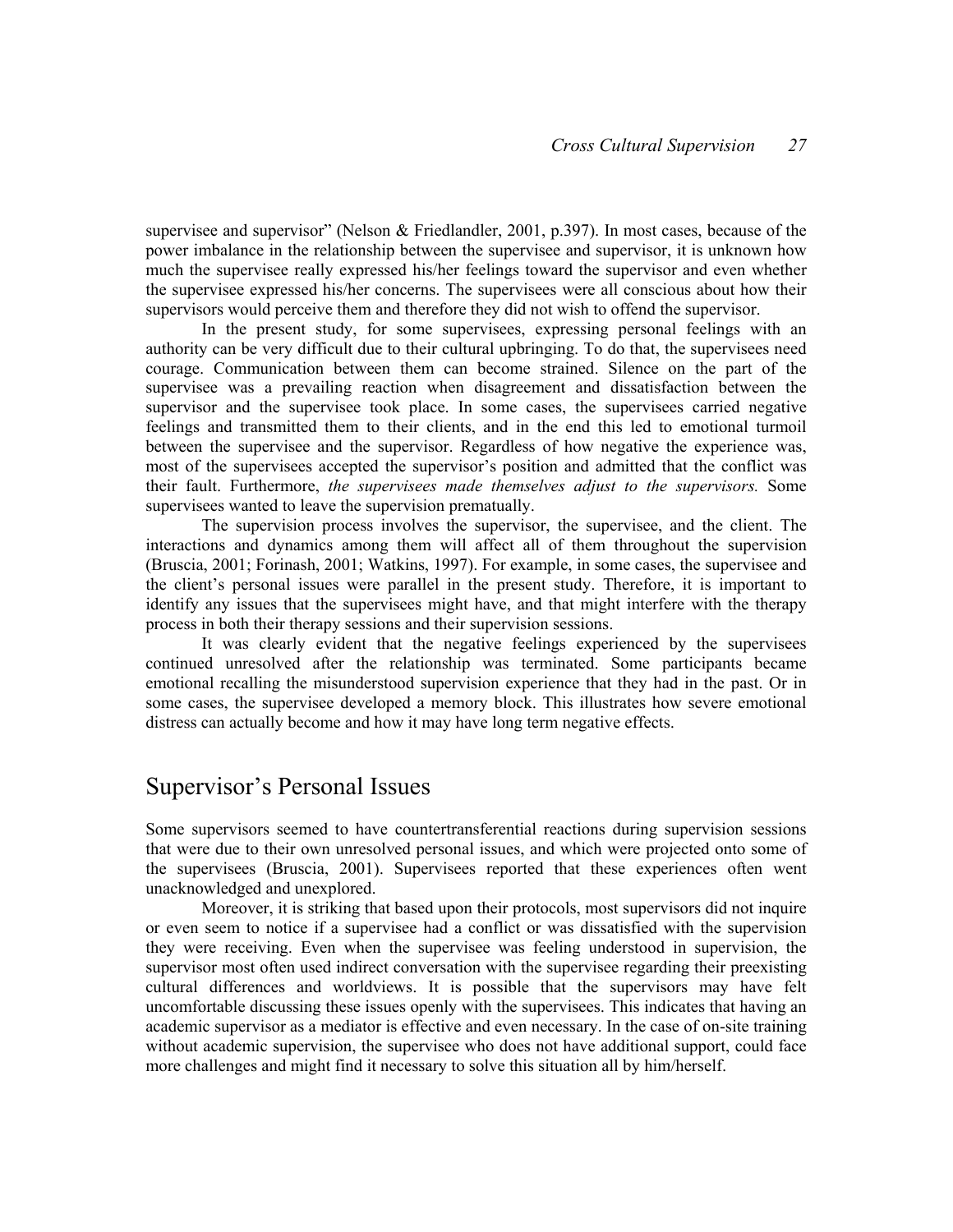In addition, the supervisor's multicultural competence influenced the supervisee's feelings in the supervision and established the importance suggested by Dileo (2000) that, "Music therapy faculty and internship supervisors need to be culturally aware and competent to teach/supervise in this area" (p.164).

## Important Factors to Consider in Cross-Cultural Music Therapy Supervision

- Cultural issues should be openly discussed so as to provide an opportunity for the supervisee to integrate his/her sense of cultural identity and development of positive self-image (Cook & Helms, 1988; Hird et al., 2001; Tummala-Narra, 2004).
- The most important indicator of effective cross-cultural music therapy supervision is openness, a culturally empathic and non-judgmental attitude on the part of the supervisor.
- Acceptance and acknowledgement are significant to the supervisee in cross-cultural supervision.
- As the study shows, supervisors need to understand the power structure in supervision and the management of their culture-related countertransference reactions that arise in supervision. Because of the power imbalance, it is the supervisor's responsibility to provide a safe and secure environment and assure the supervisee that the supervisor is working for the benefit of the supervisee not against him/her.
- Supervisors need to be better aware of their nonverbal communication with their supervisees in supervision. Supervisees are sensitive about supervisors' verbal disclosure as well as about their body language.
- Supervisors should take into account their supervisee's level of integration into the new culture. It would be beneficial for the supervisees to be given extra time to learn about the new culture.
- Perhaps, the supervisee's input in selecting a supervisor could be valuable in some situations.
- More formal multicultural education, including workshops, should be provided for those who are working in this field. Supervisors should be encouraged to get supervision by more experienced professionals.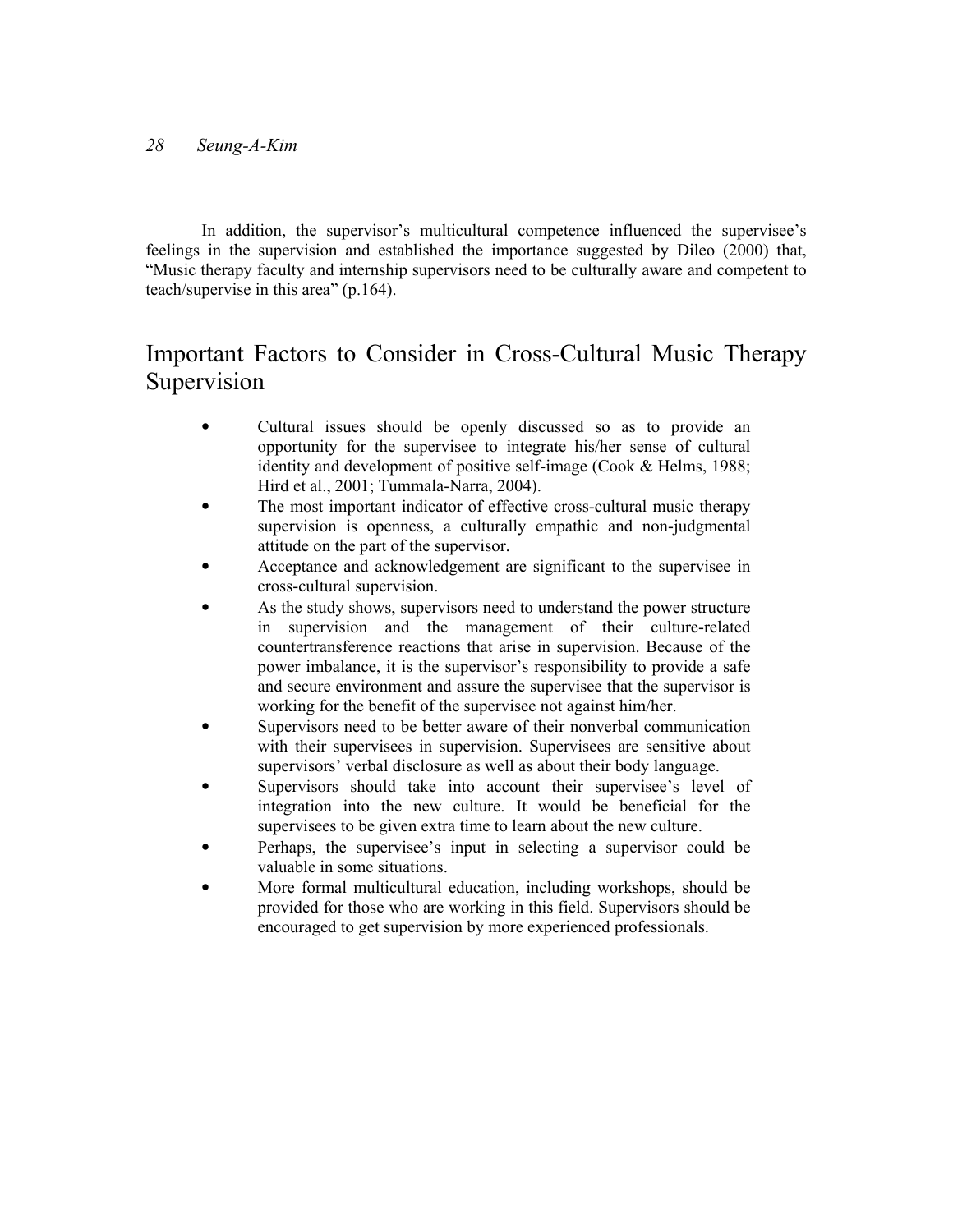### **CONCLUSIONS**

### Summary

Seven music therapists who previously had experiences of being misunderstood and understood in cross-cultural music therapy supervision participated in this study. The purpose of the study was to examine the supervisee's experiences in cross-cultural music therapy supervision and to find important factors that influenced the supervision so that future supervision experiences could be positively impacted by the findings. Therefore, the participants were asked to describe their significantly misunderstood/understood supervision sessions. Then phenomenological methods were employed to analyze the data. After gathering the data, the individual case synopses were prepared. Finally, essential themes from the experiences were extracted.

## Limitations

Inherent in the results of this study are several limitations. First, the pool of participants could have been more varied in terms of their cultural backgrounds. In addition, the results drew upon only the supervisees' experiences, not the supervisors' experiences, and so it is unknown how the supervisors perceived the events and how the supervision really proceeded. Therefore, this study only represents the participants' perceptions regarding this particular experience.

Because two participants preferred communicating in their own language, translation was necessary. Although the content of the interview was confirmed by the participants, there is a possibility that the translation might not have been exact in terms of their intent.

## Methodological Considerations

To understand the supervisees' experiences in cross-cultural music therapy supervision clearly, a phenomenological method was applied. It was fascinating for me to witness how the phenomenon unfolded on its own. It has been an interesting experience for me to witness. Every time I read the protocols, I found new information. Although I wrote a data analysis procedure for this study, I had to go back to revise it according to the purpose of the study. As the experiences unfolded, there were common themes among the participants as well as unique ones. Even though the experiences that the supervisees described took place in the past, once they relived the experience, they were recalling many of details.

## Implications for Music Therapy Supervision Theory

The findings of this study support the importance of the supervisor's education and training with regards to effective cross-cultural supervision. Developing a supervision theory in this field would allow supervisors to become more knowledgeable about the supervision process,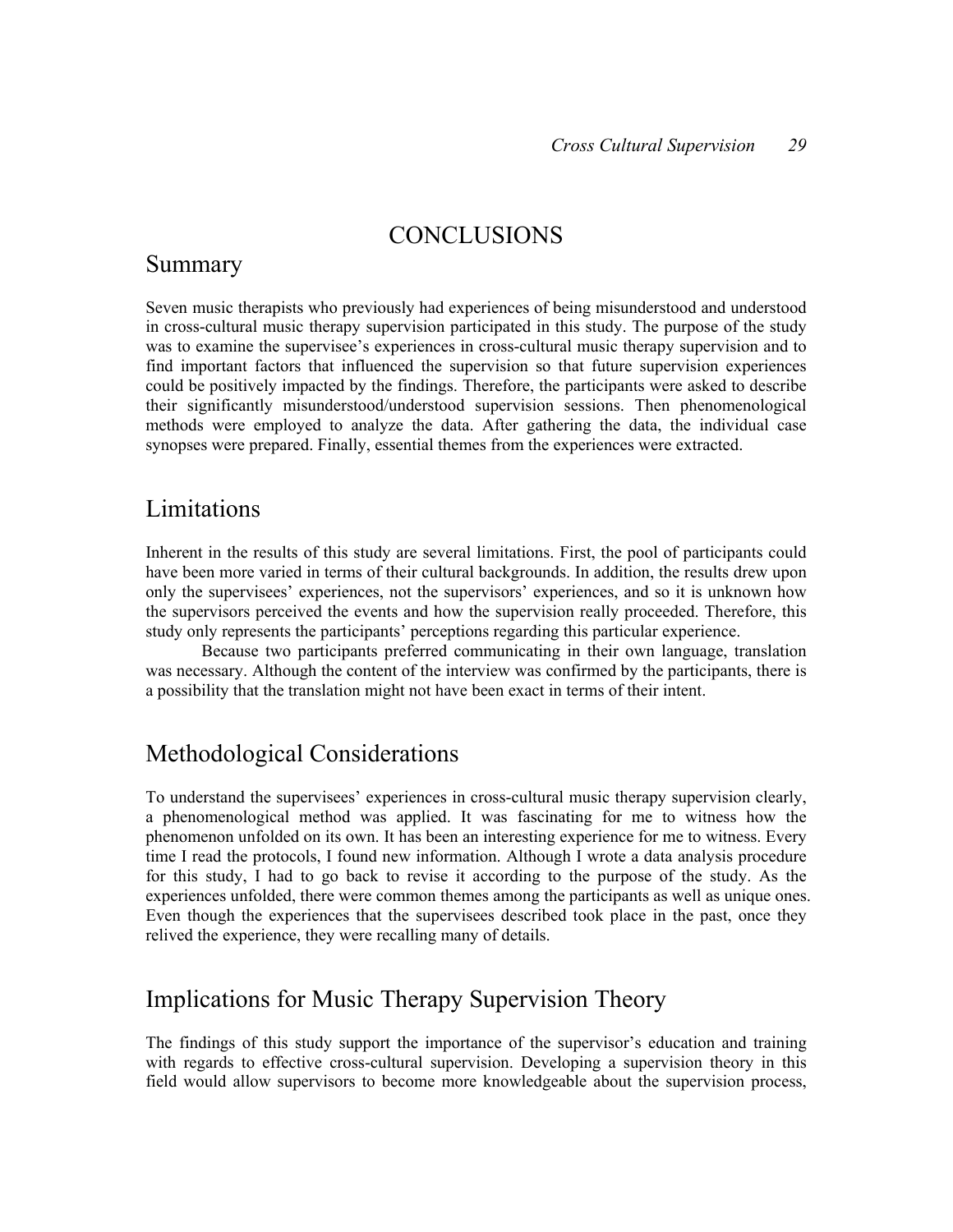their roles, and goals. This will ultimately help in educating supervisors, thereby positively engaging supervisees, in order to maximize their supervision and bring about a positive outcome. In addition, both multiculturally-oriented supervision theory and assessment methods need to be developed.

### Implications for Music Therapy Education and Training

As Jackson (1995) identified, "One such issue is that graduate and training programs have not given sufficient attention to assisting the professional development of minority mental health professionals . . ." (p.231). In general, the current music therapy training does not provide enough multicultural education for supervisors, particularly regarding cross-cultural music therapy supervision.

Adequately training the supervisor in multicultural issues is essential to providing effective supervision. Tummala-Narra (2004) suggested the following multicultural competence: increased awareness of one's own values and assumptions about human behavior, increased knowledge about culturally appropriate and effective interventions, and awareness of the influence of organizational and institutional forces on the development of multicultural competence (p.300).

## Implications for Music Therapy Research

There is a great need for research on the topic of cross-cultural music therapy supervision. Through future studies, it may be interesting to look at only the misunderstood experience and compare how the results are different from when the participants were asked to describe both situations. In addition, listening to the supervisors' side of the stories in cross-cultural supervision could also bring a good understanding of this phenomenon in a more balanced way. The information gained can help us to identify how culture influences supervision and to provide management for supervisees and supervisors in order to foster effective supervision.

 The research topics are endless: would it be more beneficial to examine matched vs. unmatched cultural backgrounds between the supervisees and supervisors? How do our culturally biased perspectives affect the supervision process? What are the various dynamics of minority/majority supervision? Can music be used more often to facilitate this supervision process? Additional topics for research could include: How does the supervision experience affect the clients? What are the parallel processes between the client, supervisee, and supervisor? What are the examples of transference/counter-transference that arise in crosscultural supervision and how can we manage these phenomena? These questions can be answered only when we are proactive in studying the topic. The information we get from the study of cross-cultural supervision will be beneficial for the supervisee and supervisor and most of all for the client.

Supervision is a platform for supervisees to discuss their professional issues about their work with a qualified and experienced supervisor, so that the supervisees can acquire proper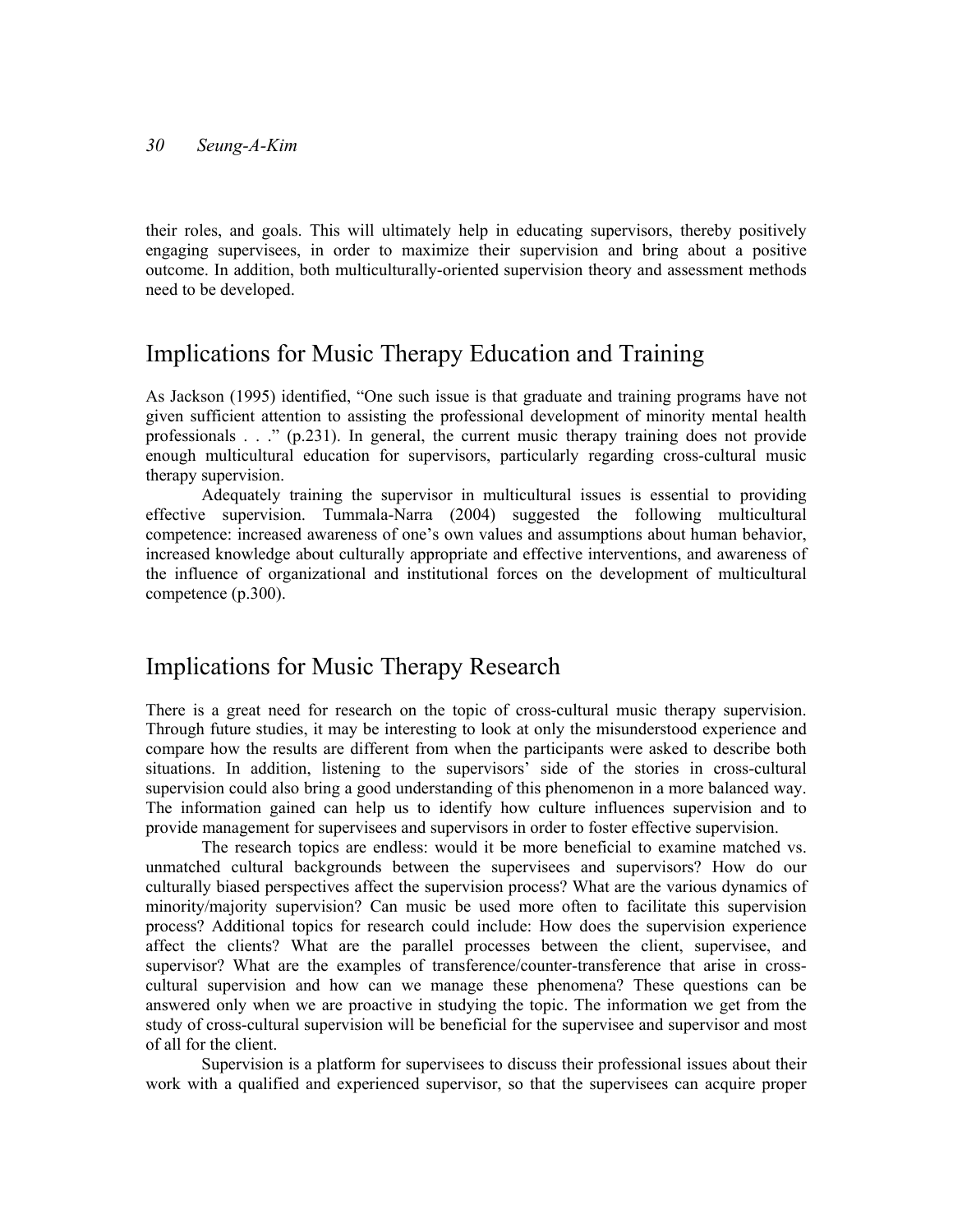skills and knowledge. As a result, they will incorporate their new learning and growth into their clinical work (Feiner, 2001; Gross, 2005). In supervision experiences where supervisees felt either misunderstood or understood, the supervisory relationship was an essential factor in determining the experiences. Cultural empathy is an important element in establishing and maintaining a good supervisory relationship. Therefore, it is the supervisors who need to provide a safe and understanding environment and offer openness to the supervisees.

It is my hope that the findings of this study will allow us to gain new insight into the unique and personal experiences of the participants and, eventually, help us to understand the cross-cultural music therapy supervision experience more fully, as the essences and meanings of this experience are constructed. Finally, it is my hope that the suggestions and strategies that are addressed in this study are applied and expanded upon in order to achieve greater effectiveness in cross-cultural music therapy supervision.

### REFERENCES

- Becker, C. S. (1992). Living & relating: An introduction to phenomenology. Thousand Oaks: Sage Publications.
- Borczon, R. (2004). *Music therapy: A fieldwork primer*. Gilsum, NH: Barcelona Publishers.
- Bradt, J. (1997). Ethical issues in multicultural counseling: Implications for the field of music therapy. Arts in Psychotherapy, 24(2), 137–143.
- Bruscia, K. (2001). A model of supervision derived from apprenticeship training. In M. Forinash (Ed.), Music therapy supervision (pp.281-298). Gilsum, NH: Barcelona Publishers.
- Byon, K. H., Chan, F. & Thomas, K. R. (1999). Korean international students' expectations about counseling. Journal of College Counseling, 2, 99–109.
- Chase. K. M. (2003). Multicultural music therapy: A review of literature. Music Therapy Perspectives, 21(2), 84–88.
- Clarkson, P. (1995). Phenomenological research on supervision: Supervisors reflect on being a supervisor. Counseling Psychology Quarterly, 8(1), 63-81.
- Comeau, P. (1991). A phenomenological investigation of being effective as a music therapist. Unpublished master's thesis, Temple University, Philadelphia, PA.
- Cook, D. A. & Helms, J. E. (1988). Visible racial/ethnic group supervisee's satisfaction with cross-cultural supervision by relationship characteristics. Journal of Counseling Psychology, 35(3), 268–274.
- Daniels, J., D'Andrea, M. & Kim, B. (1999). Assessing the barriers and changes of crosscultural supervision: A case study. Counselor Education & Supervision, 38(3), 191–205.
- Darrow, A. & Molloy, D. (1998). Multicultural perspectives in music therapy: An examination of the literature, educational curricula, and clinical practices in culturally diverse cities of the United States. Music Therapy Perspectives, 16(1), 27–32.
- Dileo, C. (2000). Ethical thinking in music therapy (pp.149-174). Cherry Hill, NJ: Jeffrey Books.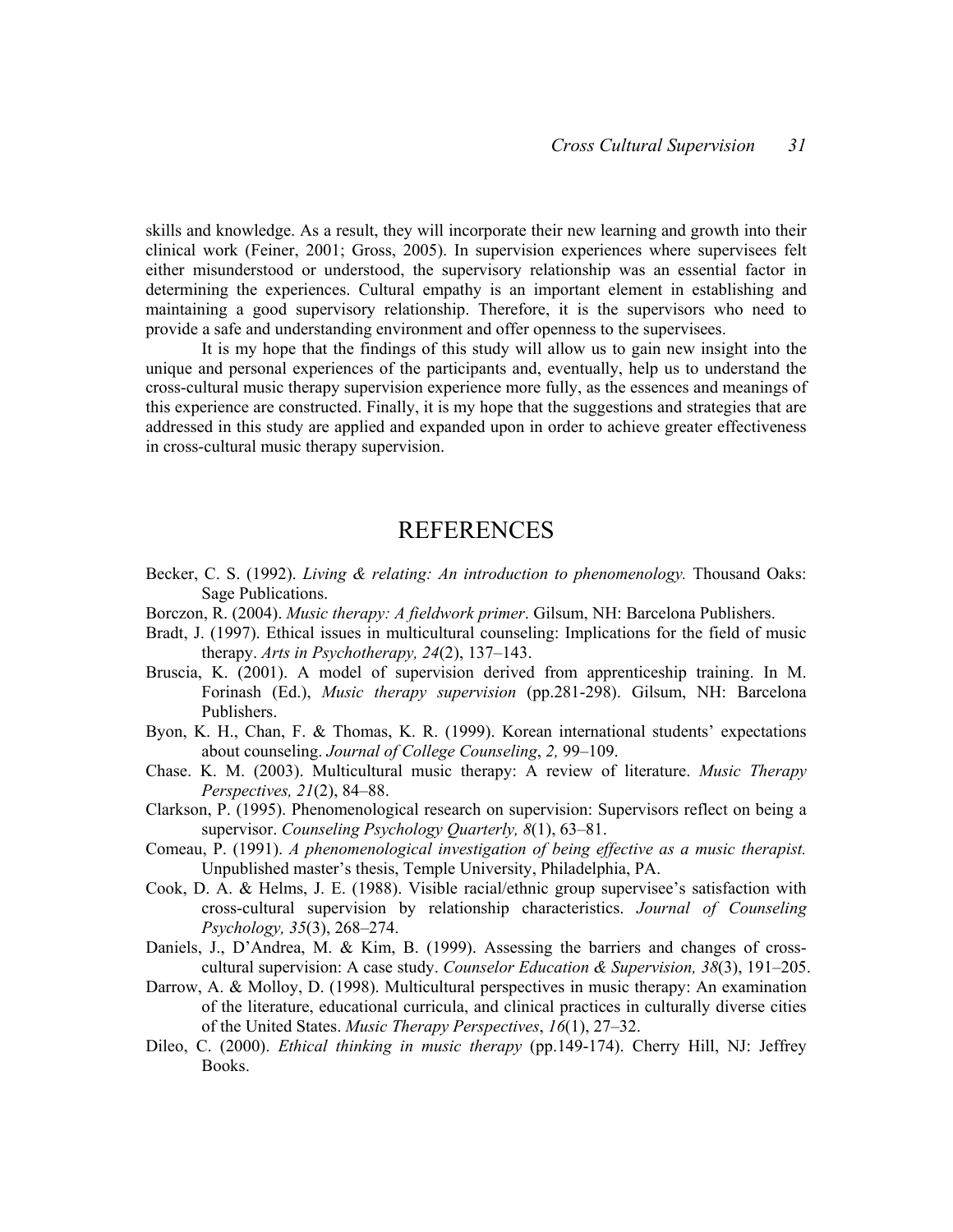- Dileo, C. (2001). Ethical issues in supervision. In M. Forinash (Ed.), *Music therapy supervision* (pp.19-38). Gilsum, NH: Barcelona Publishers.
- Dvorkin, J. (1999). Psychoanalytically oriented music therapy supervision In T. Wigram and J. De Backer (Eds.), Clinical applications of music therapy in developmental disability, pediatrics and neurology. London: Jessica Kingsley Publishers.
- Estrella, K. (2001). Multicultural approaches to music therapy supervision. In M. Forinash (Ed.), Music therapy supervision (pp.39–66). Gilsum, NH: Barcelona Publishers.
- Farnan, L. A. (1996). Issues in clinical training. *Music Therapy Perspectives*, 14(2), 69.
- Farnan, L. A. (1998). Issues in clinical training: Comparison of internship models. Music Therapy Perspectives, 16(1), 7–8.
- Feiner, S. (2001). A journey through internship supervision: Roles, dynamics, and phases of the supervisory relationship. In M. Forinash (Ed.), *Music therapy supervision* (pp.99–116). Gilsum, NH: Barcelona Publishers.
- Forinash, M. (Ed.) (2001). Music therapy supervision. Gilsum, NH: Barcelona Publishers.
- Forinash, M. & Grocke, D. (2005). Phenomenological inquiry. In B. Wheeler (Ed.), *Music* Therapy Research (pp.321–334). Gilsum, NH: Barcelona Publishers.
- Freitas, G. J. (2002). The impact of psychotherapy supervision on client outcome: A critical examination of 2 decades of research. Psychotherapy: Theory, Research, Practice, Training, 39(4), 354–367.
- Giorgi, A. (1985). (Ed.). Phenomenology and psychological research. Pittsburgh, PA: Duquesne University Press.
- Giorgi, A., Barton, A. & Maes, C. (1983). (Eds.). Duquesne studies in phenomenological psychology: Volume IV. Pittsburgh, PA: Duquesne University Press.
- Giorgi, A., Fischer, W. F., & Eckartsberg, R. V. (1971). (Eds.). Duquesne studies in phenomenological psychology: Volume I. Pittsburgh, PA: Duquesne University Press.
- Gross, S. M. (2005). Student perspectives on clinical and counseling psychology practica. Professional Psychology: Research and Practice, 36(3), 299–306.
- Hesser, B. (2002). Supervision of music therapy students in a music therapy graduate training programme. In J. T. Eschen (Ed.), Analytical Music Therapy (pp.157–167). London & Philadelphia: Jessica Kingsley Publishers.
- Hird, J. S., Cavalieri, C. E., Dulko, J. P., Felice, A.D. & Ho, T. A. (2001). Visions of realities: Supervisee perspectives of multicultural supervision. Journal of Multicultural Counseling & Development, 29(2), 114–131.
- Hutt, C. H., Scott, J. & King, M. (1983). A phenomenological study of supervisees' positive and negative experiences in supervision. Psychotherapy: Theory, Research and Practice, 20(1), 118–123.
- Ihde, D. (1976). Listening and voice: A phenomenology of sound. Athens, OH: Ohio University Press.
- Ihde, D. (1986). Experimental phenomenology. Albany, NY: State University of New York Press.
- Jackson, H. L. (1995). Treatment considerations when the therapist is the minority in the patient-therapist dyad. In J. Adleman, & G. M. Enguidanos (Eds.), Racism in the lives of women: Testimony, theory and guide to antiracist practice (pp.229–237). New York: Haworth Press, Inc.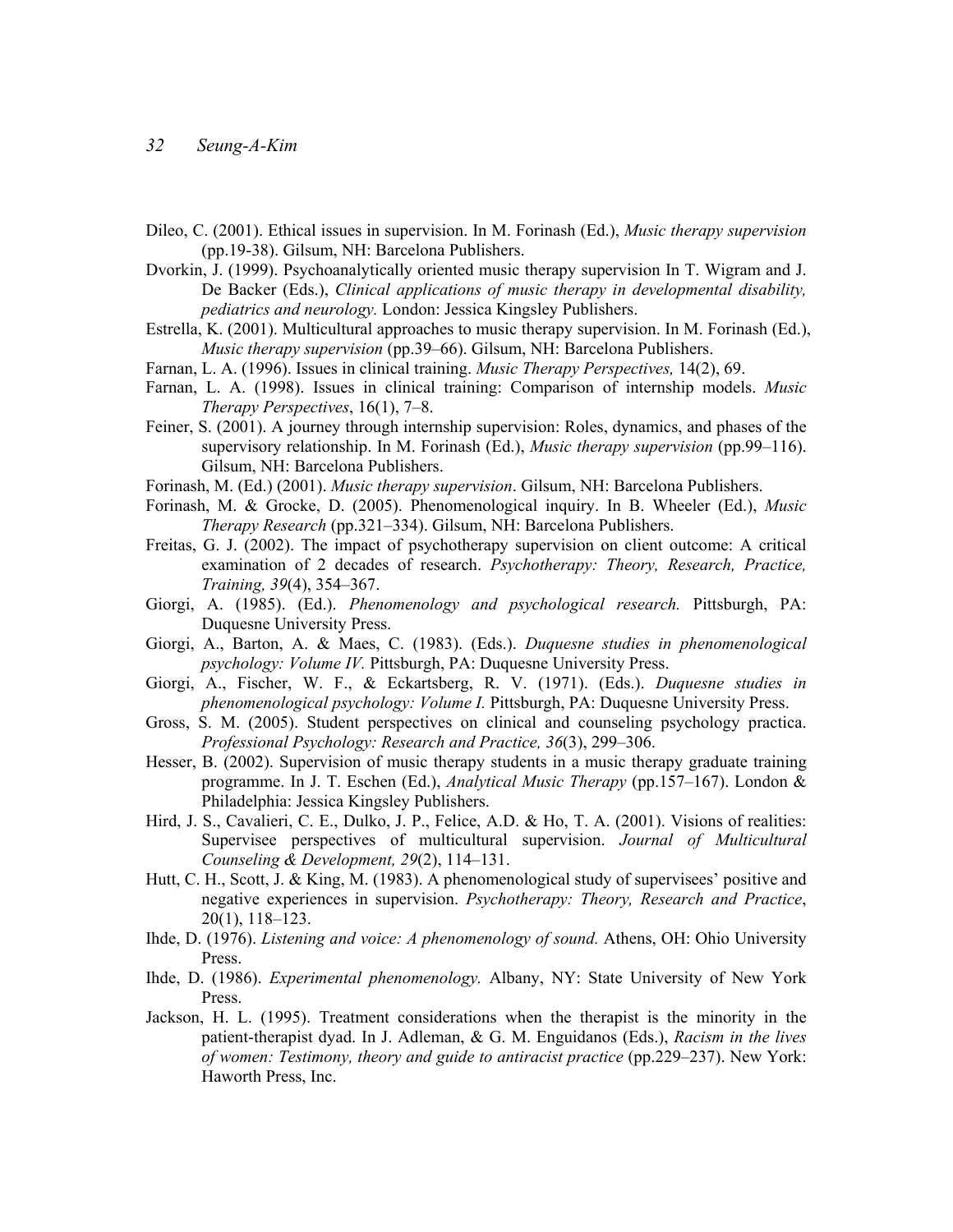- Ladany, N., Constantine, M. G., Miller, K., Erickson, C. D., & Muse-Burke, J. (2000). Supervisor countertransference: A qualitative investigation into its identification and descrip-tion. Journal of Counseling Psychology, 47 (1), 102–115.
- Masters, M. (1992). The use of positive reframing in the context of supervision. *Journal of* Counseling & Development, 70 (3), 387–390.
- McClain, F. J. (2001). Music therapy supervision: A review of the literature. In M. Forinash (Ed.), Music therapy supervision (pp.9–18). Gilsum, NH: Barcelona Publishers.
- Moreno, J. (1988). Multicultural music therapy: The world music connection. Journal of Music Therapy, 25(1), 17–27.
- Moustakas, C. (1994). *Phenomenological research methods*. Thousand Oaks, CA: Sage Publications.
- Nagata, D. K. (1995). Understanding the training experiences of Asian American women. In J. Adleman,  $\&$  G. M. Enguidanos (Eds.), Racism in the lives of women: Testimony, theory and guide to antiracist practice (pp.281–293). New York: Haworth Press, Inc.
- Nelson, M. L. & Friedlander, M. L. (2001). A close look at conflictual supervisory relationships: The trainee's perspective. Journal of Counseling Psychology, 48(4), 384– 395.
- Nilsson J. E.. & Anderson, M. Z. (2004). Supervising international students: The role of acculturation, role ambiguity, and multicultural discussions. *Professional Psychology*: Research and Practice, 35(3), 306–312.
- Peake, T. H., Nussbaum, B. D., Tindell, S. D. (2002). Clinical and counseling supervision references: Trends and needs. Psychotherapy: Theory, Research, Practice, Training, 39(1), 114–125.
- Pedersen, P., Draguns, J., Lonner, W., & Trimble, J. (2002). Counseling across cultures. (5th Ed.). Thousand Oaks, CA: Sage Publications.
- Priestley, M. (1975). *Music therapy in action*. St. Louis, MO: Magnamusic-Baton.
- Priestley, M. (1994). Essays on Analytical Music Therapy. Phoenixville, PA: Barcelona Publishers.
- Racette, K. (1989). A phenomenological analysis of the experience of listening to music when upset. Unpublished master's thesis, Temple University, Philadelphia, PA.
- Ramos-Sanchez, L., Esnil, E., Goodwin, A., Riggs, S., Touster, L. O., Wright, L. K., Ratanasiripong, P. & Rodolfa, E. (2002). Negative supervisory events: Effects on supervision satisfaction and supervisory alliance. Professional Psychology: Research and Practice, 33(2), 197–202.
- Scheiby, B. B. (2001). Forming an identity as a music psychotherapist through Analytical Music Therapy supervision. In M. Forinash (Ed.), Music therapy supervision. Gilsum, NH: Barcelona Publishers.
- Scheiby, B. B. (2005). An intersubjective approach to music therapy: Identification and management of musical countertransference in a music psychotherapeutic context. Music Therapy Perspectives, 43(1), Silver Spring, MD: AMTA (CD is included).
- Scheiby, B. B. & Kim, S. A. (2005). Analytical Music Therapy. In J. Chong (Ed.), Music therapy techniques & models. Korea: Hakjisa.
- Stephens, G. (1984). Group supervision in music therapy. Music Therapy, 4(1), 29–38.
- Strasser, S. (1977). Phenomenology of feeling. Pittsburgh, PA: Duquesne University Press.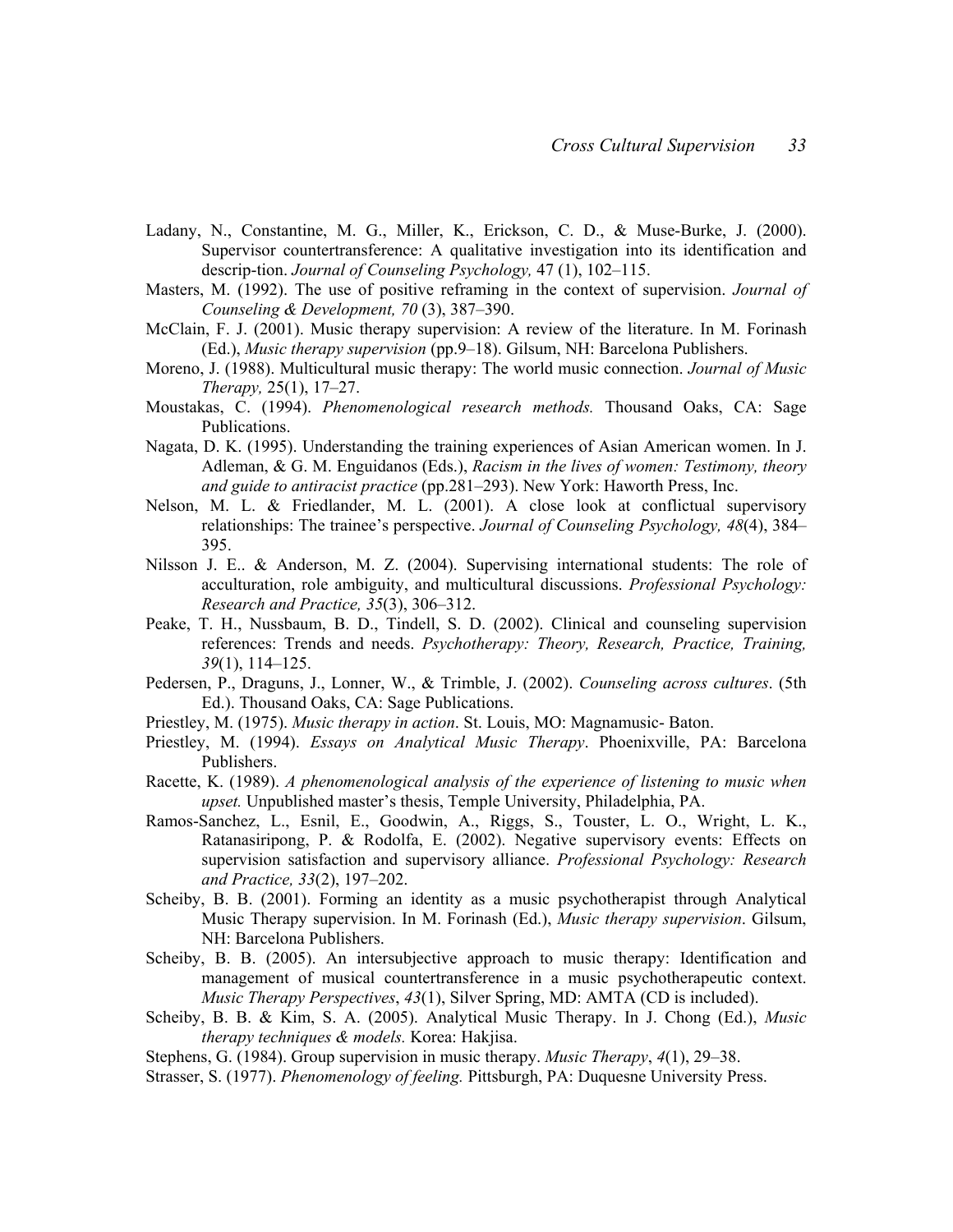- Sue, D.W. & Sue, D. (2008). Counseling the culturally different: Theory and practice. ( $5<sup>th</sup>$  ed.). New York: John Wiley & Sons.
- Suzuki, L. A., Prendes-Lintel, M., Wertlieb, L., & Stallings, A. ( 1999). Exploring multicultural issues using qualitative methods. In M. Kopala  $&$  L. Suzuki (Eds.). Using qualitative methods in psychology (pp.123-133), Thousand Oaks: Sage Publications.
- Toporek, R. L., Ortega-Villalobos, L. & Pope-Davis, D. B. (2004). Critical incidents in multicultural supervision: Exploring supervisee's and supervisor's experiences. Journal of Multicultural Counseling & Development, 32(2), 66–83.
- Toppozada, M. (1995). Multicultural training for music therapists: An examination of current issues based on a national survey of professional music therapists. Journal of Music Therapy, 32(2), 65–90.
- Tummala-Narra, P. (2004). Dynamics of race and culture in the supervisory encounter. Psychoanalytic Psychology, 21(2), 300–311.
- Valentino, R. E. (2006). Attitudes towards cross-cultural empathy in music therapy. Music Therapy Perspectives, 24(2), 108–114.
- Vespia, K. M., Heckman-Ston, C., Delworth, U. (2002). Describing and facilitating effective supervision behavior in counseling trainees. *Psychotherapy: Theory, Research, Practice,* Training, 39(1), 56–65.
- Watkins, E., Jr. (1997). (Ed.). *Handbook of psychotherapy supervision*. New York: John Wiley.
- Wheeler, B. L. (2000). Music therapy practicum practices: A survey of music therapy educators. Journal of Music Therapy, 37(4), 286–311.
- Wheeler, B.L. (2002). Experiences and concerns of students during music therapy practice. Journal of Music Therapy, 39(4), 274–304.
- Worthen, B. & McNeill, B. W. (1996). A phenomenological investigation of "good" supervision events. Journal of Counseling Psychology, 43(1), 25–34.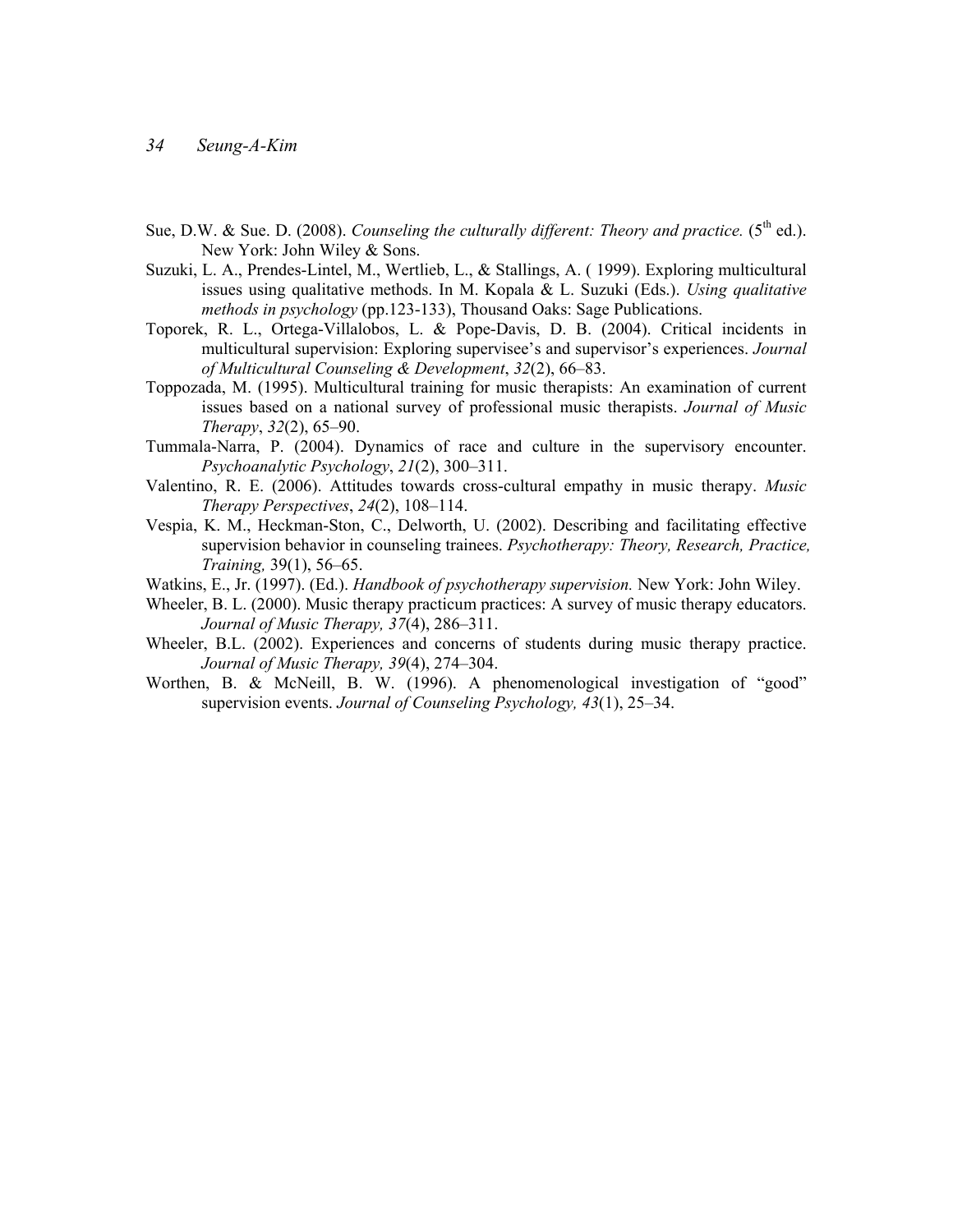### APPENDIX I

### Being Misunderstood: Protocols

#### Participant A

I have conducted a music therapy session while videotaping and turn it into the supervisor. The client talks about intense pain she had and I am smiling with an incredulous look. The supervisor interprets that it is completely inappropriate. She sends her feedback to me through e-mail. According to her e-mail, I am incongruent because my affect does not show sufficient support. How come she says that to me? I am upset, disappointed, and annoyed. I feel really hurt. I am being as natural as I can be and I am genuinely concerned about the client. At times, my eyebrow is raised and I probably have a nervous smile. But I am not doing anything unusual within my cultural context. Also, I don't get a sense from the client that I am being inappropriate. When the supervisor models her facial expression in the supervision session, she is very intense, serious with a concentrating look (voice raised) and to me, it is such an intrusive way of showing concern for someone's pain. But I don't want to make things uncomfortable. I don't want her to see I am too defensive. So I respond to her e-mail but I don't say anything at all. I write: Thank you for your feedback. Certainly, there is a lot to look at. I don't think that changes my relationship with her.

#### Participant B

The supervision takes place shortly after I arrive in America. I feel tremendously hurt because it is a shocking event. A few times, the supervisor suggests that I should get therapy: "What are you doing, not taking any action?" I am so afraid to hear that because I think, "What is wrong with me?" I say, "Please, say it in a gentle way." She becomes angry and says, "Do you want to talk to the director directly?" She even gets up from the seat. I am going crazy. I say, "I don't mean it." She is seated again. Then, she tries to open my mind but I can't respond. The session ends by my acceptance of my status as a supervisee. I can only remember my attitude which becomes obedient. I am angry that my supervisor has two standards because of her personal experience as a member of a minority group. It is a serious incident. At the last session, the supervisor explodes because of me. She accuses me saying that I have never listened to her. I am crying like a girl and she is scolding me as an old woman. So it goes wrong till the end. I cannot speak with the director because then I feel that I am speaking behind the supervisor's back. Later on, when I hear some other supervisees' similar experiences, I feel a little better. This experience makes me feel closed, frightened, hopeless, and it is hard for me to reach out.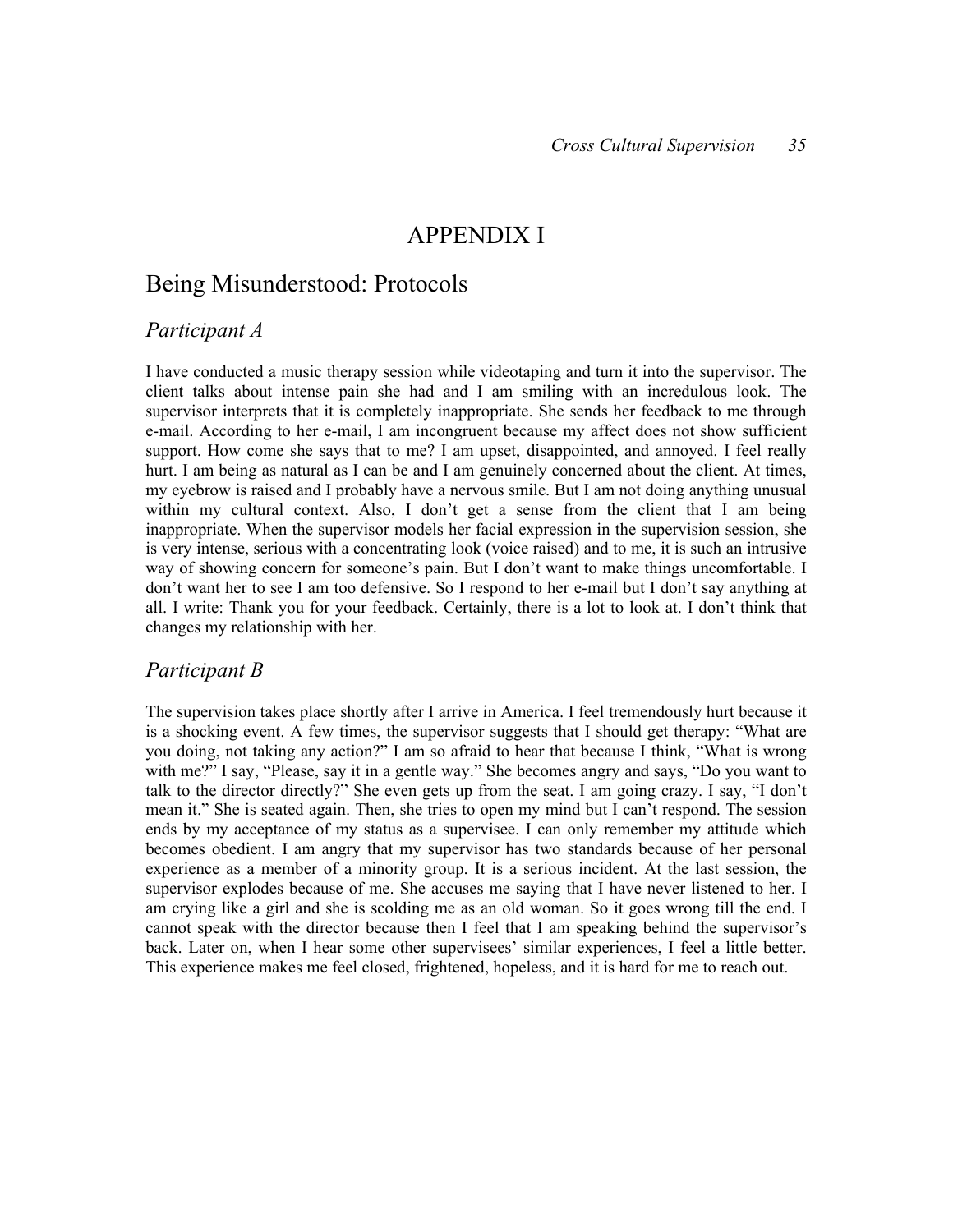#### Participant C

When I first come here for training, the supervisor's style is foreign to me. To be asked a lot of questions with no straightforward answers is awful because questions are unusual things for me. Being questioned makes me stand out and is embarrassing. It is so tiring, frustrating and terrifying. Do I know anything? I am so overwhelmed and don't know where to begin. I really don't know where she is coming from. I just want to hide from her. I want to say to her, "I will do it really well. Just tell me what to do and how." But the supervisor says, "You can do whatever you want, but explain to me your reason for doing that." She asks my opinion in some scenarios. Express an opinion that is different from my supervisor's? I can't do that! So our conversations leave me feeling empty and stupid. On the other hand, I wonder if she knows her stuff. She is totally unstructured. Then I get angry: I'm paying all this money to be asked questions? Since I have to find out the answers myself, what is the point of supervision? But I keep quiet and decide I'd better learn. She is not going to change so I try hard to make the situation work by adjusting. I have difficulty expressing what I really want to express, especially thinking in the western mode that my supervisor can understand. In spite of this, our cultural differences are never brought up in supervision. I feel like I am under a microscope, being judged and questioned. I feel rather powerless, as she will give me a grade at the end. I never feel that the supervisor is helpful. Nevertheless, this experience has opened me up to be a more independent thinker. Now, I am more sensitive to where my clients are in their process.

#### Participant D

English is a second language for both my supervisor and me. While the supervisor observes my session, she stops me a few times: "Play something. The key is not matched." I am wondering why she stops me. So, I am having an intense supervision experience. The supervisor is too direct and straightforward. What she says is shocking to me. It is rude, neither respectful nor sympathetic. She says that she did not MEAN to stop me and did not even say, "Stop D". It is her clinical intervention, not an accusation, but for me, she tries to interrupt or insist upon her method. She constantly points out that there are no personal feelings and projections from her. I am not sure that she is really expressing her true feelings because she appears to be upset, as is evidenced by her physical presence, her tone of voice and facial expressions. So I get very nervous and hesitant. It is a kind of humiliation. After the incident, the supervisor stops supervising me. I am wondering if she is hesitant to give me supervision. She may be right: Don't take it personally and sometimes it is better to let it go.

### Participant E

The supervisor only gives the attention to the other intern who is more active. So I am angry with her. Repeatedly, the intern gives me a message from the supervisor that I should go to a rehearsal. I don't go because the supervisor doesn't communicate with me directly. I work up my courage to discuss it with her. My supervisor becomes defensive and says, "What's wrong with you? It has already passed. . . ." I keep explaining to her but she says, "That is your issue. I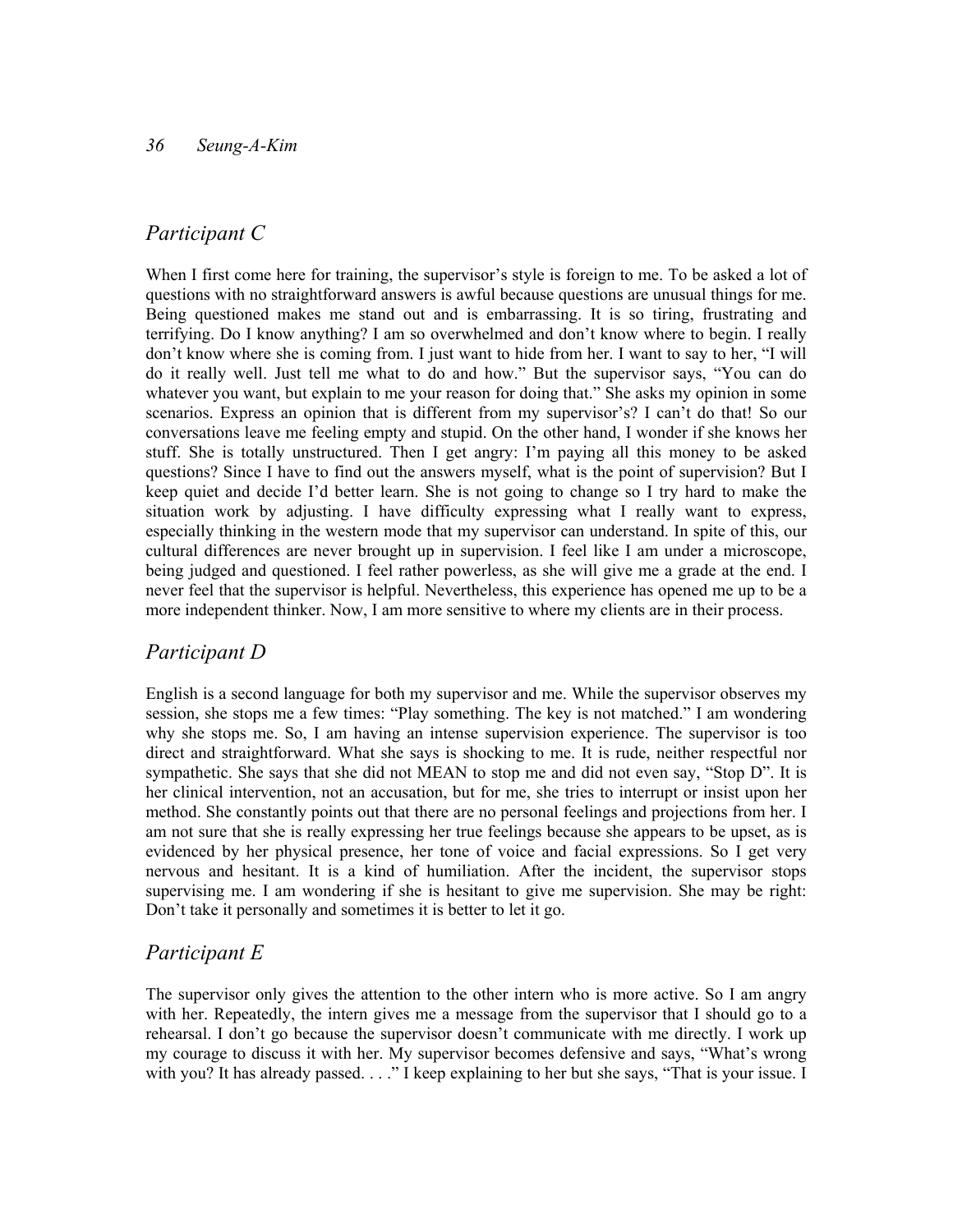have done what I am supposed to do. . . ." She is not willing to listen to me so I cannot tell her anymore. I hold back. I am upset and angry. The supervisor is smiling but I don't feel it is genuine. I don't trust her. I feel distance, discrimination, and lack of acceptance. She seems to have her personal issues. After that, I do not receive any supervision from her. I don't know whether she really is busy. Our relationship gets worse. It really affects me: I am discouraged, unmotivated and depressed. I want to leave this site soon. I go to my academic supervisor to discuss the issue. Whenever I think about it, I feel angry again. I never have a chance to work it through.

#### Participant F

The group consists of mostly African American adolescents and one Caucasian boy. This boy wants to bring pro-life punk rock music, which is about abortion, to class. I am not comfortable to bring it to this group. So I decide to go to the supervisor who is a creative arts therapist and psychologist. His orientation is cognitive behavioral while I have a more humanistic orientation. In addition, it is my first time having a male supervisor. I am sitting on the couch, and his back is turned to me, as he is facing the computer. He presents himself as a doctor, fatherly, and forceful. Instantly, I feel very small. I am a capable music therapist, but he questions everything, including my whole therapy orientation. There is a lack of respect for me and he doesn't trust music. The way he directs the conversation makes me feel that everything is my fault. I want to say, "Screw you." but I can't. Instead, I become defensive and submissive. I really want empathetic supervision, a little more understanding and caring. But I come across as hardminded and straight faced. Most of all, his sense of power makes me freak out. I am really jealous. I want his snootiness and his power. At some point, I just don't know how to respond. So I am just sitting there. I fall back in my chair and stop writing and I don't give him as much eye-contact. Finally, I zone out. Later, I come through respecting the supervisor who guides me to an insight. I always remember the supervision as the first time I began to think about music as not an activity but as on that kind of level.

#### Participant G

My supervisor is an African American female and I am a white male. The nature of the supervision is very open and honest but tension exists. I am resistant to this process. The issue of the cultural differences between us keeps coming up. She says, "We have to be honest about the differences. . . ." Although I agree with that, it is hard talking about it especially with someone who is an African American. I am thinking, "How do you get the supervisees to become aware of their own prejudices?" It would be too big a responsibility for any supervisor to take on. I am relieved that she actually takes on that responsibility and becomes part of the process with me. But I also feel embarrassed that I am not capable of doing it on my own. I wonder why I have a hard time disagreeing with her. Maybe it is because I don't want to be perceived as prejudiced. I don't really bring up that feeling. I just live with that difference. I step back and say, "I need to know how to work with these issues." I become very concerned because I become an activist about equality and breaking down the barrier by being open to the communication. But I am not really sure how to navigate it in this situation.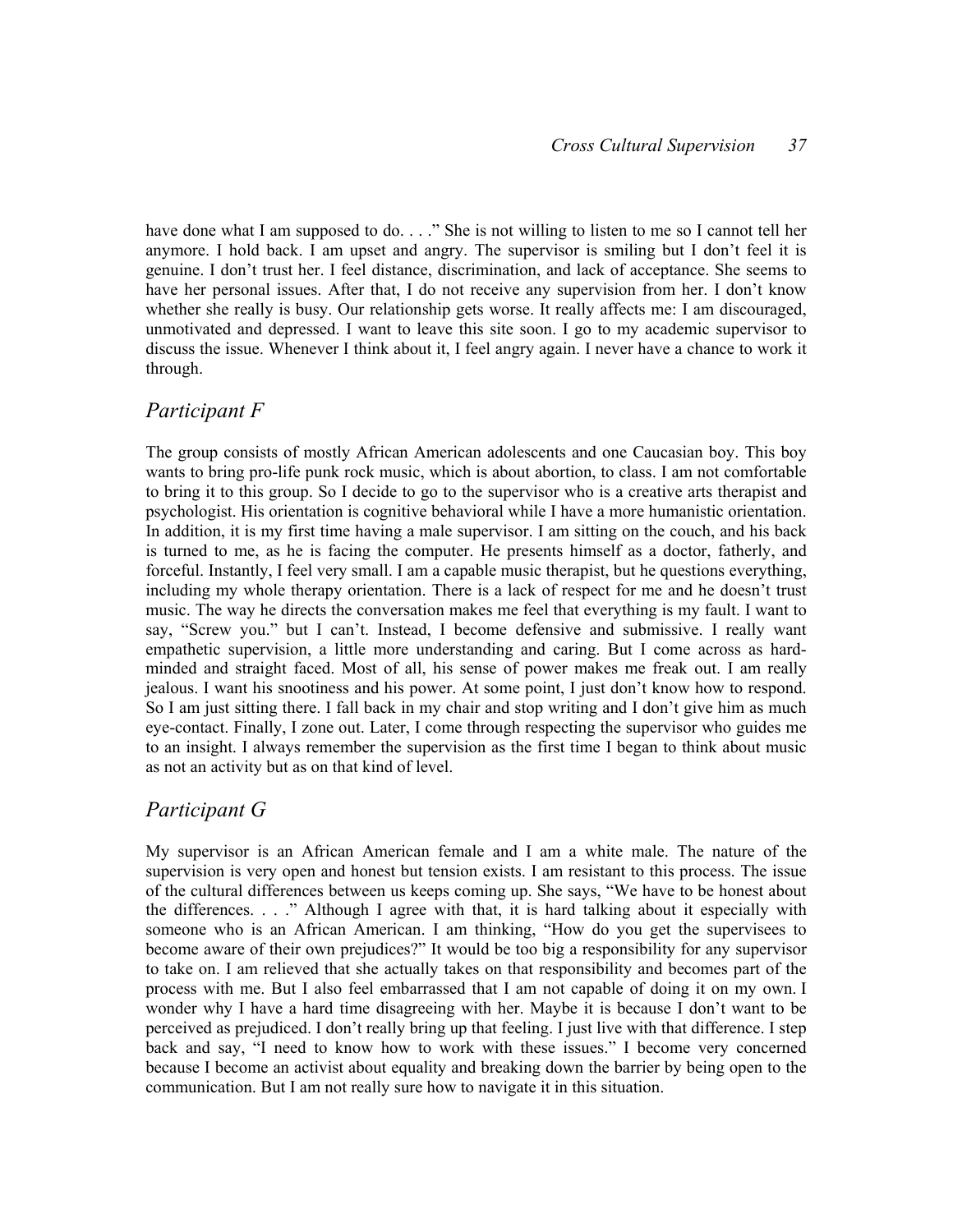## Being Understood: Protocols

#### Participant A

One day, an African American young client accuses me of disliking black people because even though I am Black, I only talk to white patients in the courtyard. I tell him that I am sorry if he feels that way but it isn't true. I am getting really upset, so I walk away. So I talk to my Caucasian supervisor. He thinks that I handle it pretty well. I tell him that it is such a shock for me coming to the United States and I am questioned everyday: Am I acting black enough for the black people? He listens to me with empathy and support: "I can see where you are coming from and how you are trying to negotiate who you are and who they are." He is very calm, without any bias. He focuses more on the clinical perspective: "The client will say things deliberately to get you annoyed, so he finds one of your buttons and he pushes it." I am getting my anger out. I feel more relaxed and open. It is OK to have my experiences. It is OK to have different perspectives when interacting with black people. I feel comfortable, accepted and validated, not judged. It is a good experience. I really appreciate it.

#### Participant B

I have an issue with my co-therapist. Most of the time, she has control over the sessions. I feel very frustrated, confused and rejected. During the supervision, the supervisor asks me about the sessions. I am hesitant to share this with my supervisor because they are colleagues. But I cannot hold on to my feelings anymore. If she becomes judgmental, I will regret my decision. I say that I have to follow what my co-therapist wants to do. The supervisor becomes a very decent listener. She does not behave as is typical of my country's teachers' judgmental attitudes. That excites me! She says, "If you think that this is right, you should do it. Don't let her overpower you. You don't need her permission." I am crying a little because she really is listening and accepting me. I am able to share anything with her. I feel equal. I have a clear image that she and I are sitting and the surroundings are foggy. It is a powerful experience for me. This session is an "open-up moment," caring, empowering. I am encouraged. I am able to stand up for myself in my sessions. I am convinced that I am allowed to do that. I am more confident.

### Participant C

By my final practicum, I have built a strong supervisory relationship with my supervisor. Despite our difficulties in the beginning stage of the supervision, I got adjusted to her. She may not understand me totally, but she accepts me. That creates an atmosphere in which I am more able to share things and I know that she will give me feedback. Even though she still asks me many questions, the feelings that I get from her are different. She is not in a critical position or trying to put me down. She has my interests at heart. She respects that our cultural backgrounds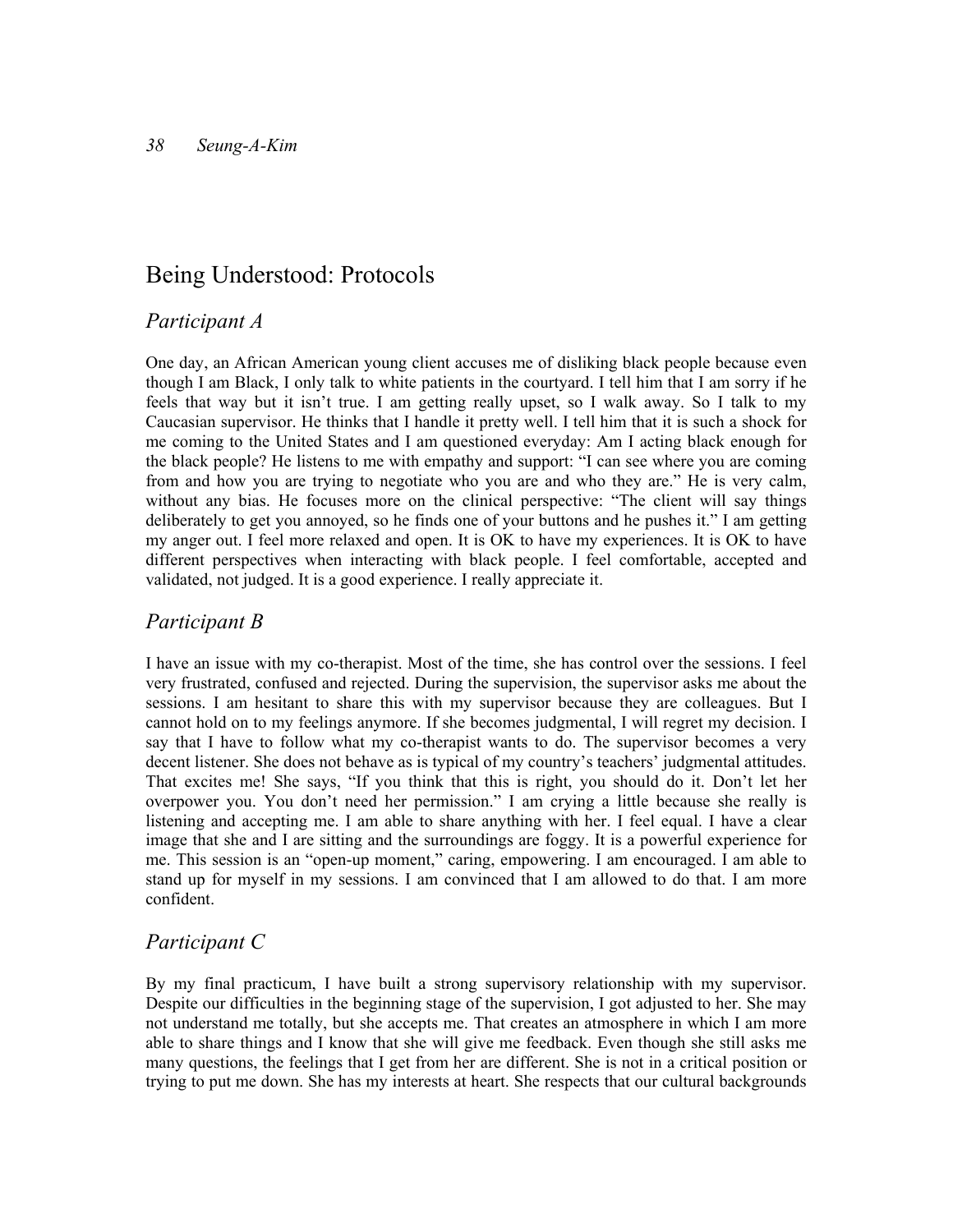are different and she is not making generalizations. I feel that she is more sensitive about how I feel, so we are able to laugh at some ideas that bombed, and brainstorm other approaches. I feel more connected to her. I almost want to give her a hug because she understands me. She is not impatient or superior or feeling that her way is the only way. I don't feel the pressure as much as I did before. I don't need to prove anything. I also have become more open. It is the relationship that has changed.

### Participant D

When I conduct my group session, I feel like, "Oh, my God, why don't they respond to me, especially when my supervisor is observing this session?" After the session, she gives me feedback. The supervisor asks about how I feel about each client. I answer that one patient does not respond at all. The supervisor says, "That's quite a different perception than mine. She does not leave the room, does say, 'bye, bye' to other patients, wants to hear from them and connect with them. You need to listen to them with your heart, not your thoughts." Most of the time, we are talking about spirituality: how you can use your intuition in sessions, how to listen to oneself, etc. The supervision is more helpful and tangible. I feel that she is knowledgeable, supportive and there are always supervisory boundaries. When you have the same expectations and understanding about supervision as your supervisor, and you have support from her, this helps.

### Participant E

My supervisor points out that I seem to focus too much on myself, not on the clients' needs during the sessions. She asks, "What is going on with you?" I am really afraid to talk about it, but she further says, "If you cannot talk about yourself then you cannot be a therapist." I am very shocked. The conversation keeps bothering me. I start to hate her and become more locked inside myself. It also affects our sessions. My personal therapist suggests to me that I talk about it openly with my supervisor. So I say to my supervisor that it is not easy for me to talk with an authority but I must. Otherwise I cannot work with her anymore. She looks a little puzzled. I say, "What you said was so strong, it was hurtful. . . . I came here to be a music therapist." She says, "Oh, did I really say that? I am so sorry. I really didn't mean it." She looks sincere. She is listening to me and trying to understand. My voice is cracking and I am on the verge of crying. "If you want to cry, it's OK to cry." But I am swallowing like this. I am proud of myself that I am able to talk about my problems. I feel lighter. I am more comfortable talking about things with her. More importantly, I am able to work with her clinically. I trust her better. That night, she e-mails me: "Thank you for telling me. It really is helpful for me to know you." In my email I write, "I really appreciate your listening to me."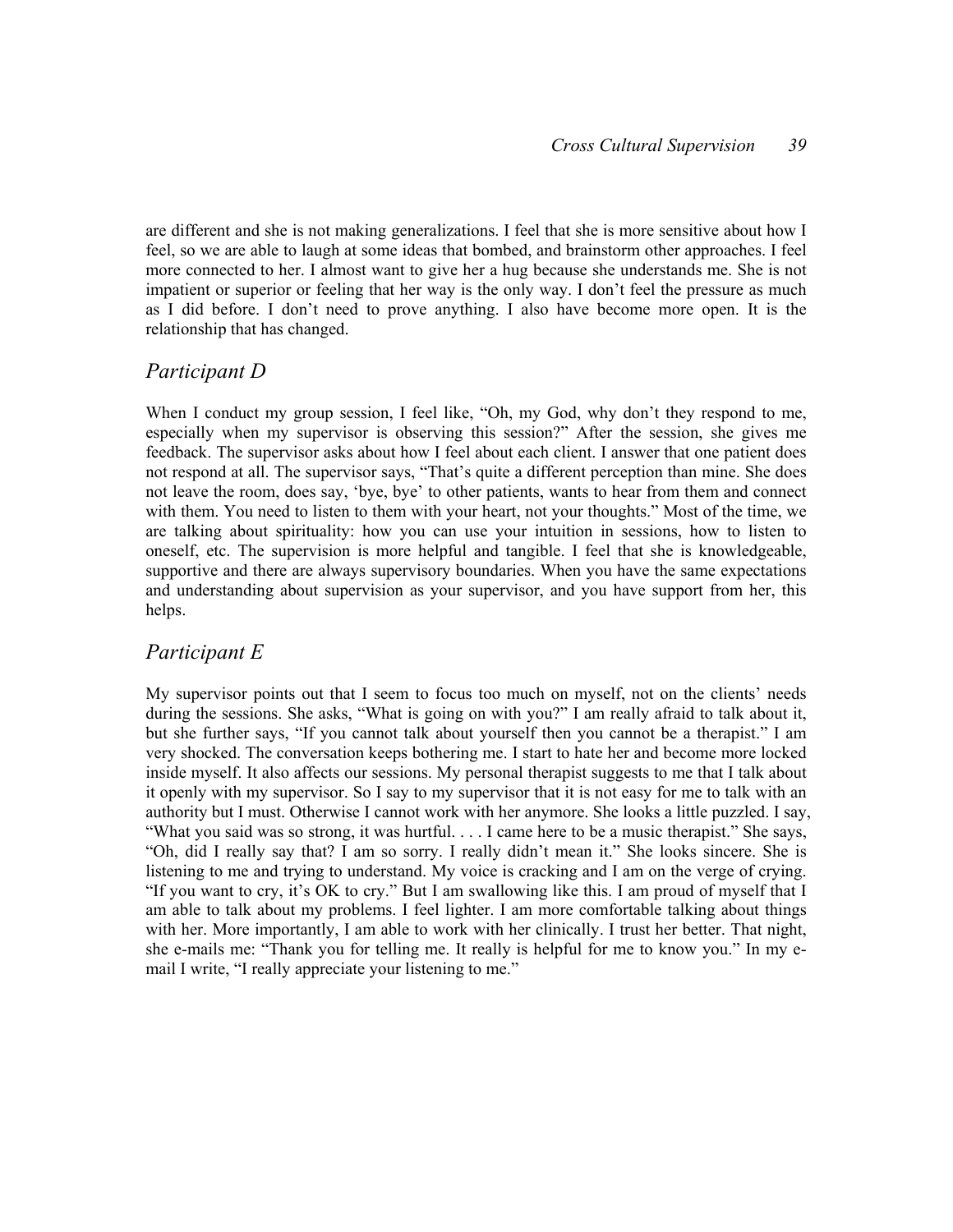### Participant F

My client is a Hispanic 13 year old boy who has a depressive disorder. His mother keeps calling me regarding her son. One day, when she calls, I advise her to call 911 and she lashes out at me. It is freaking me out. So I discuss this with the supervisor. The supervision takes place accidentally, when he comes to my office. I think I have done something wrong. I actually hindered the therapy process. But my supervisor explains that this situation is not easy because the son's and mother's issues are all over the place. He not only understands my situation but also I receive the care and validation that it is not my fault. He even says, "She is a piece of work, isn't she?" I respond, "Yes, I was scared to death." He reinforces that I can do it, and allows me to be part of this team. I feel bigger. I really feel that he is accepting me as a clinician and understanding me as a person. I am able to express myself. It is sweet. I remember that.

### Participant G

We are discussing gender differences in the group supervision: "Do you expect female therapists to be more empathetic than male therapists?" I don't see it as a significant gender issue. To me, it is about the personality type. At one point, the supervisor says, "I am beginning to think that you are being defensive about this. You keep on interjecting, not me, not me. . . ." That is a surprise to me. It is almost like an accusation. She seems to think, "You are hiding something, and you are sexist." It hurts because that is the last thing that I am. The conversation continues and later, she clarifies, "Maybe this is going on for you. . . ." and shares her sense of my relationship with this issue. At least, it validates what I want to believe about myself, whether it is true or not. Since she tells me this thought of hers, I experience the resonance. I feel that I can question myself. I may be biased. For her to recognize that really makes me feel understood by her and I trust her better.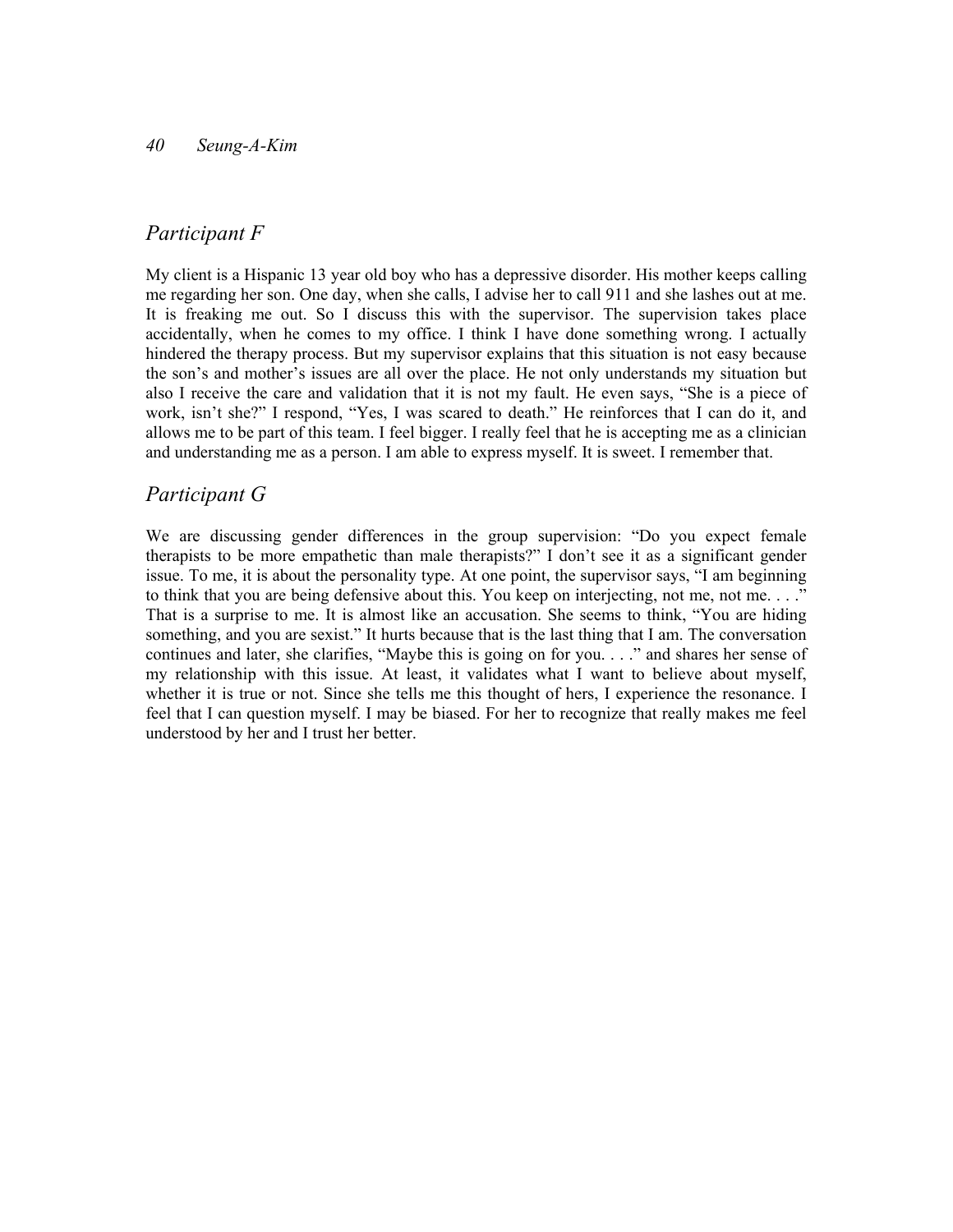### APPENDIX II

### Consent Form

### Title: The Supervisee's Experience in Cross-Cultural Music Therapy Supervision

Researcher: Seung-A Kim, MA, MT-BC, LCAT 9 Albergo Lane Syosset, NY 11791 Tel: 516-364-8280 Sakim@temple.edu

Faculty Advisor: Kenneth Bruscia, PhD Music Therapy Department Temple University Tel: 215-204-8314 Kbruscia@temple.edu

As a part of my graduate study, I am currently engaged in a study of the Supervisee's Experience in Cross-Cultural Music Therapy Supervision. You were selected from the directory of the American Music Therapy Association, based your experience in cross-cultural supervision. Your participation in this study is entirely voluntary. This study is designed to gain information on cultural issues in supervision. Through participation in this study, you may gain insight, enhance your personal growth and serve your clients better. Moreover, University faculty and supervisors will gain information on cultural issues in supervision, and it will help them to develop better training programs for the supervisees with diverse cultural backgrounds.

Those who choose to participate in this study need to meet the following criteria:

1. Must be music therapists who have had cross-cultural music therapy supervision experiences within 3 years

2. Must be willing to share their experiences openly

3. Can recall and articulate the experience fully

4. Can be accessible and willing to take time for an interview and phone follow-up

The individual interview will take about 45 minutes to 1 hour. The interview session will be audio-taped. All data will be published in anonymous and aggregate form. Prior to the interview, you will be asked to think about the significant moments in your cross-cultural supervision. During the interview, first, you will be asked to describe a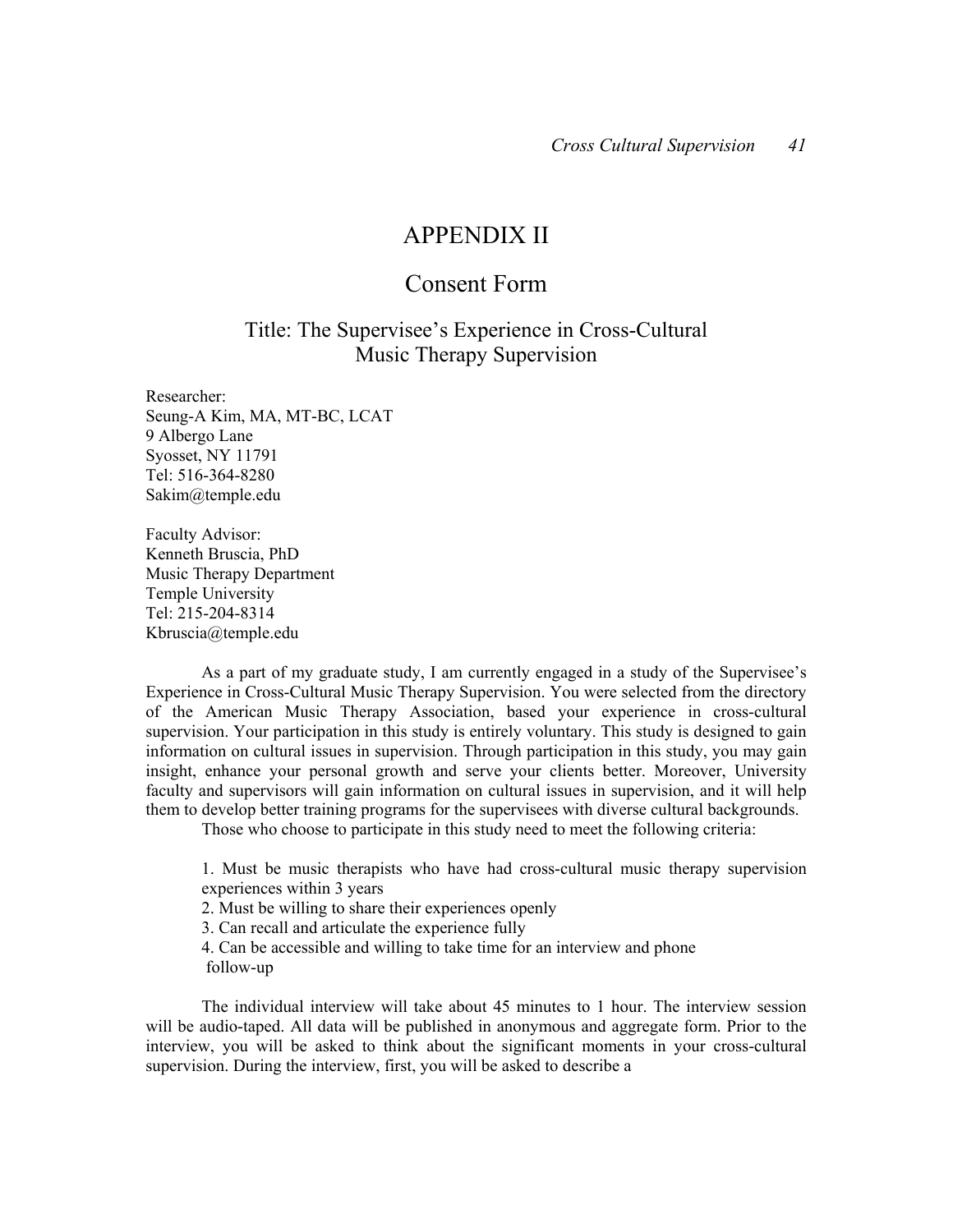situation when you felt misunderstood by the supervisor in cross-cultural supervision. Secondly, you will be asked to describe a situation when you felt understood by the

supervisor in cross-cultural supervision. The two situations need not have taken place during the same session or working with the same supervisor. Then you will be asked to

describe the two situations, moment to moment, in detail. In addition, you will be asked to describe your cultural, educational and professional background as well as that of your supervisor. It will also be necessary to provide your supervision information, including the setting, time and duration of the supervision, overview of the supervisors' styles and cultural backgrounds. After I have transcribed the interview, I will do phone follow- ups, if necessary to further clarify the interview. The phone follow-up conversations will take about 15 minutes and will be audio-taped. Then, the transcript will be sent to you and you will be asked to confirm or change the content of the interviews. This process should take approximately 15 to 30 minutes of your time.

There is no physical danger inherent in this study but there may be emotional strains and reactions as you recall an unpleasant supervision experience. I will provide support and help to work through any feelings that come up.

If you have any questions about the study, please feel free to contact me at (516) 364- 8280. You may also contact Dr. Bruscia, my research advisor at (215)-204-8314 In addition, questions about your rights as a research subject may be directed to Mr. Richard Throm, Office of the Vice President for Research, Institutional Review Board, Temple University, 3400 N. Broad Street, Philadelphia, PA, 19140, (215) 707-8757.

Signing your name below indicates that you have read and understood the contents of this consent form and that you agree to take part in this study. Please note that, if you decide to discontinue participation in the study, you may withdraw at any time after signing this form, without consequences of any kind.

Thank you for your time.

I understand that I will be given a copy of this signed form.

\_\_\_\_\_\_\_\_\_\_\_\_\_\_\_\_\_\_\_\_\_\_\_\_\_\_\_\_\_\_\_\_\_\_

 $\overline{\phantom{a}}$  , where  $\overline{\phantom{a}}$  , where  $\overline{\phantom{a}}$  , where  $\overline{\phantom{a}}$ 

Subject Witness

Investigator Date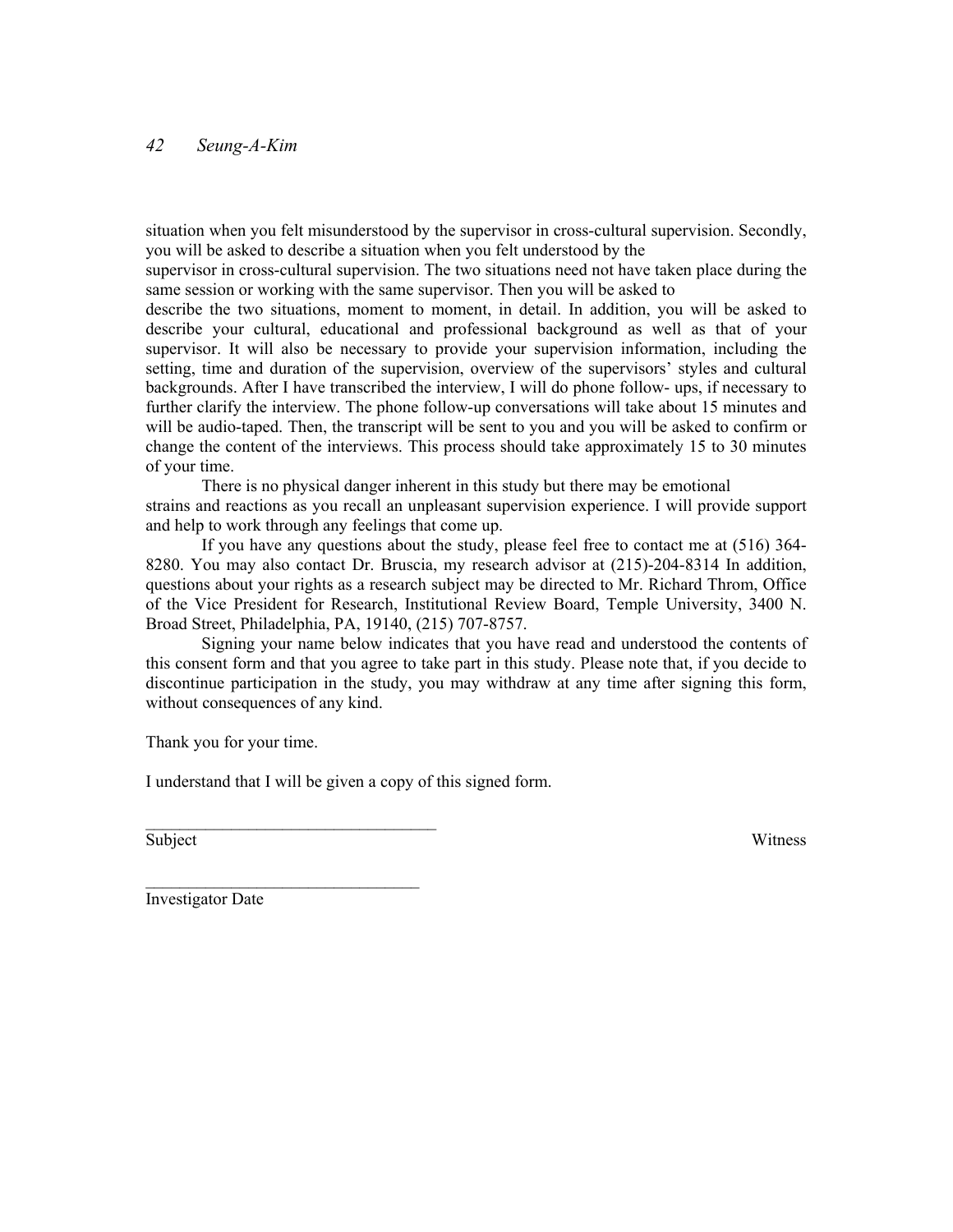## Permission to Audiotape

Researcher: Seung-A Kim, MA, MT-BC, LCAT 9 Albergo Lane Syosset, NY 11791 Tel: 516-364-8280 Sakim@temple.edu

Faculty Advisor: Kenneth Bruscia, PhD Music Therapy Department Temple University Tel: 215-204-8314 Kbruscia@temple.edu

Project Title: The Supervisee's Experience in Cross-Cultural Music Therapy Supervision

Subject

Date\_\_\_\_\_\_\_\_\_\_\_\_\_\_\_\_\_\_

I give \_\_\_\_\_\_\_\_\_\_\_\_\_\_\_\_\_\_\_\_\_\_\_\_\_\_\_\_ permission to audiotape me. This audiotape will be used only for research purposes. I have already given written consent for my participation in this research project. At no time will my name be used.

#### When Will I be Audiotaped?

I agree to be audiotaped during the Interview session (about 45 minutes-1hour) and if necessary, during the phone follow-up conversation (15 minutes). Both events will occur when the researcher schedules them with me at my convenience between August 1, 2006 and January 30, 2007.

#### How Long Will the Tapes Be Used?

I give my permission for the tapes to be used from August 1, 2006 until April 30, 2007.

What If I Change My Mind?